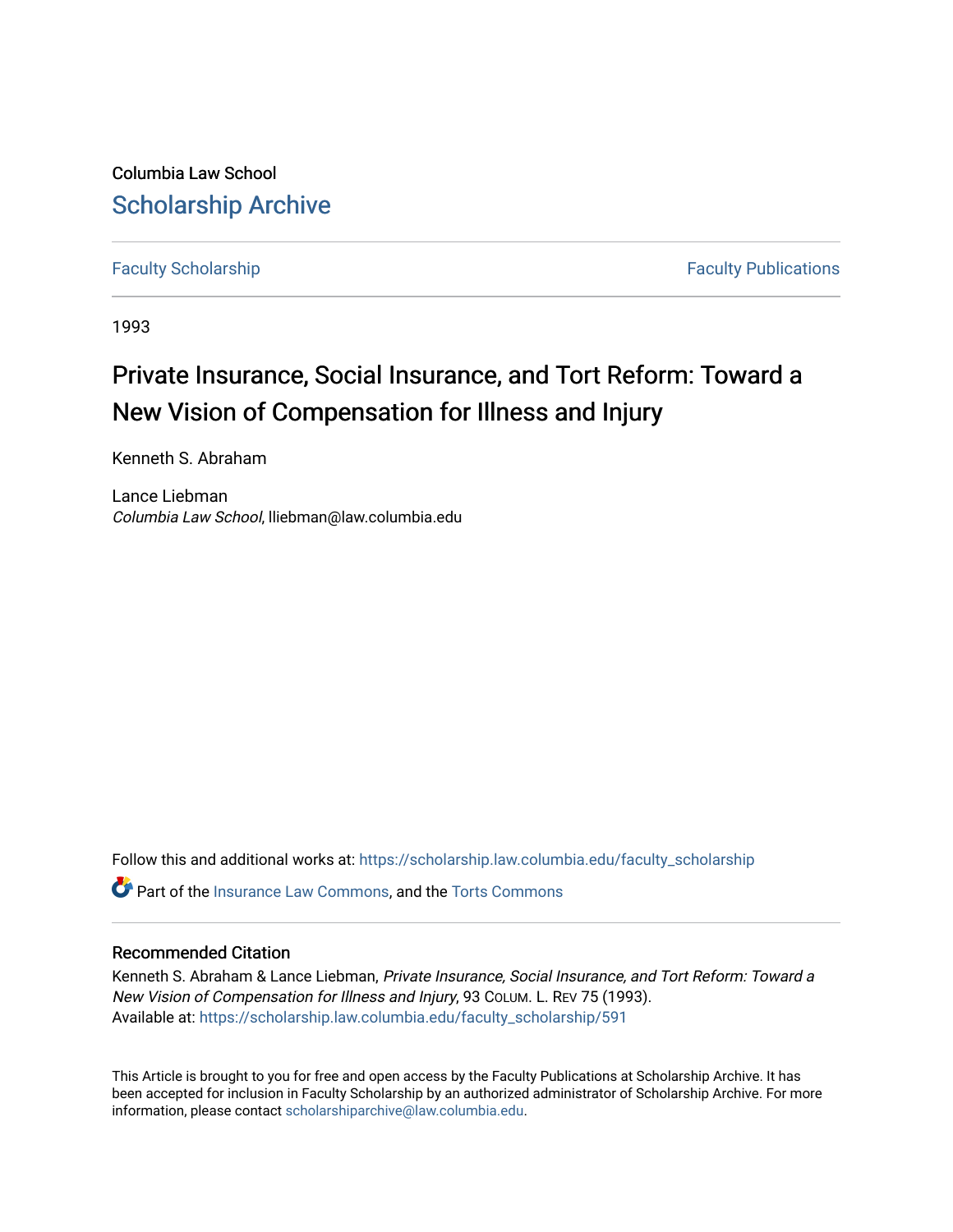# PRIVATE **INSURANCE,** SOCIAL **INSURANCE, AND** TORT REFORM: TOWARD **A NEW** VISION OF COMPENSATION FOR **ILLNESS AND** INJURY

### *Kenneth S. Abraham and Lance Liebman \**

The United States does not have a *system* for compensating the victims of illness and injury; it has a set of different institutions that provide compensation. We rely on both tort law and giant programs of public and private insurance to compensate the victims of illness and injury. These institutions perform related functions, but the relationships among them are far from coherent. Indeed, the institutions sometimes work at cross-purposes, compensating some victims excessively and others not at all.

The absence of a coherent system of compensation is reflected even in suggested reforms of existing institutions. Proposals to reform tort law' often do not recognize the role played by public and private

1. Some reform advocates would do away with tort law and replace it with insurance. See, e.g., Peter W. Huber, Liability: The Legal Revolution and Its Consequences 193-206 (1988) (advocating replacement of tort by direct insurance, contract, and agency regulation of large-scale societal risks); Stephen D. Sugarman, Doing Away with Personal Injury Law: New Compensation Mechanisms for Victims, Consumers, and Business 127-48 (1989) (arguing for replacing tort system with social insurance system and new regulatory scheme to prevent accidents). Some would extend the reach of tort law. See, e.g., Glen **0.** Robinson, Probabilistic Causation and Compensation for Tortious Risk, 14J. Legal Stud. 779, 781-83 (1985) (advocating tort liability for creation of risk of harm); David Rosenberg, The Causal Connection in Mass Exposure Cases: A "Public Law" Vision of the Tort System, 97 Harv. L. Rev. 849, 866-68, 881-87 (1984) (arguing for proportionality approach to proof of causation in mass tort litigation). Some would reorder tort law by transferring many of its compensation and deterrence functions to other institutions and strengthening the tort law that would remain. See, e.g., George L. Priest, The Current Insurance Crisis and Modem Tort Law, 96 Yale LJ. 1521, 1587-90 (1987) (calling for removal of insurance function of tort law, leaving deterrence function only); Richard B. Stewart, Crisis in Tort Law? The Institutional Perspective, 54 U. Chi. L. Rev. 184, 190-95, 198 (1987) (suggesting changes in allocation of functions among existing compensation institutions). Finally, some would create methods by which victims and injurers could elect alternatives to tort law. See, e.g., Jeffrey O'Connell, Neo-No-Fault: A Fair-Exchange Proposal for Tort Reform, *in* New Directions in Liability Law 186, 190-94 (Walter Olson ed., 1988) (advocating legislation allowing defendant to offer plaintiff mandatory settlement limited to value of economic loss).

<sup>\*</sup> Kenneth S. Abraham is Class of 1962 Professor of Law, University of Virginia School of Law. Lance Liebman is Dean and Professor **of** Law, Columbia Law School. This Article had its origins in a series of background papers and chapters that the authors prepared for the American Law Institute, Reporters' Study, Enterprise Responsibility for Personal Injury (1991). We are grateful to our colleagues on that project and to the Institute for their support and assistance. In addition, we thank Lynn Baker, Saul Levmore, William Stuntz, and participants in workshops at Columbia Law School and the University of Pennsylvania Law School for their comments on an earlier draft.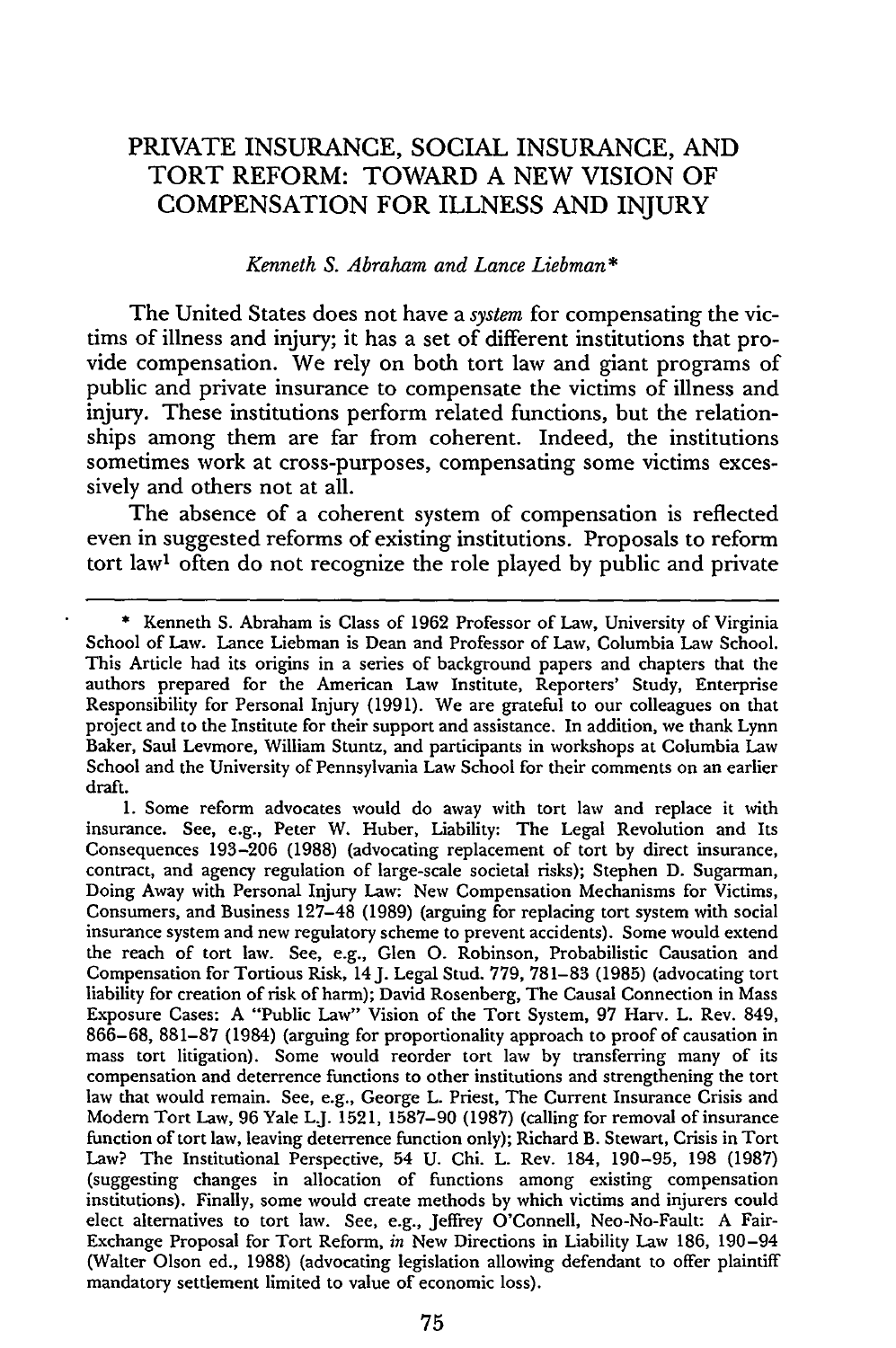insurance programs in compensating for health care expenses and lost income, even though insurance programs dwarf tort law as a system of reimbursement.2 Similarly, those who offer proposals for altered private or public insurance protection-and many put changes in the nation's system of health insurance at the top of the domestic agenda<sup>3</sup>usually ignore the connections between a family's insurance protection (whether provided by government, by an employer, or by first-party purchase) and the ill or injured victim's claims against a tortfeasor. Moreover, insurance reform proposals often ignore a fundamental insight of modern tort theory: when a system provides compensation for expenses not previously reimbursed, the entire cost of this new compensation is not an added social cost. The added cost of a new program may, in the broader social context, merely be shifted from victims or another program. The blindnesses of these proposals to their institutional "neighbors" are easy to explain. Because of academic and practice specialization, many of the persons most knowledgeable and creative about tort law know little about private and social insurance, while insurance and social-welfare experts often know little about tort law.

In contrast, other countries have articulated the principles that un-

2. Although more than forty states adopted tort reform legislation of some kind during the last decade, on the whole this legislation has merely tinkered with tort law doctrine and cannot be seen as fundamental change. The most common reforms include placing ceilings on the amount of pain and suffering damages recoverable, modifying the collateral source rule, and restricting the scope of joint and several liability. For a catalogue of the measures enacted, see Joseph Sanders & Craig Joyce, "Off to the Races": The 1980s Tort Crisis and the Law Reform Process, 27 Hous. L. Rev. 207, 217-23 (1990).

**3.** The prominence of the health care issue in the recent presidential election is particularly notable. Comprehensive health care proposals have been on the U.S. political agenda for fifty years. Currently discussed reforms range from the Republican proposal to create tax incentives for the purchase of health insurance and to support the creation of health insurance pools for small businesses, to proposals for Canadian-style "national" health insurance, see U.S. Gen. Accounting Office, Canadian Health Insurance: Lessons for the United States (1991) [hereinafter Canadian Health Insurance], to the Pepper Commission's recommendations for the institution of "universal" health and long-term care insurance for all Americans, see U.S. Bipartisan Comm'n on Comprehensive Health Care, 101st Cong., 2d Sess., Recommendations to the Congress: Access to Health Care and Long-Term Care for All Americans 1-3 (1990) [hereinafter Pepper Recommendations]. In between lie a variety of proposals for the provision of health insurance through employers or other groups, including "play or pay" proposals that would permit employers to provide such coverage ("play") or "pay" a tax to finance a publicly-operated insurance pool covering the residual population of uninsured persons. See Alain C. Enthoven, Managed Competition: An Agenda for Action, Health Aff., Summer 1988, at 25, 45; see also Alain C. Enthoven & Richard Kronick, A Consumer-Choice Health Plan for the 1990s: Universal Health Insurance in a System Designed to Promote Quality and Economy, 320 New Eng. **J.** Med. 29, 32 (1989) (advocating "pay or play" as part of a broader scheme to provide universal health insurance).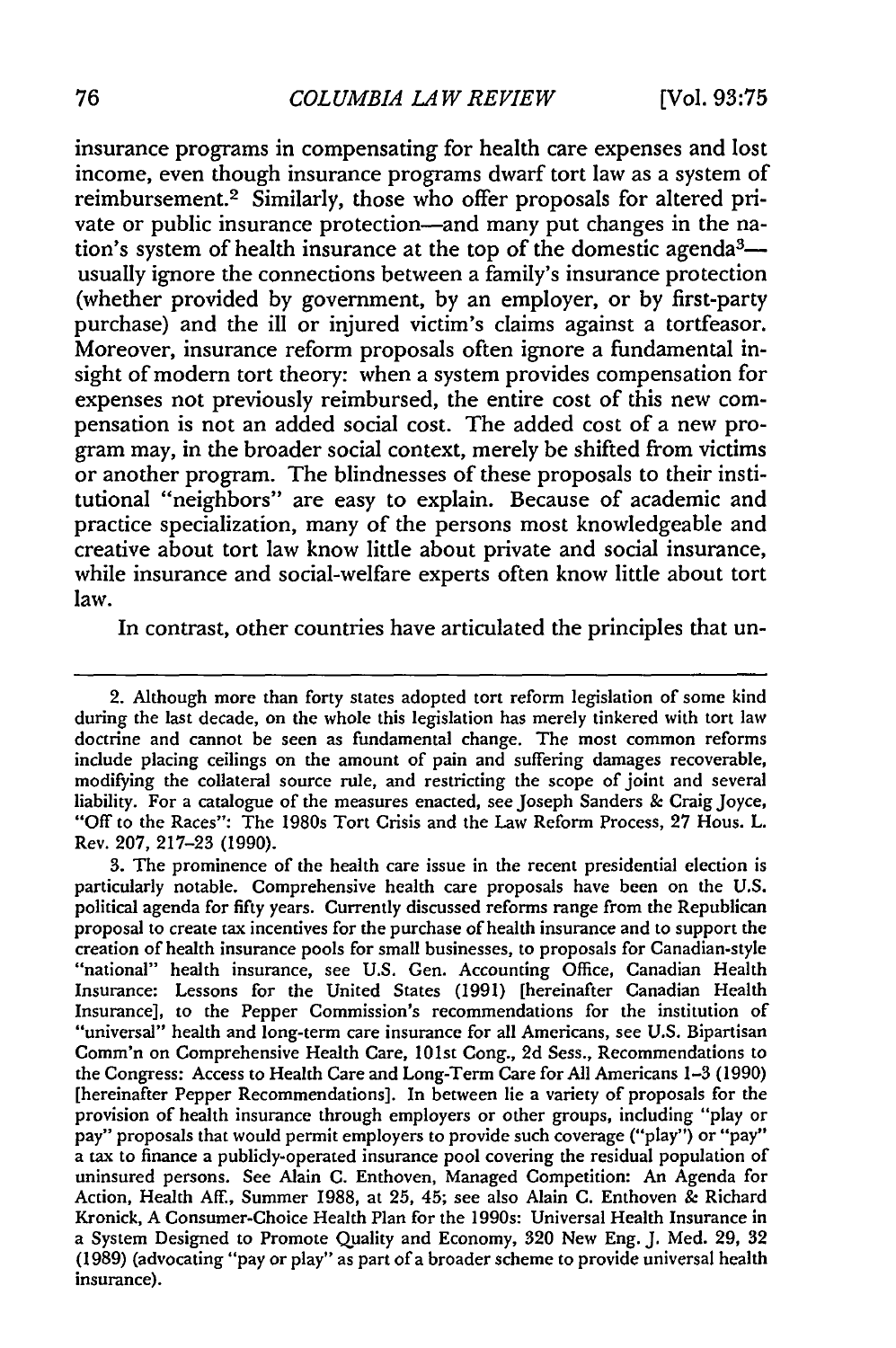derlie their systems of injury and illness compensation. 4 Developing a clearer sense of the principles animating the institutional arrangements for compensation in the United States is an essential prerequisite to creating a more coherent system of protection and to assigning proper roles to tort law, private insurance and social insurance. <sup>5</sup>

The goal of this Article is to take the first step in this direction. The Article seeks to expose the existing relationships among tort law and the private and social insurance systems; to identify the gaps and overlaps in the existing network of compensation institutions; to analyze the obstacles to the achievement of a different regime; and to indicate the choices that must be made in constructing a coherent compensation system. Our angle of attack is more analytical than programmatic. Part I describes the "system" of compensation now in place in the United States. Part II analyzes relationships among different existing institutions, isolating points of tension and inconsistencies

5. Numerous scholars have explored the principles underlying existing institutions, contributing to the quest for a more principled and coherent system. Charles Reich saw that for contemporary citizens health, retirement, and disability benefits play the role that land performed in early modern times. See Charles A. Reich, The New Property, 73 Yale LJ. 733, 733 (1964). Others have extended the metaphor of estates in land to positions in the modern welfare state. See Lance Liebman, The Definition of Disability in Social Security and Supplemental Security Income: Drawing the Bounds of Social Welfare Estates, 89 Harv. L. Rev. 833, 864-67 (1976).

Today, some scholars press for a comprehensive benefit system, pursuing horizontal equity for those placed in need by harsh events. See Eli P. Bernzweig, By Accident Not Design: The Case for Comprehensive Injury Reparations 157-62 (1980) (proposing a statutory social insurance scheme premised on the notion of social responsibility to accident victims). Among the most inventive in. suggesting devices for allowing individuals to protect themselves against economic loss is Jeffrey O'Connell. See Jeffrey O'Connell, Expanding No-Fault Beyond Auto Insurance: Some Proposals, 59 Va. L. Rev. 749, 773-75 (1973) (arguing for enterprise liability for injury resulting from typical risks inherent in the enterprise's activity). All of these studies look with interest at the comprehensive system in place in New Zealand. For a description of the New Zealand model, see Report of the Royal Commission of Inquiry, Compensation for Personal Injury in New Zealand 177-88 (1967); Geoffrey Palmer, Compensation for Incapacity: A Study of Law and Social Change in New Zealand and Australia 222-30 **(1979).**

Other scholars, however, are much more skeptical. They see diverse functions, especially deterrence, being performed by the current mix of programs and worry that a comprehensive social welfare alternative to current arrangements will generate large costs in reduced deterrence of those who could take precautions to avoid illness and injury. See, e.g., Michael J. Trebilcock, Incentive Issues in the Design of "No-Fault" Compensation Systems, 39 U. Toronto L.J. 19, 20 (1989).

<sup>4.</sup> For discussions of the health insurance systems of other industrialized countries, see generally Canadian Health Insurance, supra note 3 (1991); U.S. Gen. Accounting Office, Health Care Spending Control: The Experience of France, Germany, and Japan (1991). For a comparative discussion of disability and other protections, see P.R. Kaim-Caudle, Comparative Social Policy and Social Security: A Ten-Country Study 290-312 (1973). For a similar analysis of civil liability schemes, see Werner Pfennigstorf & Donald G. Gifford, A Comparative Study of Liability Law and Compensation Schemes in Ten Countries and the United States (1991).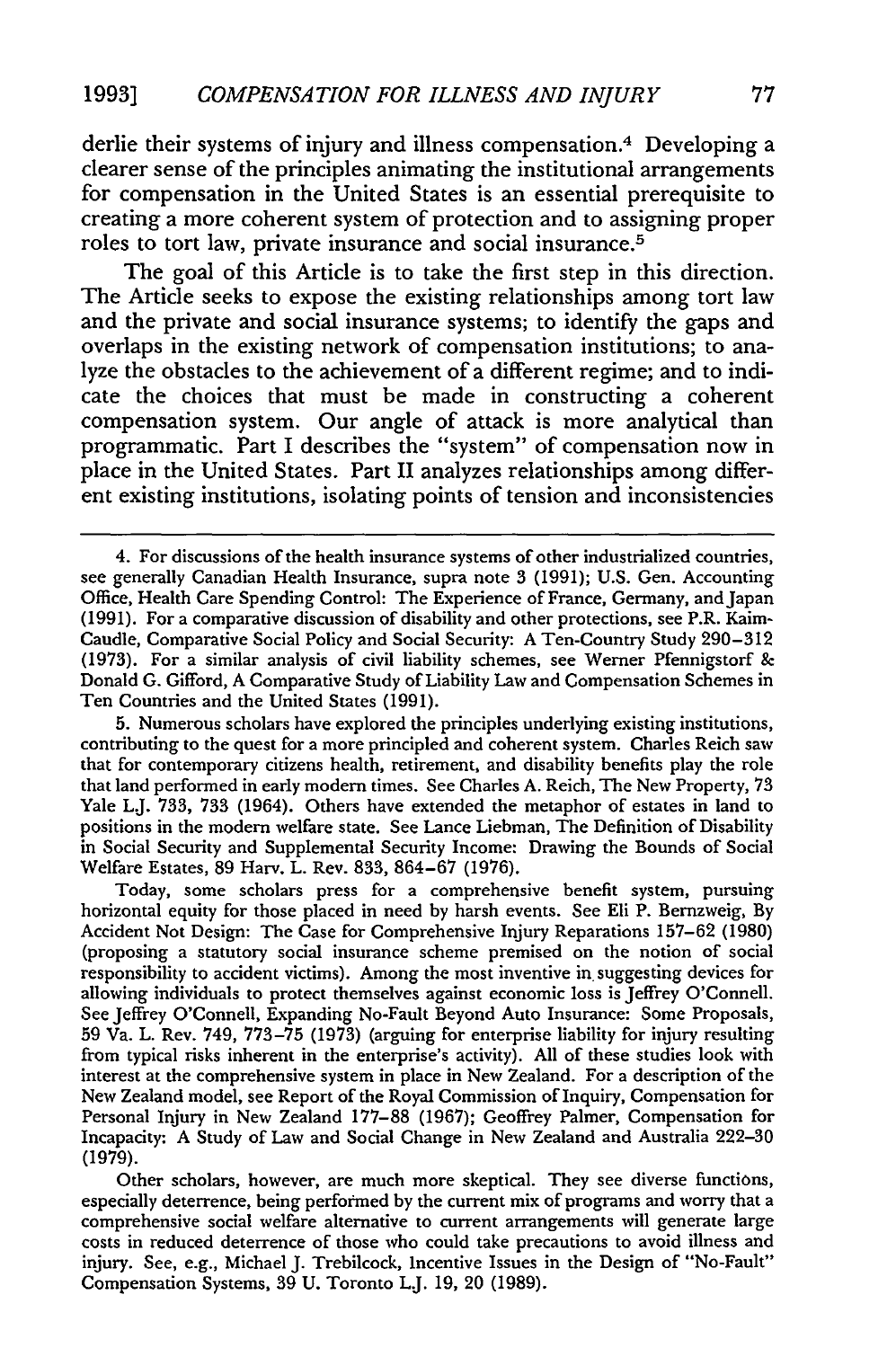of principle. Part III seeks to confront the problems ignored by most current proposals for compensation reform-the obstacles to expansion of the current compensation web. Part III also offers several models designed to guide thinking about the relationships among private insurance, social insurance, and tort.

## I. THE EXISTING FABRIC OF PROTECTION

The United States has no "system" of compensation for the victims of illness and injury and has not adopted the principle that all such victims should receive full compensation. Consequently, we have a collection of different compensation programs, with gaps between and overlaps among them, leaving many victims undercompensated and some actually overcompensated. These different institutions employ different criteria for determining whether the victim of illness or injury receives benefits. Responsibility for compensation is based sometimes on fault, sometimes on cause, and sometimes on loss. For example, tort liability for accidental injury is generally imposed only upon proof of the defendant's fault; workers' compensation and similar no-fault systems pay compensation upon the occurrence of an illness or injury that can be ascribed to a particular cause, regardless of fault; and firstparty private and social insurance cover particular occasions of loss, regardless of fault or cause.

#### *A. Fault-Based Compensation*

Although certain tort law doctrines impose true strict liability, most tort liability for illness or injury is predicated on some form of fault on the part of the defendant. Despite the considerable attention devoted to the subject, tort recovery is a modest compensation program in the context of the other systems of compensation available in the United States for the consequences of illness and injury. For example, in 1984, tort recoveries totaled \$39 billion-something over \$50 billion in current dollars.<sup>6</sup> But this sum comprised only one-tenth of the total paid by all systems. Moreover, this comparison ignores federal and state income maintenance programs.<sup>7</sup> If the sums paid by these programs are included, the quantitative significance of tort is even smaller. It would be foolhardy, therefore, to assess possible changes in tort law without considering the scope of these other programs and the obstacles that stand in the way of their expansion.

#### *B. Cause-Based Compensation*

In contrast to the tort system, which pays compensation after a de-

<sup>6.</sup> See Jeffrey O'Connell & James Guinivan, An Irrational Combination: The Relative Expansion of Liability Insurance and Contraction of Loss Insurance, 49 Ohio St. LJ. 757, 759 (1988).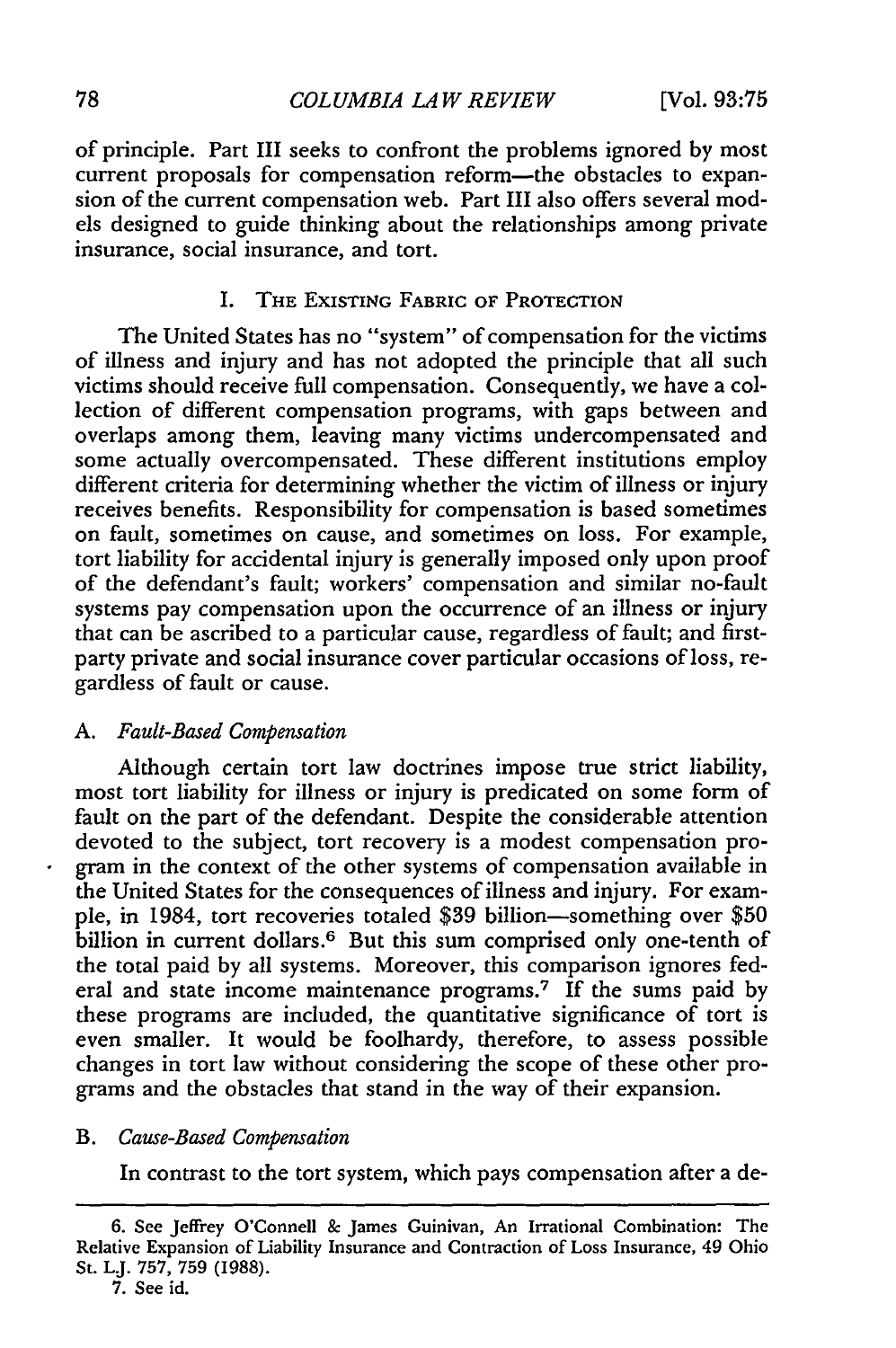termination of fault, cause-based compensation programs pay as long as a loss arises out of or is caused by a particular activity or exposure. Workers' compensation is the most widespread of these programs, having been adopted in all fifty states.8 It provides roughly \$30 billion in benefits per year to workers who suffer illness or injury as a consequence of employment.<sup>9</sup> Benefits include full payment of medical costs and a percentage of lost wages up to a specified ceiling. In addition, workers' compensation makes lump-sum payments for designated injuries (for example, loss of a limb) under the infamous "meat chart," and pays survivors' benefits. Wage-loss and lump-sum payments comprise about 60% of the program's expenditures.

Unlike the loss-based insurance programs discussed below, which disburse only long-term benefits for total disability, workers' compensation pays benefits for both temporary total and permanent partial disability. About three-fourths of all workers' compensation cases involve payments for temporary total disability, but these comprise only 18% of all the money paid as benefits. In contrast, about one-fourth of the cases are permanent partial disability claims, which account for about 70% of all benefit payments. <sup>10</sup>

In addition to workers' compensation, a number of other causebased compensation programs have been adopted in recent years. The most prominent of these are the auto no-fault plans, adopted in fourteen states, which pay over \$2 billion annually.<sup> $i_1$ </sup> Two states have also recently adopted cause-based programs to compensate the victims of birth-related neurological injury.<sup>12</sup> At the federal level, the Black Lung Benefits Program pays approximately \$1.5 billion per year,<sup>13</sup> the National Vaccine Injury Compensation Program is projected to pay \$80 million per year,<sup>14</sup> and Veterans' benefits for military service-related health care and disability total over \$21 billion per year.<sup>15</sup>

Although these different cause-based programs have no particular relation to each other, and although Veterans' benefits are partly "welfare" rather than injury or illness compensation, it is nonetheless useful for comparative purposes to note that the total compensation that cause-based programs pay, approximately **\$55** billion, is roughly equal to the \$50 billion paid by the tort system to its beneficiaries.

**<sup>8.</sup>** See 1 Arthur Larson, The Law of Workmen's Compensation § **5.30,** at 39 (1992).

<sup>9.</sup> See Bureau of the Census, U.S. Dep't of Commerce, Statistical Abstract of the United States 368 (1991) [hereinafter Statistical Abstract].

**<sup>10.</sup>** See William J. Nelson, Jr., Workers' Compensation: 1980-84 Benchmark Revisions, Soc. Security Bull., July 1988, at 4, 9 (figures cited are for 1982).

<sup>11.</sup> See Josephine Y. King, No Fault Automobile Accident Law 7-14 (1987); O'Connell & Guinivan, supra note 6, at 767 n.2.

<sup>12.</sup> See Fla. Stat. Ann. §§ 766.301-766.316 (West Supp. 1992); Va. Code Ann. §§ 38.2-5000-38.2-5021 (Michie 1990 & Supp. 1992).

<sup>13.</sup> See Statistical Abstract, supra note 9, at 369.

<sup>14.</sup> See 42 U.S.C. § 300aa-15(j) (1988).

**<sup>15.</sup>** See Statistical Abstract, supra note 9, at 93, 360.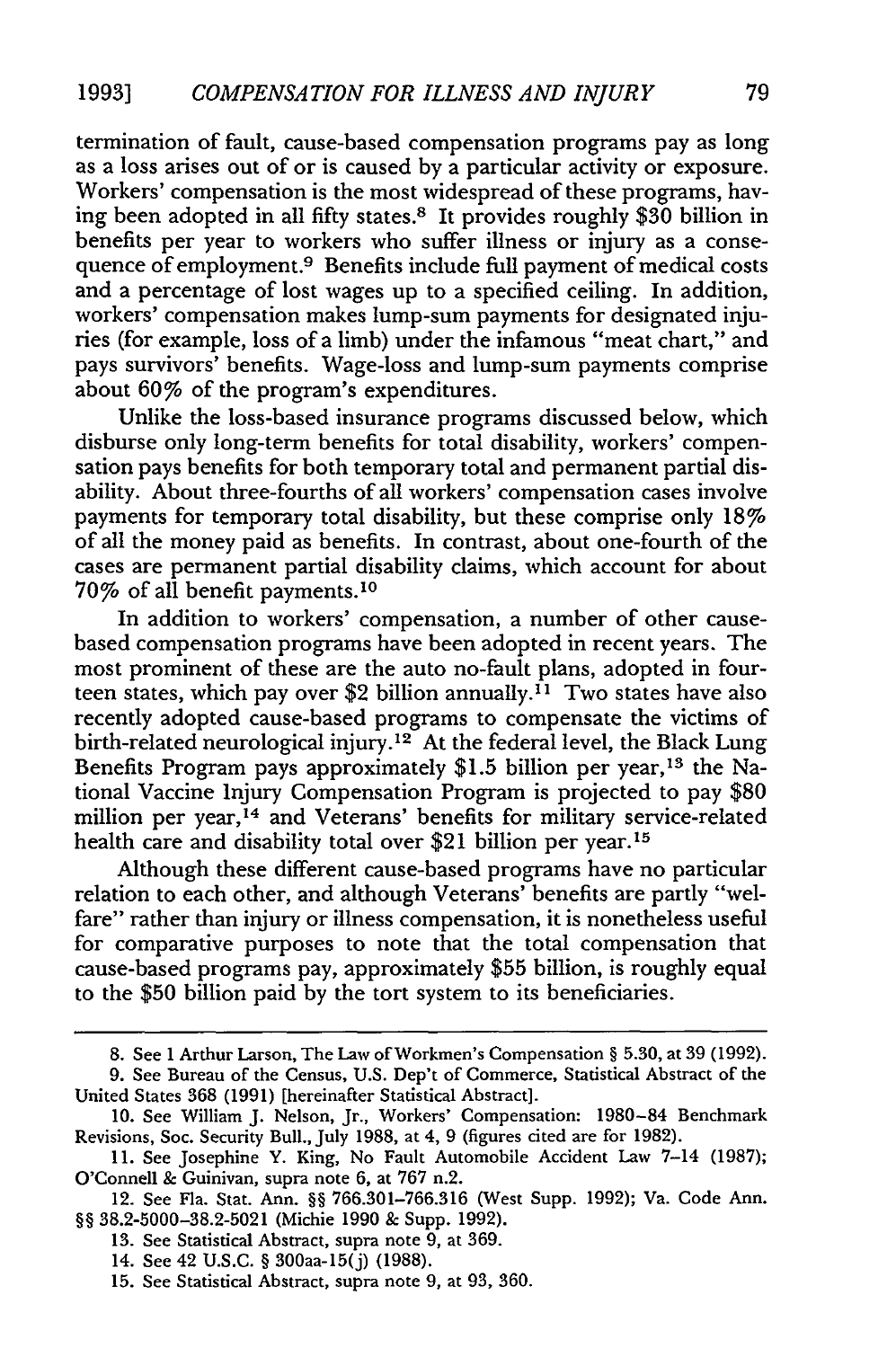#### *C. Loss-Based Compensation*

Two basic forms of loss insurance provide compensation for the economic consequences of illness and injury: private insurance and social insurance. Together the sums paid by these two sources dwarf those paid by both the fault-based and cause-based systems of compensation.

*1. Private Insurance.* **-** The principal forms of private loss insurance provide coverage for health care expenses, income lost because of disability, and loss of life or limb. Each form of coverage is first-party insurance or victim's coverage, as distinguished from third-party or liability insurance which covers a party's liability as an injurer. Private first-party health, disability, and life insurance pay approximately \$220 billion annually.<sup>16</sup>

*a. Health Insurance.* **-** Health care costs in the United States exceed \$800 billion per year, and have been growing annually at a rate of **10%. <sup>1</sup> <sup>7</sup>**Basic private health. insurance, including Blue Cross and Blue Shield and coverage provided by commercial carriers, covers various combinations of physician's services, hospitalization, rehabilitation, and nursing care. In addition, Major Medical insurance covers certain costs above the specified limits of coverage under primary policies. Together these sources of coverage pay roughly \$185 billion in insurance benefits each year.18

Sizable as these benefits are in absolute terms, more than thirty million Americans have no private or socially provided health insurance,<sup>19</sup> and about one-quarter of those who are covered by health insurance of some sort have inadequate coverage. For example, in 1987,

17. See 1991 Source Book, supra note 16, at 7.

18. See id.

19. Congressional Research Serv., 100th Cong., 2d Sess., Health Insurance and the Uninsured: Background Data and Analysis 93 (Comm. Print 1988).

<sup>16.</sup> See American Council of Life Ins., Life Insurance Fact Book Update 17 (1991) [hereinafter Fact Book] (\$24.5 billion in life insurance benefits paid in 1990); Health Ins. Ass'n of Am., Source Book of Health Insurance Data 7 (1991) [hereinafter 1991 Source Book] (\$185 billion in health insurance benefits paid in 1989); Health Ins. Ass'n of Am., 1988 Update: Source Book of Health Insurance Data 9 (1988) [hereinafter 1988 Update] (\$5.6 billion in disability insurance benefits paid in 1986). Although classifying this coverage as "private" is a useful way to distinguish it from insurance provided through "on-budget" governmental expenditures, in some respects the classification is problematic. Most health and disability insurance, for example, is group coverage provided (or offered for purchase) as a fringe benefit of employment. The terms of coverage are regulated by a federal statute (Employee Retirement Income Security Act of 1974 (ERISA), 29 U.S.C. §§ 1001-1461 (1988)) as well as by state statutes and regulations. The fact that such heavily regulated coverage has become so common for middle-class wage earners and their families has important implications for the direction in which expansions might occur. See infra part III. Thus, it is also worth recognizing the tripartite distinction among individually purchased private insurance; heavily regulated, "private" employer-provided insurance; and governmentally operated "social" insurance.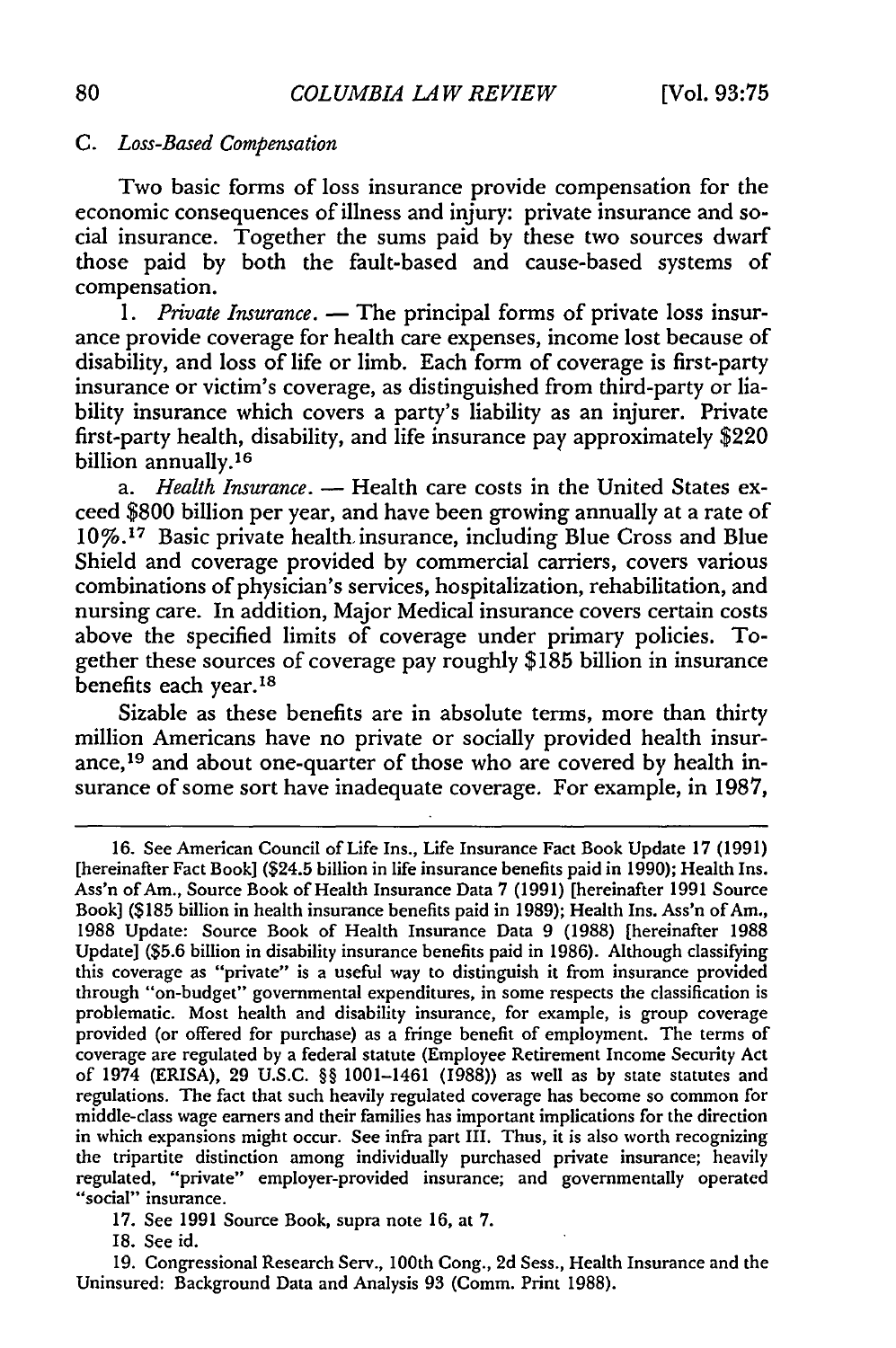an estimated 15.3% of all insured families incurred health care costs greater than 5% of their income, and 3.7% of all insured families incurred costs greater than 25% of their income.20 These costs included policyholder/beneficiary contributions in the form of deductibles and coinsurance payments and costs for services not covered under the policies or subject to lifetime benefit limitations.<sup>21</sup>

While these estimates provide a useful reference point, it is important to recognize that people who have no health insurance are not necessarily denied health care. Many of the uninsured are treated at public and nonprofit hospitals, which do not collect most of the charges billed to uninsured patients. Such hospitals then often include a portion of these unrecovered costs in the sums for which they are reimbursed by private health and social insurance.<sup>22</sup> In effect, insured patients provide partial insurance to uninsured patients; the "owners" of public and nonprofit hospitals then absorb the remaining cost of treating the uninsured. This system of "insuring" the uninsured, however, is far from ideal. Public and nonprofit hospitals have an incentive either not to treat or to under-treat the uninsured, and this incentive has its effects: people without health insurance receive less primary and preventive care than those who are insured.<sup>23</sup>

*b. Disability Insurance.* **-** Disability insurance protects the insured party against income lost as a result of physical or mental inability to perform his current or, in the case of some coverage, any occupation. This form of coverage usually insures against losses caused by total disability, although some policies also cover partial disability, often simply by providing short-term coverage for occupational disability and longterm coverage for general disability.

Disability insurance is the least prevalent form of private loss insurance. About 60 million people (roughly 55% of the workforce) are covered by private short-term disability insurance, defined as coverage against disability lasting for less than two years; but only about 24 mil-

<sup>20.</sup> See id. at 3-4.

<sup>21.</sup> See id. In 1988, Congress attempted to address part of this problem by enacting "catastrophic" coverage for the elderly. See Medicare Catastrophic Coverage Act of 1988, Pub. L. No. 100-360, 102 Stat. 683. The costs were to be borne by a tax on relatively well-off older beneficiaries. But when the tax was imposed, taxpayers protested, and in 1989 the program was repealed. See Medicare Catastrophic Coverage Repeal Act of 1989, Pub. L. No. 101-234, 103 Stat. 1979 (1989).

<sup>22.</sup> The extent of this cost-shifting is a matter of some debate, and it varies from state to state. See Jack A. Meyer, Financing Uncompensated Care with All-Payer Rate Regulation, *in* Uncompensated Hospital Care 167, 167-68 (Frank A. Sloan et al. eds., 1986).

<sup>23.</sup> See Joel Weissman & Arnold M. Epstein, Case Mix and Resource Utilization by Uninsured Hospital Patients in the Boston Metropolitan Area, 261 JAMA 3572, 3575-76 (1989) (analysis indicating shorter lengths of stay and fewer procedures for uninsured patients); Steffie Woolhandler & David U. Himmelstein, Reverse Targeting of Preventive Care Due to Lack of Health Insurance, 259 JAMA 2872, 2873-74 (1988) (lack of insurance is strongest predictor of failure of women to receive screening tests).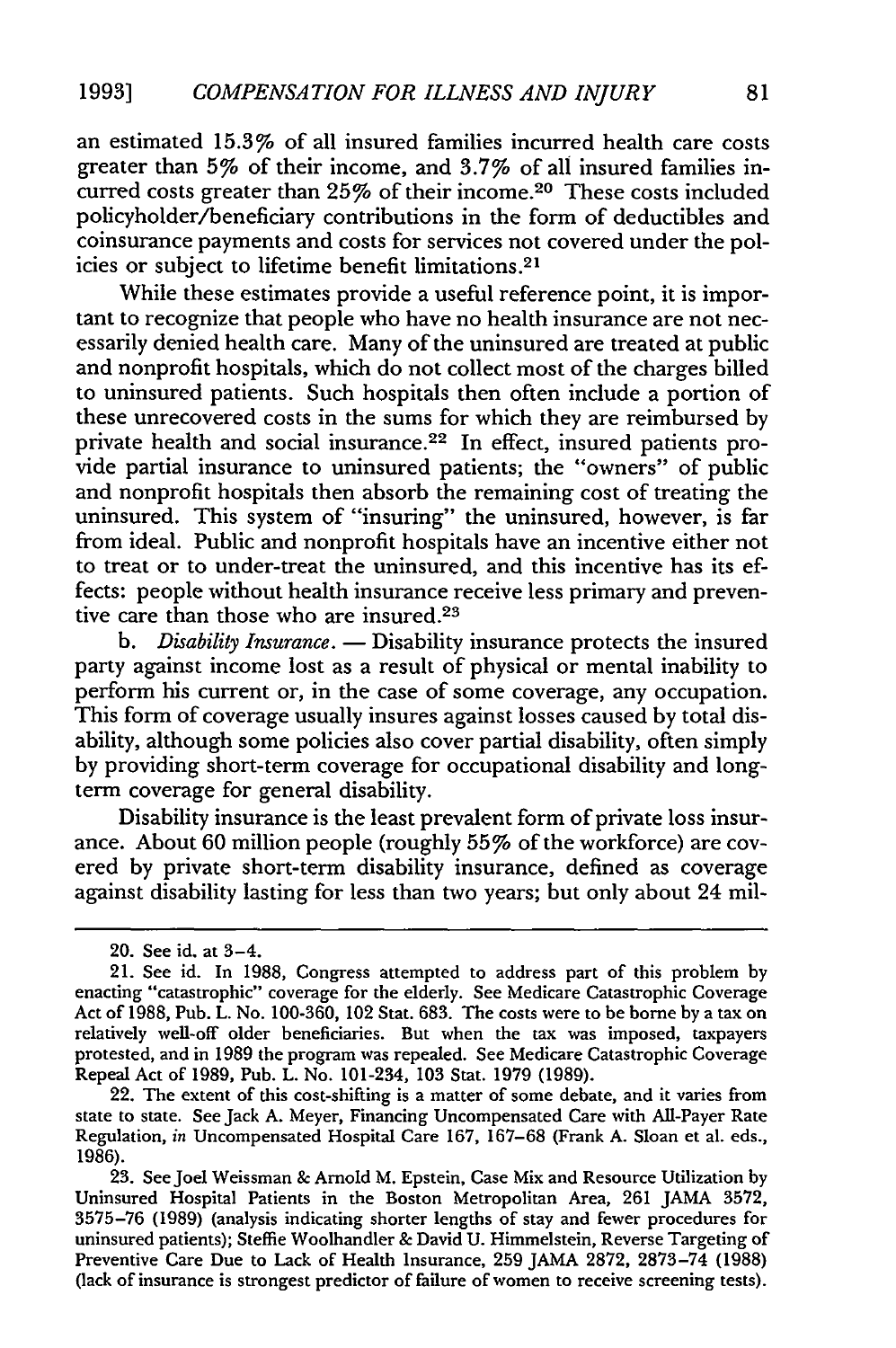lion people (roughly 22% of the workforce) are covered by long-term disability insurance. 24 Private disability insurance pays only about **\$6** billion in benefits annually.<sup>25</sup>

*c. Life Insurance.* **-** General-purpose life insurance, whether whole-life or term, covers death resulting from any cause; special-purpose accidental death and dismemberment policies or endorsements to general-purpose policies (for example, providing "double indemnity") cover death or grievous bodily harm resulting from accidents. However, special-purpose policies and endorsements appear to provide so small a percentage of total life insurance payments that they are not even separately reported in the industry's own statistical summaries. <sup>26</sup>

The gross amounts of life insurance in force and paid in benefits annually are substantial. Life insurance payments to beneficiaries, as distinguished from payments to policyholders and annuitants as some form of return on savings, totalled \$24.5 billion in 1990.27 In the same year over \$9 trillion in life insurance was in force, providing an average of \$121,000 in life insurance per insured household in the United States.<sup>28</sup> Although the size of this average death benefit is more than nominal, much of the population probably has only modest coverage at most. On the one hand, roughly 80% of all policies, providing 64% of all coverage, insure persons with incomes of less than \$50,000 per year.29 But on the other hand, 47% of all policies provide 72% of all coverage.30 It seems fairly clear, therefore, that slightly less than half of the population is protected by the vast majority of life insurance that is in force in the United States. The other half of the population is far less well protected.

*2. Social Insurance.* **-** Most governmentally provided "social" insurance against illness and injury in this country is loss-based; that is, benefits are payable upon the occurrence of a specified form of economic loss regardless of fault or cause.<sup>31</sup> Each American social insur-

26. See Fact Book, supra note 16.

28. See id.

29. See id. at 7 (1990 statistics).

30. See id.

31. There are, of course, other social insurance programs based mainly on economic need, but typically these do not provide compensation for losses expressly associated with illness or injury. Programs such as Aid to Families with Dependent Children and General Relief, while "categorical" (eligibility may require, for example, being a single parent and engaging in efforts to find work), fall into this category. See infra note 42 and accompanying text. Workers' compensation, which we regard as the paradigmatic example of cause-based protection, is sometimes described as social insurance in that government mandates and regulates such employer-paid insurance.

<sup>24.</sup> See 1988 Update, supra note 16, at 7 (statistics are for 1984 and 1986 respectively).

<sup>25.</sup> See id. at 9. By contrast, annual disability benefits paid by public programs and workers' compensation are ten times as large: over \$60 billion in 1988. See Statistical Abstract, supra note **9,** at 360.

<sup>27.</sup> See id. at 4.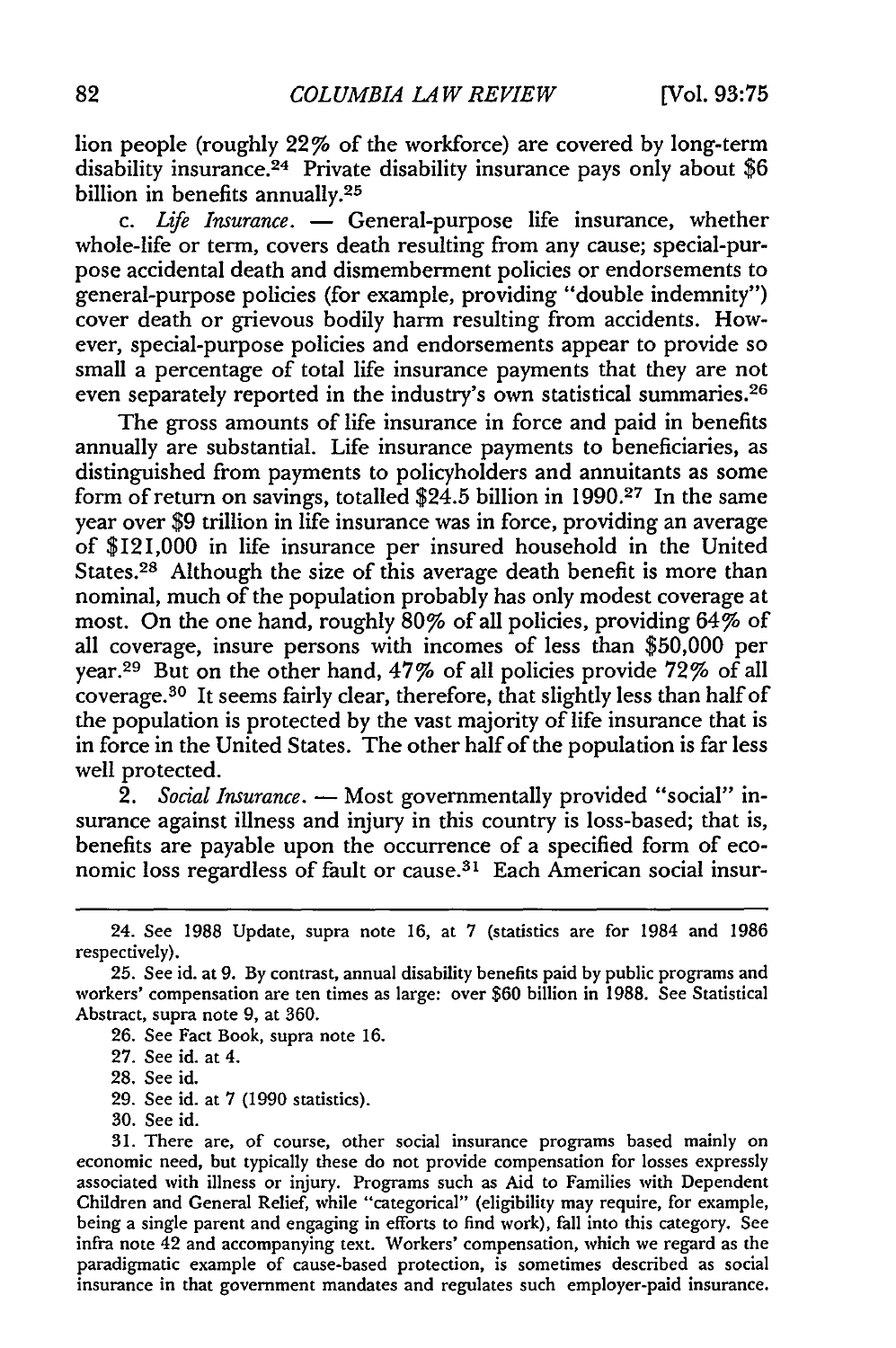ance program was designed individually to meet particular needs. As a result, the programs taken as a whole do not reflect a clear vision of communal responsibility for an identifiable subset of the economic risks of modern life.

*a. Health Insurance.* **-** Medicare and Medicaid provide the lion's share of federally supported health care insurance.<sup>32</sup> In the aggregate, these two programs pay roughly \$159 billion per year for health care provided to the elderly and the poor.<sup>33</sup> Other federal and state health care insurance and similar programs pay roughly \$40 billion in benefits annually.<sup>34</sup>

Medicare provides reimbursement for hospital costs and physicians' services for individuals who are eligible for the Social Security old age and disability insurance programs, for nearly all elderly individuals not eligible for Social Security, and for persons with end stage renal disease.<sup>35</sup> The hospital-cost insurance program known as Part A is provided free of charge; under Part B, eligible individuals must pay premiums to obtain insurance for the costs of physicians' services. Medicaid is the federal program that matches the states' provision of health care assistance to low-income individuals regardless of age.<sup>36</sup> The amount of assistance provided varies considerably from state to state.

*b. Disability Insurance.* **-** Two large federal programs, Social Security Disability (SSD) and Supplemental Security Income (SSI), provide benefits to persons who are permanently and totally disabled.<sup>37</sup> Together these programs pay annual benefits of approximately \$35 billion.<sup>38</sup>

Most workers who become permanently disabled are eligible for SSD benefits, which are monthly payments calculated in virtually the

33. Medicare pays approximately \$94 billion of this sum, and Medicaid pays the remaining **\$65** billion. See 1991 Source Book, supra note 16, at 38-39.

34. See id. at 40-4 1.

35. See 42 U.S.C. *§§* 1395c, 1395o (1988).

36. See id. **§** 1396 (1988).

38. In 1988, SSD paid benefits of approximately \$24 billion; SSI paid approximately \$11 billion. See Statistical Abstract, supra note 9, at 360.

And unemployment insurance is in a sense triggered by limited forms of fault or cause as well as by loss, since those out of work after they quit or are fired for cause are ineligible. No easy conceptual taxonomy organizes these large programs, because they were invented at different times to respond to different problems, and to reflect different social judgments.

<sup>32.</sup> Medicare and Medicaid were created by Congress in 1965. See Health Insurance for the Aged Act, Pub. L. No. 89-97, 79 Stat. 290 (1965) (codified as amended at 42 U.S.C. *§* 1395 (1988)); Grants to States for Medical Assistance Programs Act, Pub. L. No. 89-97, 79 Stat. 343 (1965) (codified as amended at 42 U.S.C. **§** 1396 (1988)).

<sup>37.</sup> SSD was created by Congress in 1956. See Social Security Amendments of 1956, Pub. L. No. 84-880, 70 Stat. 807 (codified as amended at 42 U.S.C. **§** 401 (1988)). SSI was created sixteen years later. See Supplemental Security Income for the Aged, Blind and Disabled Act, Pub. L. No. 92-603, 86 Stat. 1465 (1972) (codified as amended at 42 U.S.C. *§§* 1381-1383d (1988)).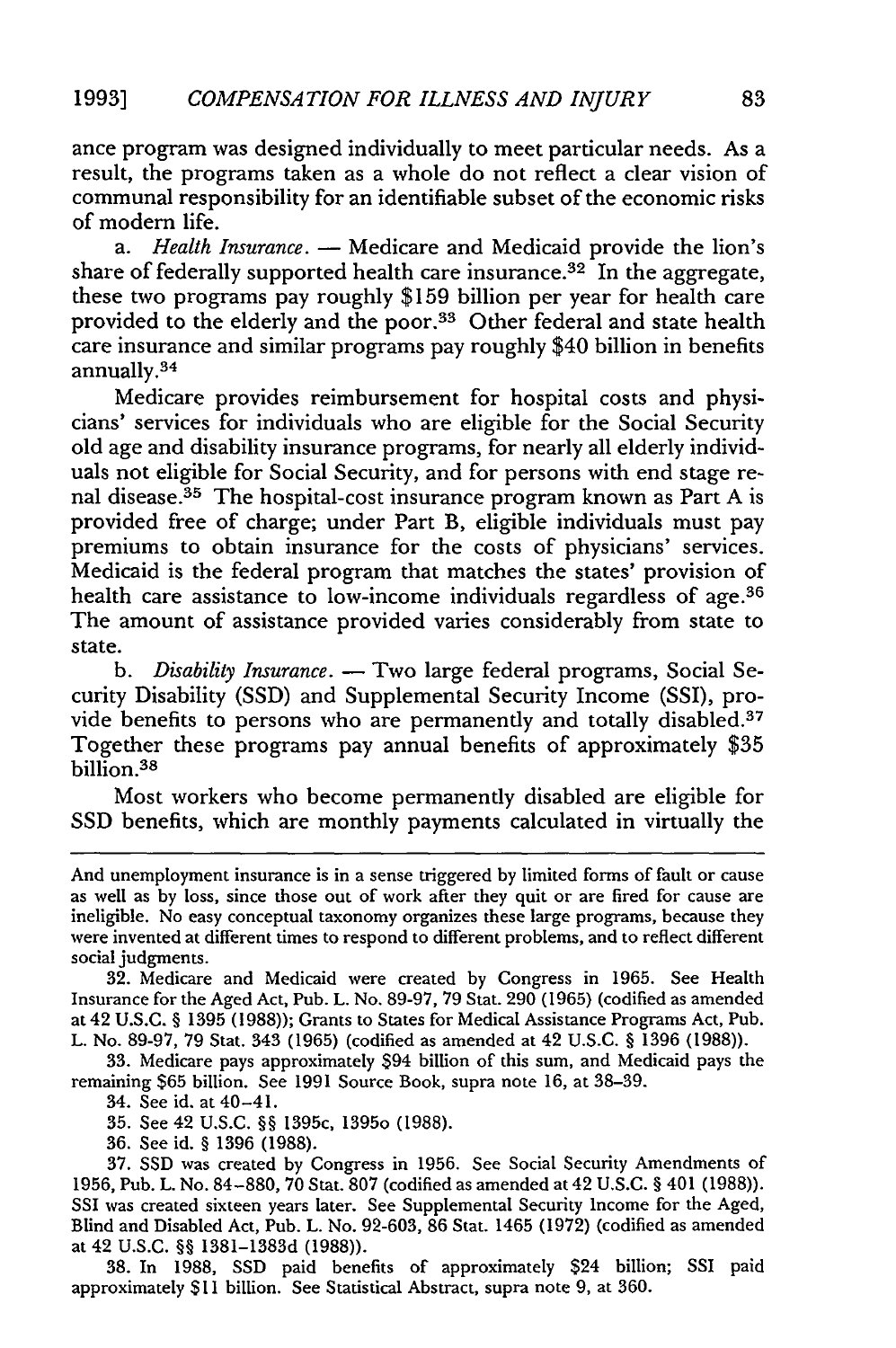same manner as Social Security retirement benefits. Eligibility requires that a claimant (1) have worked at covered employment for the requisite number of quarters; (2) suffer from an inability to work that is "medical" in nature; and (3) be permanently and totally disabled. <sup>39</sup> "Permanently" is defined as suffering from an affliction likely to last for one year or more, and "totally" as being unable to perform "any other kind of substantial gainful work which exists in the national economy."40

The second eligibility condition, that a claimant's inability to work be "medically determinable," excludes from coverage workers whose unemployment is caused by declines in capacity or willingness to work that cannot be explained medically. This requirement, which results in major dispute-resolution difficulties over such issues as eligibility for individuals affected by alcoholism and drug addiction, is central to the political and moral judgments that underlie the program. Congress has chosen to compensate some individuals for the unfortunate things that happen to them, but not to compensate others who are in economic need. In part, the distinction attempts to separate those whose own choices and decisions brought about their inability to work from those whose behavior is socially unobjectionable but who have been victimized by a medical event.

In fact, of course, the social judgment embodied in the program is imperfectly captured by the line between medical and nonmedical disabilities. Millions of people have shortcomings that result at least partially from injury, disease, or physical or mental decline and that restrict their employment opportunities. The real issue in determining whether they should qualify for benefits is not whether their disability can be diagnosed as medical. Rather, the thousands of cases that have been decided by written opinions show administrative and judicial decision-makers analyzing a complex series of factors, including the claimant's physical and mental abilities, age, sex, level of education and skills, as well as the structure of the relevant labor market.<sup>41</sup>

SSD is in a sense a supplement to the permanent total disability component of workers' compensation described earlier. Whereas workers' compensation covers only work-related disability, SSD is available whether or not a person's handicapping illness or injury was caused by employment. But SSD uses the same benefit formula as the Social Security retirement program, and therefore replaces only a small percentage of wages for all but the lowest-income workers. Thus most workers with a non-work-related disability will suffer a substantial income loss unless they have bought disability insurance on their own, their employers have provided it, or they have a cause of action in tort.

**<sup>39.</sup>** See 42 **U.S.C.** §§ 423(c)-(d) **(1988).**

<sup>40.</sup> Id. §§ 423(d)(1)(A), (d)(2)(A) (1988).

<sup>41.</sup> See Jerry L. Mashaw, Bureaucratic Justice: Managing Social Security Disability Claims 108-21 (1983).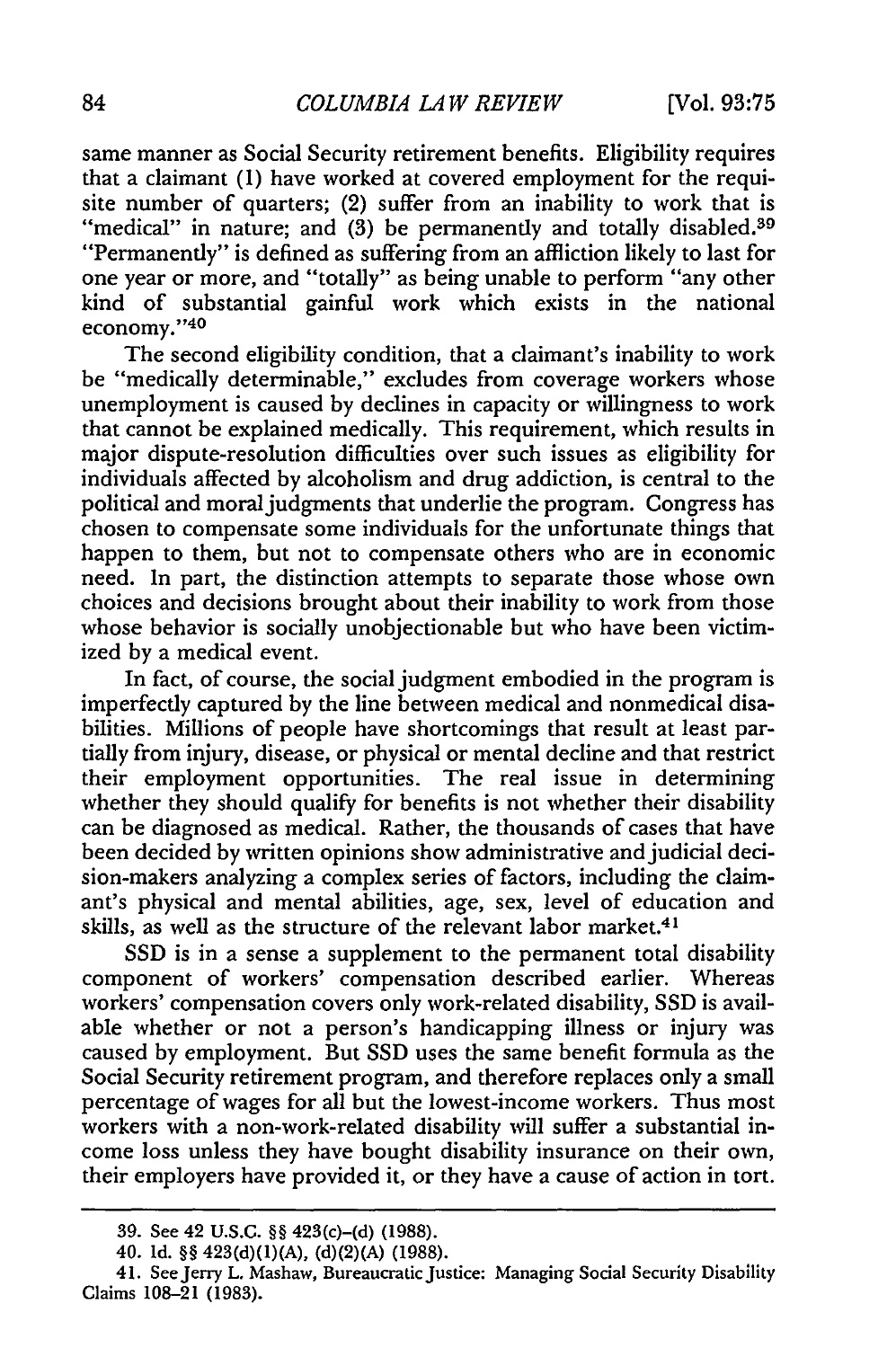Another federal program paying benefits to the totally disabled that resembles insurance, SSI, makes means-tested payments to persons who are medically unfit for labor but either did not work enough to achieve Social Security eligibility or receive some Social Security payments but have so little income and assets as to be eligible for SSI supplementation. Included in this category are persons who are born with a disability, those disabled during childhood, and those disabled as adults before achieving sufficient participation in the labor force. Unlike Aid to Families with Dependent Children (AFDC)<sup>42</sup> or general relief arrangements, SSI benefits are not conditioned on a work search or acceptance of "improvement" services. Like SSD, however, SSI claimants must also satisfy the statutory disability standard of being "unable to engage in any substantial gainful activity by reason of any medically determinable physical or mental impairment"<sup>43</sup> likely to result in death or to extend for twelve months. <sup>44</sup>

Finally, five states and Puerto Rico operate short-term disability programs that pay over \$2 billion in benefits per year.45 These programs impose taxes on employers or employees and create funds from which payments are made to persons who become totally disabled for a period of months.

## II. **RELATIONSHIPS** AMONG COMPENSATION PROGRAMS

The most striking feature of the "system" of compensation that we have just described is that it is not systematic at all. The United States lacks an intellectual structure to undergird its web of programs compensating the victims of illness and injury. In attempting to understand the different principles that underlie the current system and the directions that future development might take, two issues merit particular attention: (1) the goals of current compensation programs and (2) the methods by which they coordinate the benefits they pay. Analysis of each of these issues helps to uncover the relationships among American compensation programs and sets the stage for our discussion of the possibilities for expanding and restructuring the system in Part III.

<sup>42.</sup> See Aid to Families with Dependent Children Act, 42 U.S.C. §§ 601-687 (1988). Although AFDC is America's chief minimum inicome program, benefits are available only for families with children, and in no state do benefits place families at or above the so-called poverty line. \$29 billion was spent on this program in 1988. See Statistical Abstract, supra note 9, at 358.

<sup>43. 42</sup> U.S.C. § 1382c(a)(3)(A) (1988).

<sup>44.</sup> Some proposals call for a less rigorous standard of disability in SSI than that used in SSD, premised on the idea that a minimum income at the SSI level should be available to anyone who is not in good health and cannot in fact find work. See Sheila R. Zedlewski & Jack A. Meyer, Toward Ending Poverty Among the Elderly and Disabled Through SSI Reform 47-70 (1989).

<sup>45.</sup> In 1989, for example, these programs paid out \$2.7 billion. See Soc. Security Bull., Spring 1992, at 124. The five states are California, NewJersey, New York, Hawaii, and Rhode Island. See id.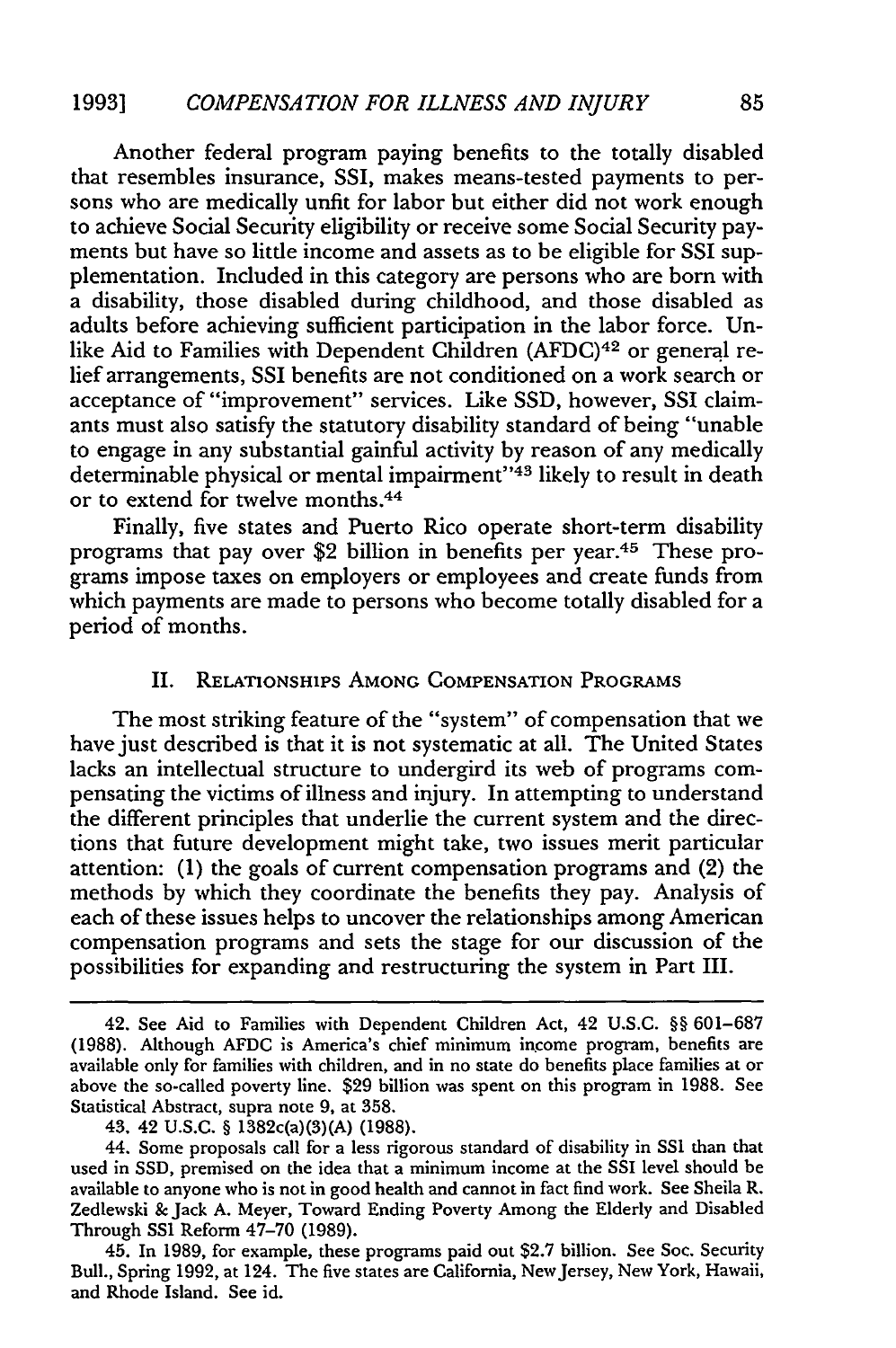# *A. The Goals of Existing Programs*

In Part I, we isolated the three bases upon which American compensation programs pay the victims of illness and injury: fault, cause, and loss. These programs can serve one or more of four principal goals: corrective justice, deterrence, forced insurance, and income redistribution. It is possible at least in theory to envision at one extreme a program concerned exclusively with corrective justice and deterrence-a system of civil liability for blameworthy behavior. At the other extreme would lie programs concerned exclusively with the redistribution of income to those suffering illness and injury. In between would lie programs of forced insurance, which, through various methods of pricing and risk classification, would combine elements of deterrence with elements of income redistribution.

While existing programs serve a mixture of these goals, typically one of the goals predominates. The dominant goal of each existing program can be discerned by examining the sources of funds used to pay claims, the nature of the events that are compensable, and the measure of compensation employed by the program.

1. Fault-Based Systems. **-** The tort system is the primary faultbased system for compensating victims of personal injury. Under the tort system, the injurer is the source of payment. Compensation is paid for full out-of-pocket loss and pain and suffering, except when the victim was also at fault, in which case damages are reduced (or denied entirely, in the few states which still adhere to contributory negligence) in proportion to the negligence attributable to the victim. Corrective justice and optimal deterrence are the conventionally understood goals of this arrangement. But in several respects the matter is more complicated than this simple analysis suggests. First, as many commentators have noted, the existence of liability insurance tends to undermine both the corrective justice and deterrence rationales for the imposition of tort liability.<sup>46</sup> An insured defendant does not personally correct the injustice done in causing injury to the plaintiff; rather, the defendant's liability insurer performs this correction. When the magnitude of the defendant's insurance premiums is not closely related to the magnitude of the defendant's liabilities, the defendant does not even perform this correction indirectly. Under these circumstances, the threat of tort liability may not only fail to achieve corrective justice, but may also fall short of promoting optimal deterrence, because a defendant can externalize the risk of liability through the purchase of liability insurance.<sup>47</sup>

Second, even aside from the impact of liability insurance, the imposition of liability in the long-latency toxic tort cases that have increas-

<sup>46.</sup> See **I** American Law Inst., Reporters' Study, Enterprise Responsibility for Personal Injury 24-33 (1991) (noting this argument and its proponents).

<sup>47.</sup> See Kenneth S. Abraham, Distributing Risk: Insurance, Legal Theory, and Public Policy 64-83 (1986).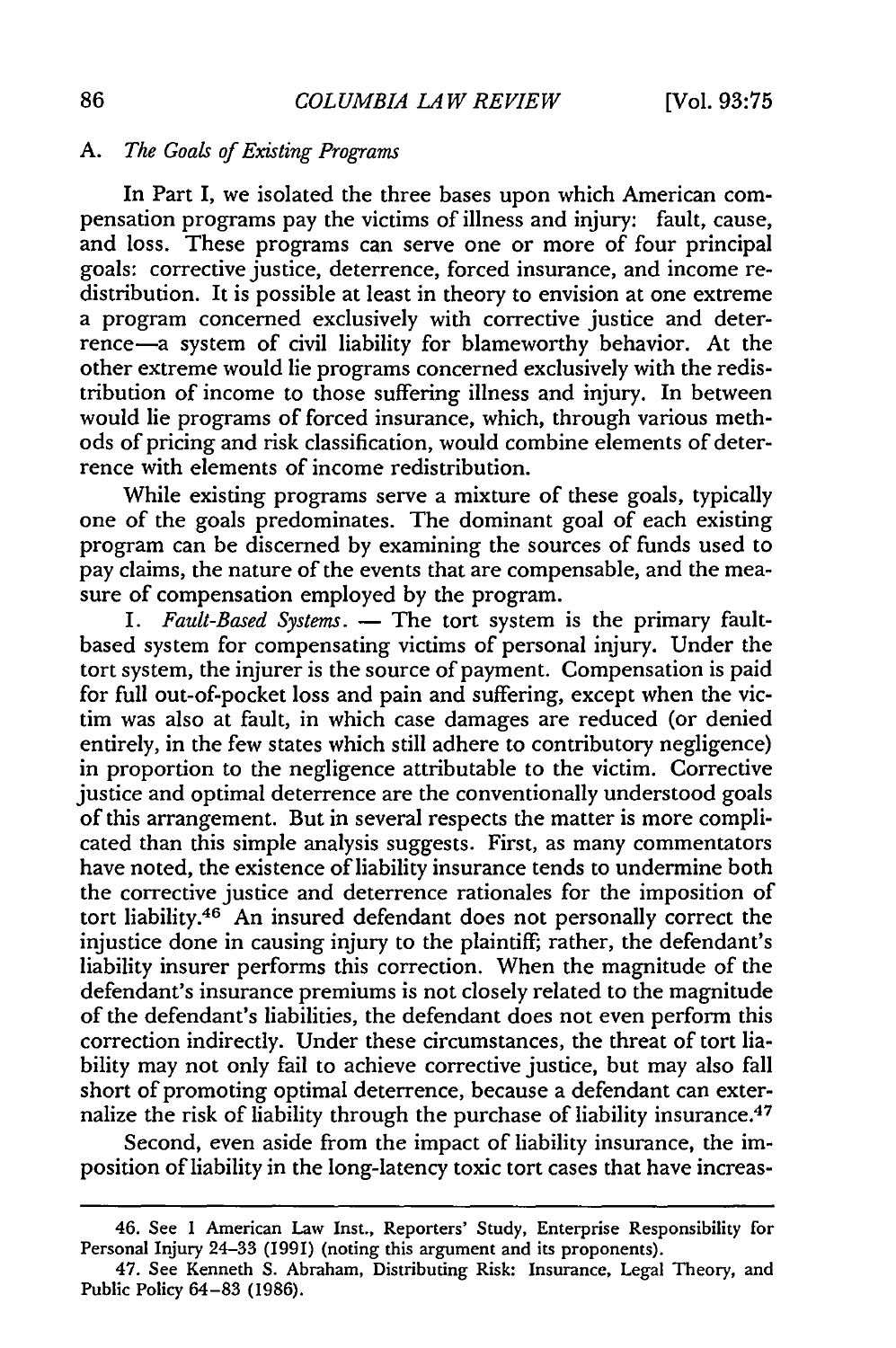ingly become the focus of controversy within the tort system is unlikely to achieve the goals of corrective justice and optimal deterrence. In such cases the management and shareholders at the time a wrongful act is committed are unlikely to be those who, decades later, sustain the cost of any liability that is imposed for the consequences of the act of a defendant corporation. Consequently, the parties who are wrongdoers or benefit from wrongdoing do not correct the injustice suffered by the victims of long-latency torts. Rather, that injustice is corrected later by others, assuming that the party or parties held liable are solvent. On occasion, the price of shares in a business incorporates a discount for an already-identified probability that the business will be held liable for some past conduct. In such instances, those responsible for the conduct may well bear the cost of its predicted consequences. But when a particular risk of future harm has not yet been recognized nor potential liability for the risk accurately gauged, no such specific discount occurs. Thus, unless the risks associated with a particular pattern of conduct are recognized at the time the conduct takes place, the threat of tort liability for its consequences is unlikely to have the optimizing effect on risk at the core of the deterrence rationale.<sup>48</sup>

Third, in a large group of tort cases, the plaintiff and the defendant are not strangers, but stand in a direct or indirect contractual relationship with each other. Patients and their physicians fall into this category, as do product purchasers and sellers. Economic theory predicts that in efficiently operating markets these parties will contract for the mix of safety, liability, and compensation they prefer, 49 and so satisfy their desire for corrective justice and optimal deterrence. Yet, in prescribing a particular mix of liability and compensation and in making most forms of tort liability for personal injury nondisclaimable, tort law precludes such contractual arrangements. One perfectly plausible explanation for this blanket no-disclaimer rule is that, on balance, the markets for health care services and consumer products are not sufficiently efficient to permit contract to displace tort, and case-by-case inquiry regarding whether the requisite conditions for permitting displacement had existed would be prohibitively expensive. A complementary explanation is that the no-disclaimer rule has a paternalistic motive: to force potential victims to insure themselves against personal injury. If tort liability could be disclaimed, potential victims might not use the resulting price savings to insure themselves against the risk that they would be injured by the health care or the products they purchased. The no-disclaimer rule assures that victims are "insured"

<sup>48.</sup> See Donald N. Dewees, Economic Incentives for Controlling Industrial Disease: The Asbestos Case, 15 J. Legal Stud. 289, 317-19 (1986) (arguing that in asbestos context, the presence or absence of tort liability has little effect on a firm's incentives to reduce worker exposure).

<sup>49.</sup> See Ronald H. Coase, The Problem of Social Cost, 3 J.L. & Econ. 1, 6-8 **(1960).**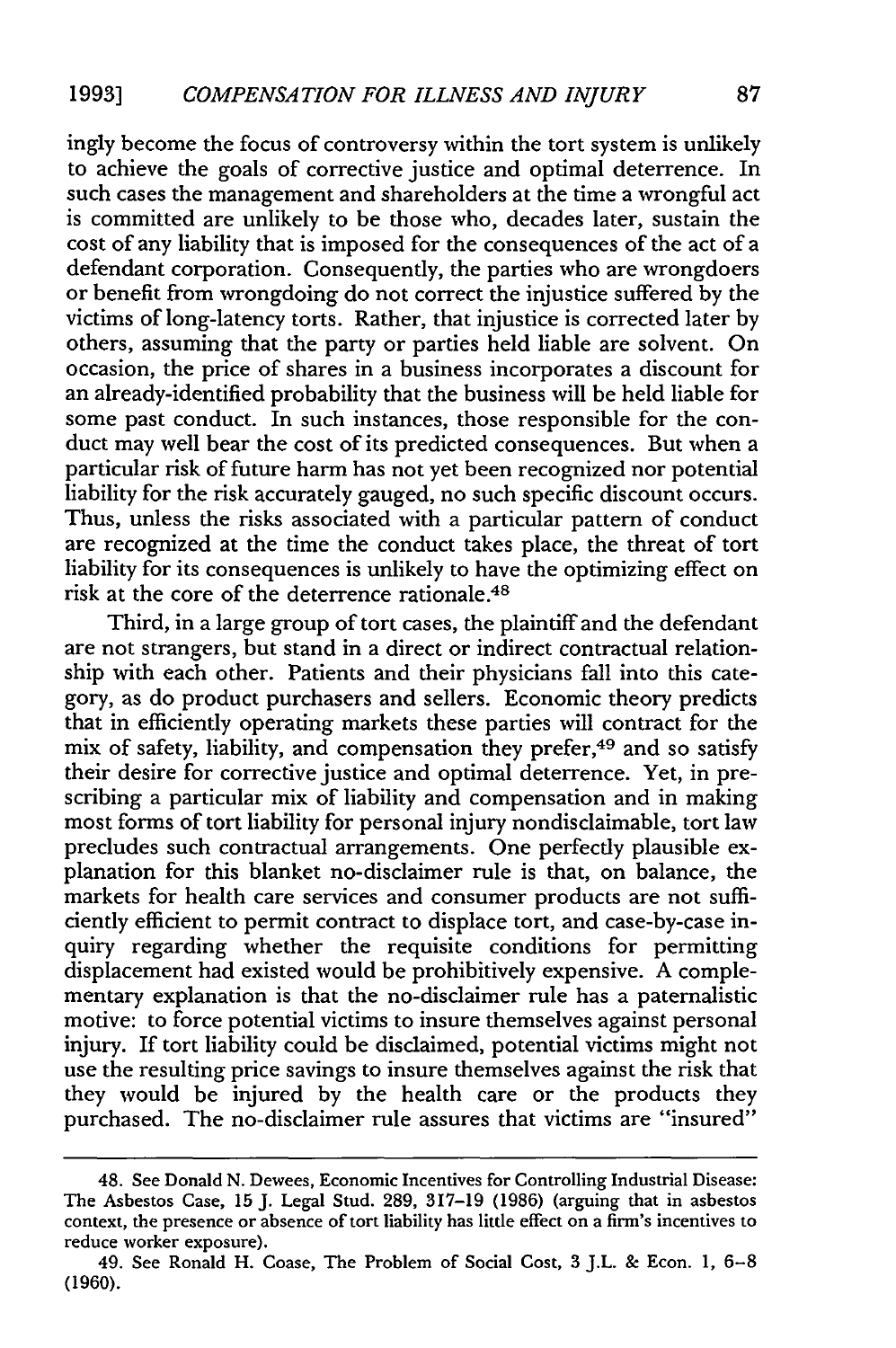against losses caused by tortious action, with the likely consequence that potential injurers will charge potential victims at least part of the cost of this "insurance" through increased charges for health care or consumer products.

Finally, even when the threat of tort liability does have a deterrent effect on potential injurers, it may fail to create optimal incentives for potential victims to avoid injury and to reduce their losses after injury. The effects of the doctrine of comparative negligence on victim behavior are uncertain. Moreover, the recoverability of compensation in tort that is not subject to monetary deductibles or coinsurance creates *ex post* moral hazard: victims sure of recovery in tort are more likely to consume excessive medical care and not to return to work after injury than are victims without any prospect of recovery in tort.

In short, the conventional picture of the tort system as a corrective justice and'deterrence regime is overly simple. Tort liability is also a forced-insurance arrangement, under which potential victims are required to insure themselves against the risk of suffering injury from the provision of health care or the sale of a product. In this respect, at least, tort law constitutes a disguised insurance program that resembles some of the programs that more explicitly perform this function. But unlike many of those programs, in our view, tort law is not a very sensible system of victims' insurance: it makes compensation available only when the injurer's fault can be demonstrated; it reduces compensation to the extent that the victim was at fault; its transactions costs are high; it covers pain and suffering in unlimited amounts even though many victims would wish limited or no such coverage *ex ante;* and in providing first-dollar coverage without explicit deductibles or coinsurance, it makes itself vulnerable to *ex post* moral hazard.50

*2. Cause-Based Systems.* **-** Certain of the cause-based programs perform the forced-insurance function much more effectively. In fact, each major non-means-tested cause-based program incorporates a forced-insurance feature. For example, workers' compensation, a cause-based system of nearly absolute liability for work-related personal injury, is obviously much less concerned with corrective justice than tort law and relatively more concerned with assuring compensation for those suffering such injury. Like the nondisclaimability of tort liability, the mandatory character of workers' compensation can be viewed as a reflection of this aim. At least part of the cost of the employer's liability is financed indirectly by employees, who in effect pay a mandatory premium (through wages that are lower than they would otherwise be) for the insurance protection they receive through workers' compensation. The other major cause-based system of compensation, auto no-fault, quite transparently incorporates a forced-insurance

**<sup>50.</sup>** See George L. Priest, The Current Insurance Crisis and Modern Tort Law, 96 Yale LJ. 1521, 1550-63 (1987) (discussing failure of tort law as an insurance mechanism).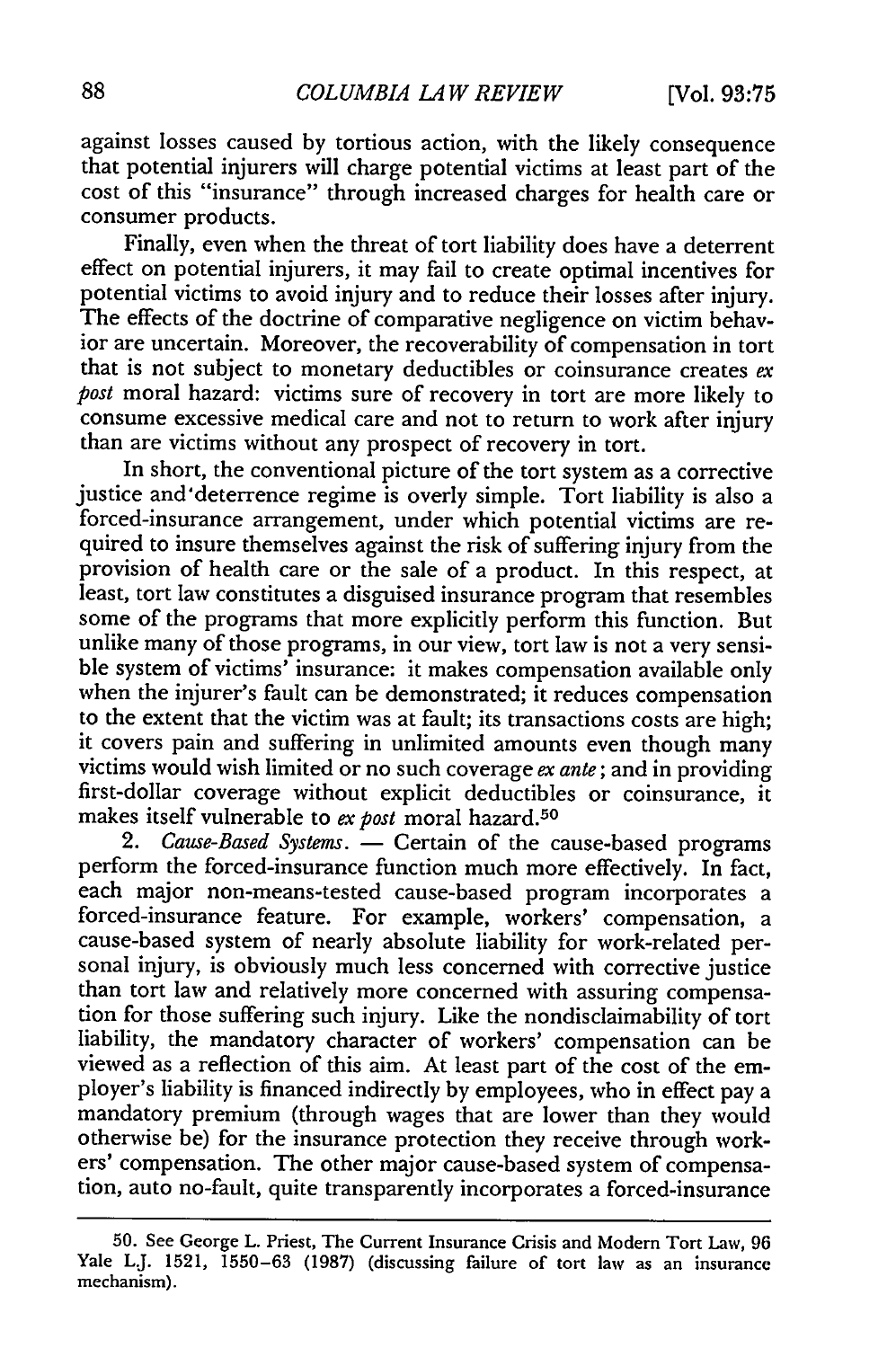feature, since it requires potential victims themselves to purchase insurance protection.<sup>51</sup>

Because workers' compensation and auto no-fault are cause-based systems, however, they retain some capacity to promote deterrence. And because they employ less than perfectly-refined risk classification, they also embody some income redistribution from potential to actual victims of work- and auto-related injury and illness. In effect, these are intermediate, mixed programs whose main goal appears to be forced insurance, but that incorporate deterrence and income redistribution as subsidiary goals.

*3. Loss-Based Systems.* **-** The structure and financing of the nonmeans-tested loss-based insurance programs reveal that forced insurance is also one of their major goals. Over 80% of private health and disability insurance is purchased on a group basis, generally as a fringebenefit of employment.<sup>52</sup> In most states, the provision of this coverage is not legally mandatory,<sup>53</sup> but health insurance and short-term disability coverage have become such ordinary benefits of employment by medium-size and large firms that their existence reflects a social precommitment to insurance in these settings, reinforced by the income tax subsidy provided such benefits. Many employment-based private loss insurance programs, however, also use reasonably refined risk classification and managed-care features that are likely to have at least mild deterrence effects.<sup>54</sup>

Similarly, because the two major non-means-tested social insurance programs, SSD and Medicare, are both partially financed by potential beneficiaries and are mandatory, they contain a strong forcedinsurance component. They respectively help to assure that virtually all disabled citizens have minimum insurance against loss of income resulting from disability and that the elderly have minimum insurance against the cost of hospitalization. Given the demands that would be placed on the public fisc in the absence of this component of SSD and Medicare, the method of financing these two programs can be regarded in part as a nonprogressive<sup>55</sup> tax that avoids the income redistribution to the dis-

55. This characterization is a bit oversimplified. SSD can be regarded as somewhat

<sup>51.</sup> In contrast, the federal Black Lung Benefits Program, financed largely by the coal industry, is less a forced insurance scheme *among* victims than a redistributive program for them. See Black Lung Benefits Act, 30 U.S.C. §§ 901-945 (1988).

<sup>52.</sup> See Health Ins. Ass'n of Am., Source Book of Health Insurance Data 5 (1989) (health insurance); Health Ins. Ass'n of Am., Source Book of Health Insurance Data 16 (1984-85) [hereinafter 1984-85 Source Book] (disability insurance).

<sup>53.</sup> But see Haw. Rev. Stat. §§ 392, 393 (1988) (requiring employers to provide temporary disability and health care benefits for employees). Steps toward mandatory health insurance have been taken in Massachusetts, Oregon, and Vermont.

<sup>54.</sup> Of course, efforts at cost containment can raise profound questions of fairness. See, e.g., McGann v. H&H Music, 946 F.2d 401, 404–08 (5th Cir. 1991) (holding that an employer many impose a low dollar limit on medical reimbursement for AIDS treatment after an employee has tested HIV-positive), cert. denied, 60 U.S.L.W. 3582 (U.S. Nov. 9, 1992) (No. 91-1283).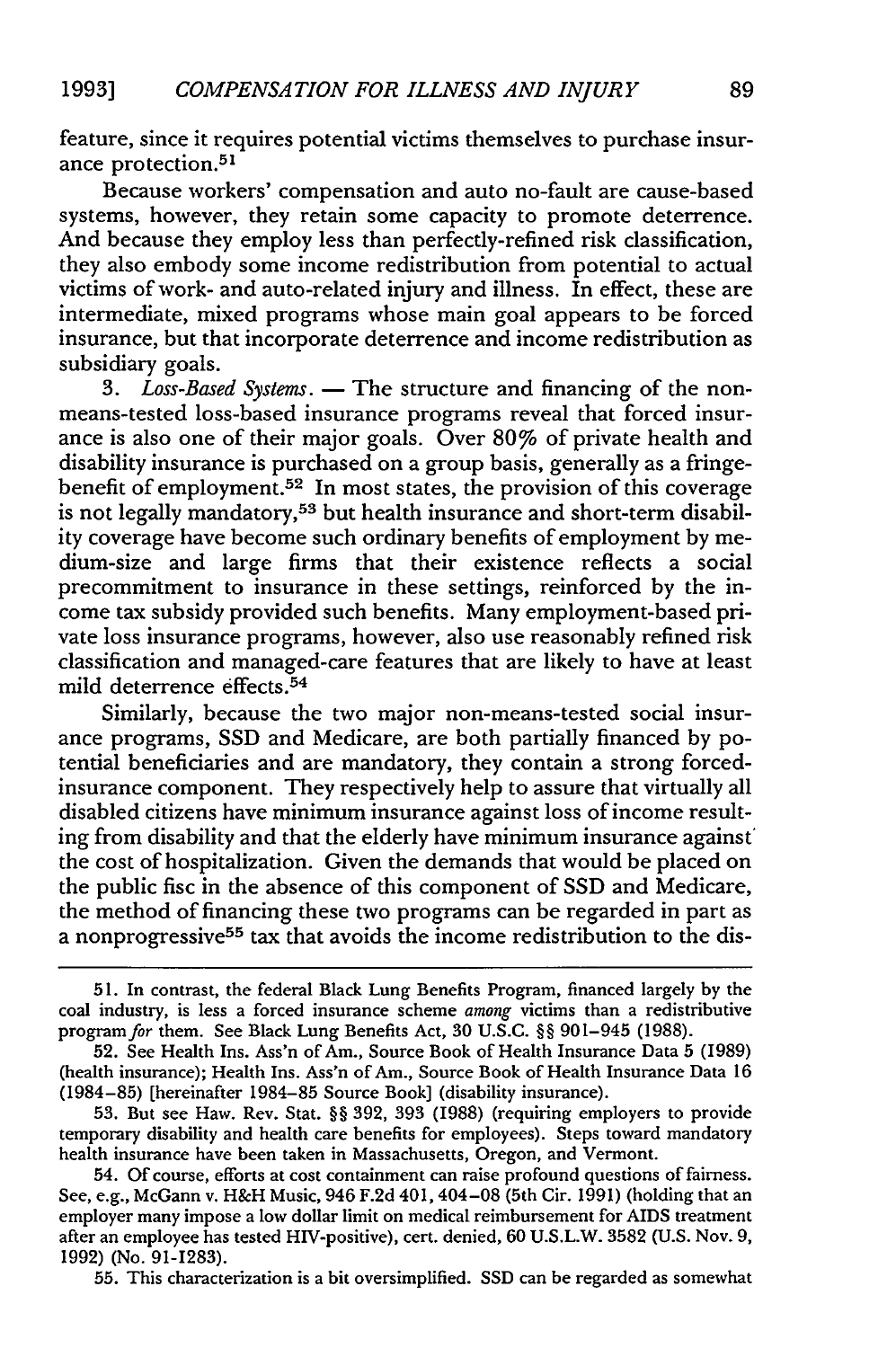abled and the elderly that might otherwise occur. But SSD is financed by a wage tax that is paid half by employers and half by employees,<sup>56</sup> and Medicare is financed partly by the same type of wage tax and partly from general federal revenues.<sup>57</sup> This component of SSD and Medicare financing makes them more purposefully redistributional.

Income redistribution, however, clearly is the major function of the two principal means-tested loss-based insurance programs: Medicaid, which provides health care assistance to the poor, and SSI, which provides income support to the disabled who are not eligible for SSD. Both programs are noncontributory, and both insure only those with very low or no income.<sup>58</sup> But this is income redistribution on a fairly limited basis. Many of the working poor are ineligible for SSI because they have been forced to insure themselves under SSD; and the same individuals are ineligible for Medicaid in many states even if they have no other health insurance, as is likely to be the case.

All of these loss-based programs, like the cause-based ones discussed above, contrast sharply with the tort system in one salient respect. To varying degrees, these programs employ techniques designed to manage or contain the incentives of insured victims to consume a greater than optimal quantity of medical care or disability protection. These techniques for dealing with *ex post* moral hazarddeductibles, coinsurance, managed care, ceilings on coverage, waiting periods-vary from program to program, but each is directed at the kind of post-accident "victim deterrence" that is notably missing from the tort system, which in effect fully "insures" the victims it compensates.

4. *A Comparison of the Systems and Their Goals.* — Arraying the bases upon which American compensation programs make payment and the programs' varied goals along two different axes reveals the following structure:

progressive because the benefit formula is skewed toward low-wage workers. Medicare can be regarded as somewhat regressive because richer people live longer and consume greater amounts of expensive medical care.

56. See Bernzweig, supra note 5, at 33.

57. See Marilyn E. Manser, Historical and Political Issues in Social Security Financing, in Social Security Financing 21, 35 (Felicity Skidmore ed., 1981).

58. See supra notes 35-36, 42-44 and accompanying text.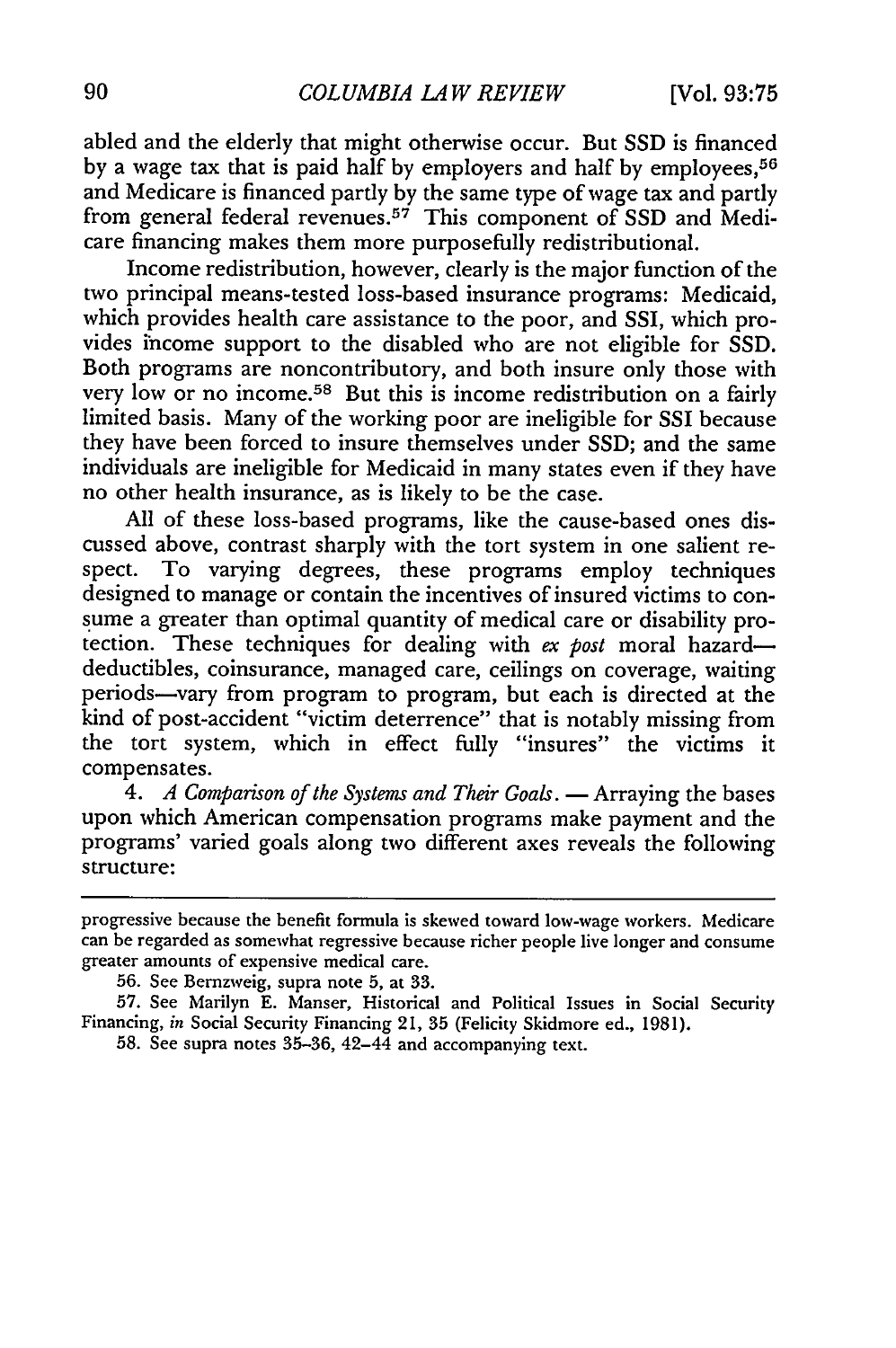|                                                           | <b>FAULT</b>            | <b>CAUSE</b>                          | LOSS                 |
|-----------------------------------------------------------|-------------------------|---------------------------------------|----------------------|
| <b>CORRECTIVE</b><br><b>JUSTICE/</b><br><b>DETERRENCE</b> | Tort among<br>strangers | Traditional strict<br>liability       |                      |
|                                                           | Medical malpractice     | Workers' compensation                 | SSD                  |
| <b>FORCED</b><br><b>INSURANCE</b>                         | Products liability      | Auto no-fault                         | Medicare             |
|                                                           |                         | Birth-Injury funds                    | Private<br>insurance |
|                                                           |                         | Vaccine Fund                          |                      |
| <b>INCOME</b><br><b>REDISTRIBUTION</b>                    |                         | <b>Black Lung Benefits</b><br>Program | Medicaid             |
|                                                           |                         |                                       | SSI                  |

In light of the preceding discussion of the mixed goals of these programs, we have obviously oversimplified by suggesting in the matrix that each program serves only one goal. But the matrix is nonetheless revealing. The empty cells at the top right and bottom left demonstrate that certain goals cannot easily predominate within certain kinds of programs. For example, a loss-based compensation system could not achieve precise and focused corrective justice and deterrence unless premiums (or taxes) financing the system were calibrated to responsibility for the losses covered by the system and paid by potential injurers, who might in some cases be potential victims themselves. For instance, oil companies, automobile manufacturers, and smokers would have to be charged higher taxes to finance a national health insurance program than pillow manufacturers and nonsmokers. In effect, financing would have to be cause-based even while the right to compensation was loss-based. Such an approach is theoretically possible, but it would pose enormous administrative difficulties. For this reason, it is unsurprising to see that no existing compensation system falls in the top right cell of the matrix, although private loss-insurance programs seek modestly to achieve deterrence by charging risk-classified premiums and employing other cost-containment measures.

Similarly, it would be extremely difficult to use a fault-based system to achieve wealth redistribution from those with high incomes to those with low incomes.<sup>59</sup> If poor people do not suffer a disproportionately

<sup>59.</sup> In fact, it probably is true that in certain respects the wealthy are treated better by the tort system than the poor. For example, in all likelihood the wealthy have disproportionately greater access to the tort system than the poor for two reasons. The first is cultural—the wealthy may be more likely than the poor to feel comfortable with and be willing to use the legal system for redress. The second is a function of the recoverability of full damages for wages lost as a proximate result of tortious action. Because the wealthy are likely to suffer more lost wages from any given injury than the poor, attorueys are more likely to be willing to represent them on a contingent-fee basis. Moreover, whenever liability is imposed on a party in a direct or indirect contractual relationship with the plaintiff, full recovery of lost wages in tort has a regressive income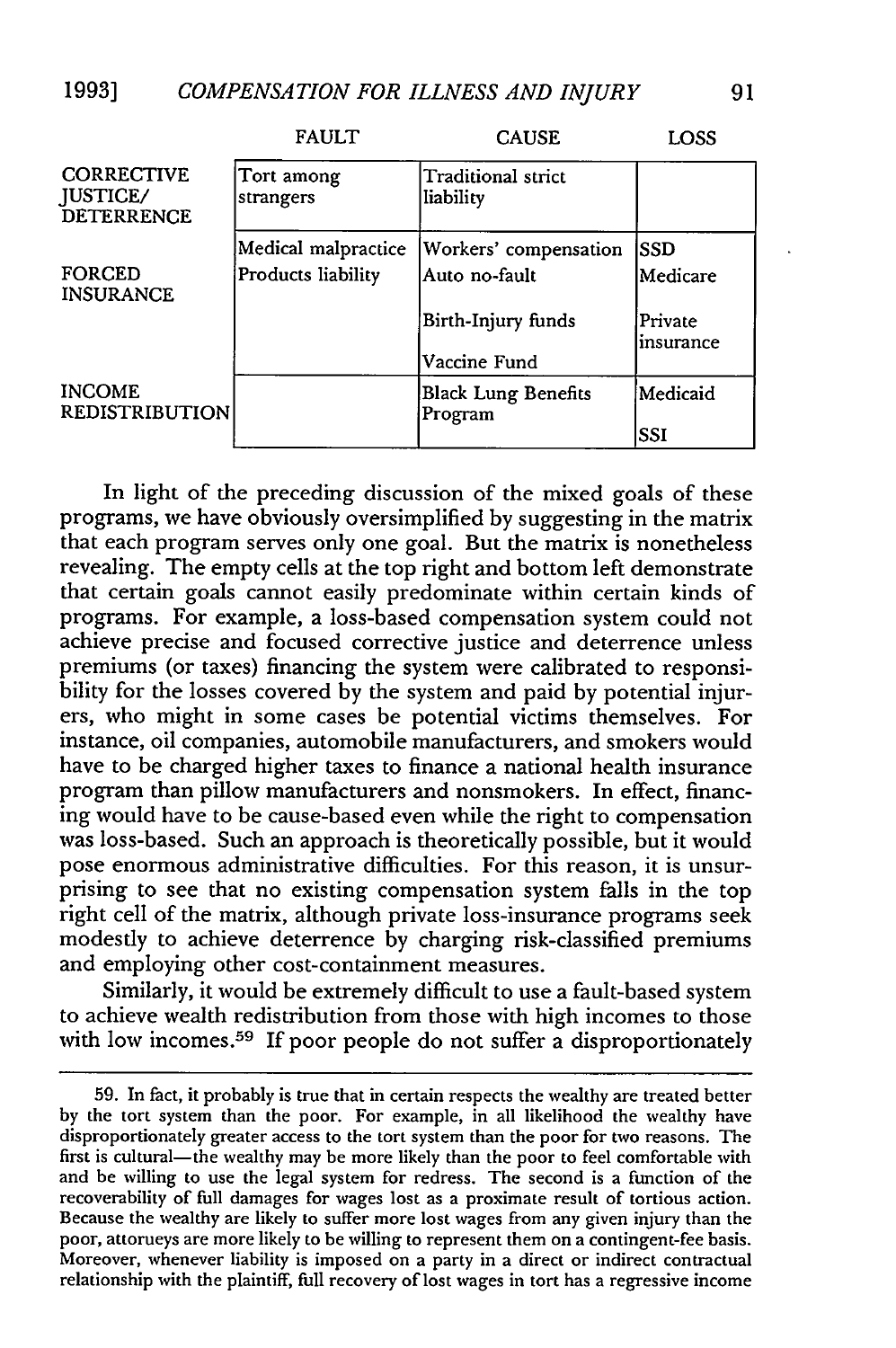high (or low) share of the injuries resulting from malpractice or defective products, then an expansive (or restrictive) right to recover in tort for such injuries will not benefit the poor disproportionately. And even if tort law could be shaped so as to benefit poor plaintiffs disproportionately, one would have to take into account the impact of imposing liability on particular categories of defendants and the resulting effect on their employees and customers before one could be certain that a particular rule had a net redistributional effect. Consequently, there is no form of tort liability for personal injury whose main goal is income redistribution, and the bottom left cell of the matrix is empty.

What the matrix does not reveal, however, is why the remaining cells are filled the way they are. Some of the possible explanations make sense, but some require closer analysis. For example, because both fault- and cause-based systems of compensation have the potential to promote deterrence, a nondeterrence explanation for the allocation of some compensation functions to the tort system and others to causebased systems is desirable. The differences between the capacity of these systems to achieve corrective justice is one possibility. As we noted earlier,<sup>60</sup> however, although the fault system takes the form of a corrective justice system, the widespread incidence of liability insurance limits the degree of correction that flows directly from the defendant to the plaintiff. Moreover, some cause-based systems preserve an attenuated sort of corrective justice by employing a financing mechanism that charges the parties associated with injury-causing activities the cost of compensating for these injuries. On the other hand, some cause-based systems-most notably auto no-fault-have no capacity to promote even this attenuated form of corrective justice, because they are financed through premiums paid by potential victims, not by potential injurers. Thus, it may be that the *appearance* of corrective justice influences the choice between fault- and cause-based systems.

Overall, however, the allocation of functions between fault- and cause-based systems may be determined as much by practical considerations as by reasons of principle or appearance. First, the kinds of personal injuries that have been carved out of the tort system and transferred to cause-based systems often are those believed (sometimes correctly and sometimes not) to be technically susceptible to treatment on a causal basis. Work- and auto-related injuries, vaccine side effects, black lung disease, and birth-related neurological defects are thought to be both easily discernible and in the main distinguishable from other

60. See supra notes 46-47 and accompanying text.

redistributional effect, since all purchasers pay the same "premium" for tort liability "insurance" as part of the price of a product or service, regardless of the magnitude of the income they can expect to lose if they are the victim of tortious action for which a seller is responsible. See Priest, supra note 50, at 1559. Placing a ceiling on the amount of lost wages recoverable in tort (whatever else one thinks of the idea) would tend to reduce this income-regressive effect.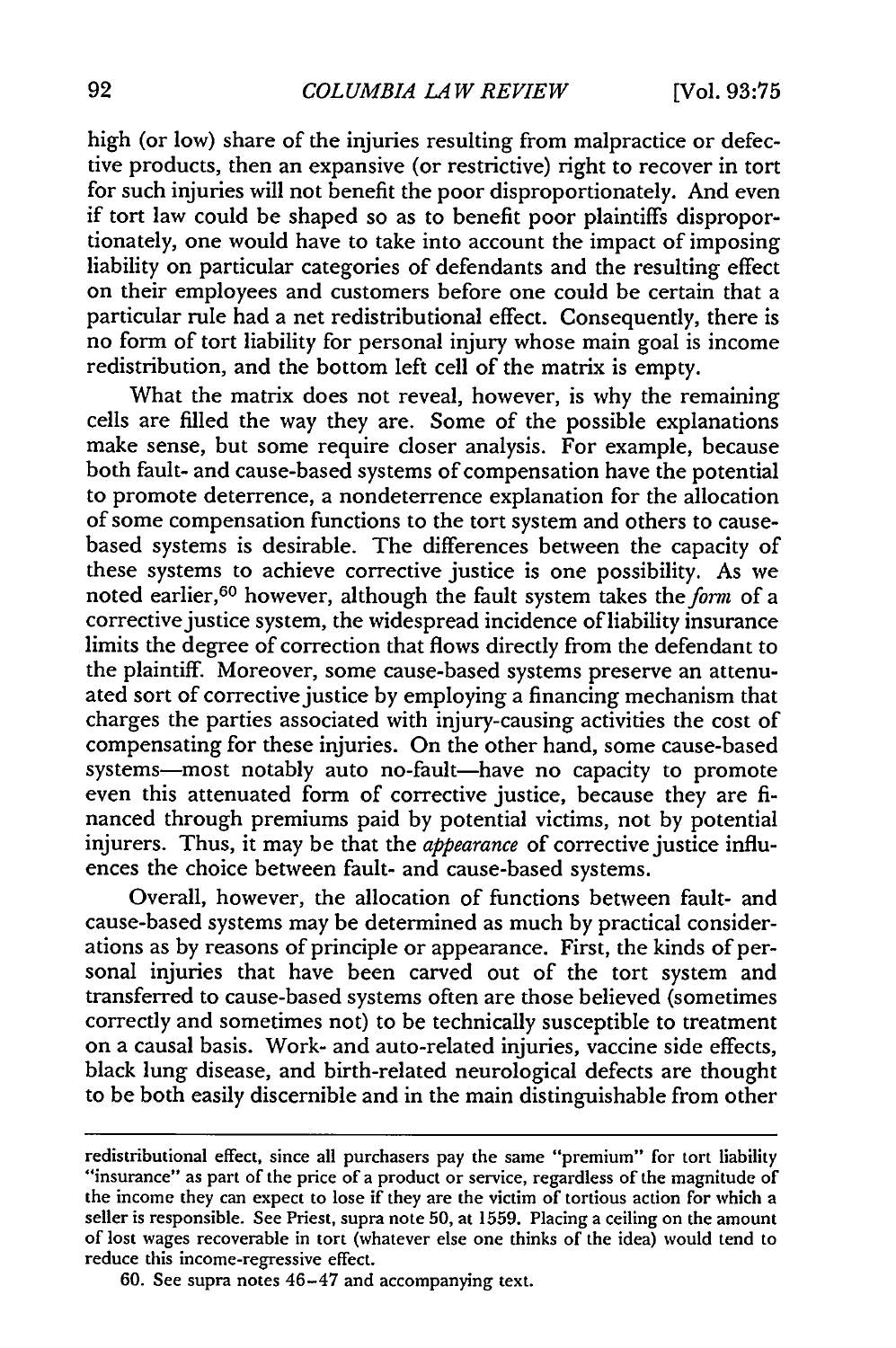kinds of injuries or diseases with other causes.<sup>61</sup> The development of broad-based medical, products, or environmental injury compensation systems based on causal responsibility has not yet been possible, however, precisely because of the difficulty of defining a conceptually sound and easily applied compensable event in these fields-a difficulty that has long been recognized.<sup>62</sup>

Second, as a matter of practical politics, it is almost always easier to adopt a cause-based system if its cost is no greater than the cost of the component of the tort system it replaces.<sup>63</sup> Thus one characteristic of cause-based systems that recommends them is that they generally pay beneficiaries their economic losses only, and often only partial economic losses at that. The tort system, in contrast, purports to pay both economic and noneconomic losses in full. But when the number of injuries resulting from fault is small in comparison to the number caused without fault by the activity in question, even restricting payment to economic losses alone may not be sufficient. Because compensating the economic losses of all eligible claimants might cost more than the component of the tort system a proposed cause-based system would replace, employing cause-based systems runs into political obstacles.

Similarly, the decision to retain fault-based and cause-based systems at all when they overlap with loss-based systems is easy enough to explain, but not always as easy to justify in principle. Even when it would be feasible to employ broader-based loss insurance systems ex-

<sup>61.</sup> Part of the explanation for the current troubles facing workers' compensation, however, may well lie in the new difficulty of drawing the work-/nonwork-relatedness distinction. When workers' compensation was created to deal mainly with injury, it was clear that a broken leg on the **job** was work-related. But with the advent of disease claims that may or may not be work-related (for example, asbestosis, stress, heart attacks), the work exposure allegedly responsible for the loss may have occurred decades earlier, cigarette smoking by the employee may have magnified the probability of loss by ten, and other factors may have intervened to render the work-relatedness determination highly difficult and more costly to make.

<sup>62.</sup> See, e.g., Clark **C.** Havighurst & Lawrence R. Tancredi, "Medical Adversity Insurance"-A No-Fault Approach to Medical Malpractice and Quality Assurance, 51 Milbank Memorial Fund **Q.** 125 (1973) (proposing no-fault medical adversity insurance); James Henderson, The Boundary Problems of Enterprise Liability, 41 **Md.** L. Rev. 659, 662-76 (1982) (calling for concrete lists of events triggering liability, yet admitting that "techniques for avoiding errors of inclusion and exclusion have obvious limits").

<sup>63.</sup> This insight can be traced back in the academic literature at least as far as Walter J. Blum & Harry Kalven, Jr., Ceilings, Costs, and Compulsion in Auto Compensation Legislation, 1973 Utah L. Rev. 341, 342-43. Of course, this political fact of life may rest as much on oversimplification as on accurate cost accounting. Some apparently "new" costs may merely be shifted from one source to another rather than newly incurred. The point holds not only for cause-based but also for loss-based programs. Expanded health insurance costs more if more people get care, but if they are getting it already, then the political debate about "increased" costs may merely misread or misreport which current costs are being replaced. The point holds for cost "cutting" as well. Medicaid can be "cut" by pushing the working poor into hospital charity and then letting the cost of charity be passed to Blue Cross.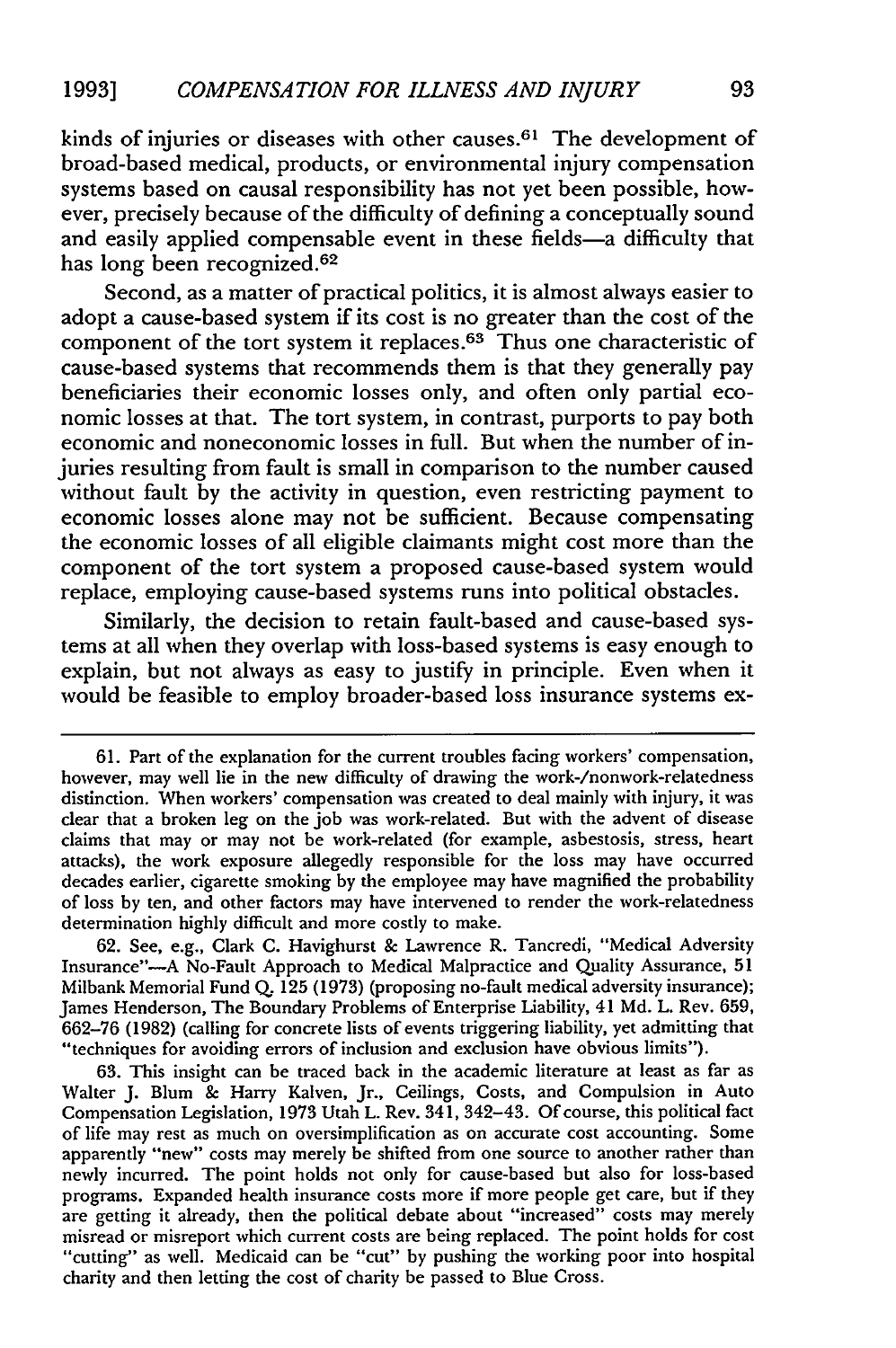### *COLUMBIA LA W REVIEW*

clusively, we have retained tort liability, workers' compensation, and auto no-fault, for example, because of our unwillingness to surrender entirely the possibility of achieving corrective justice and deterrence in the classes of cases that these systems cover. But these systems' capacity to achieve corrective justice and deterrence is inherently limited. Some of the well over \$100 billion per year spent by these systemsespecially a portion of their transactions costs-might be better spent compensating the losses of those who suffer illness and injury but are ineligible for recovery in tort or from any cause-based system and are not covered by private or social loss insurance. Proponents of fundamental reform of the tort system commonly make this suggestion, 64 though sometimes without a sufficient appreciation for the difficulties of expanding our various systems of loss insurance. Conversely, the proponents of health and disability insurance reform65 usually talk of reform without referring at all to the relation between these fields and the tort, workers' compensation, and other no-fault systems. To get a sense of the possibilities, in the next section we examine how these relationships actually operate and then turn in Part III to several visions of the future.

# *B. Coordination of Benefits*

The different programs for compensating the victims of injury and illness analyzed thus far relate to each other not only conceptually; in actual operation the coverage provided by the different programs sometimes overlaps. Examining the methods these programs employor fail to employ-in coordinating coverage in the event of such duplication is yet another way of understanding the American compensation "system."

Focusing first on the relationship between the tort system and the different cause-based compensation programs, it is apparent that in many instances there is no duplication. For example, workers' compensation is almost always an exclusive remedy against a claimant's employer; a claimant under the Florida and Virginia birth-injury programs generally has no cause of action in tort;<sup>66</sup> and an auto no-fault policyholder whose claim falls below the statutory tort "threshold" may not bring an action alleging negligence by the driver who injured her. In these instances a shift from the emphasis on corrective justice that is

<sup>64.</sup> See, e.g., Huber, supra note 1 (arguing that incentives to assess and avoid risk are best promoted through *ex* ante private contract and private insurance); Sugarman, supra note I (arguing for the replacement of personal injury law with a generous system of social insurance).

<sup>65.</sup> See, e.g., Enthoven, supra note 3 (proposing a system of managed competition); Enthoven & Kronick, supra note **3** (same).

<sup>66.</sup> See Fla. Stat. Ann. §§ 766.301-766.306 (West Supp. 1992); Va. Code Ann. §§ 38.2-5000-38.2-5021 (Michie 1990 & Supp. **1992).**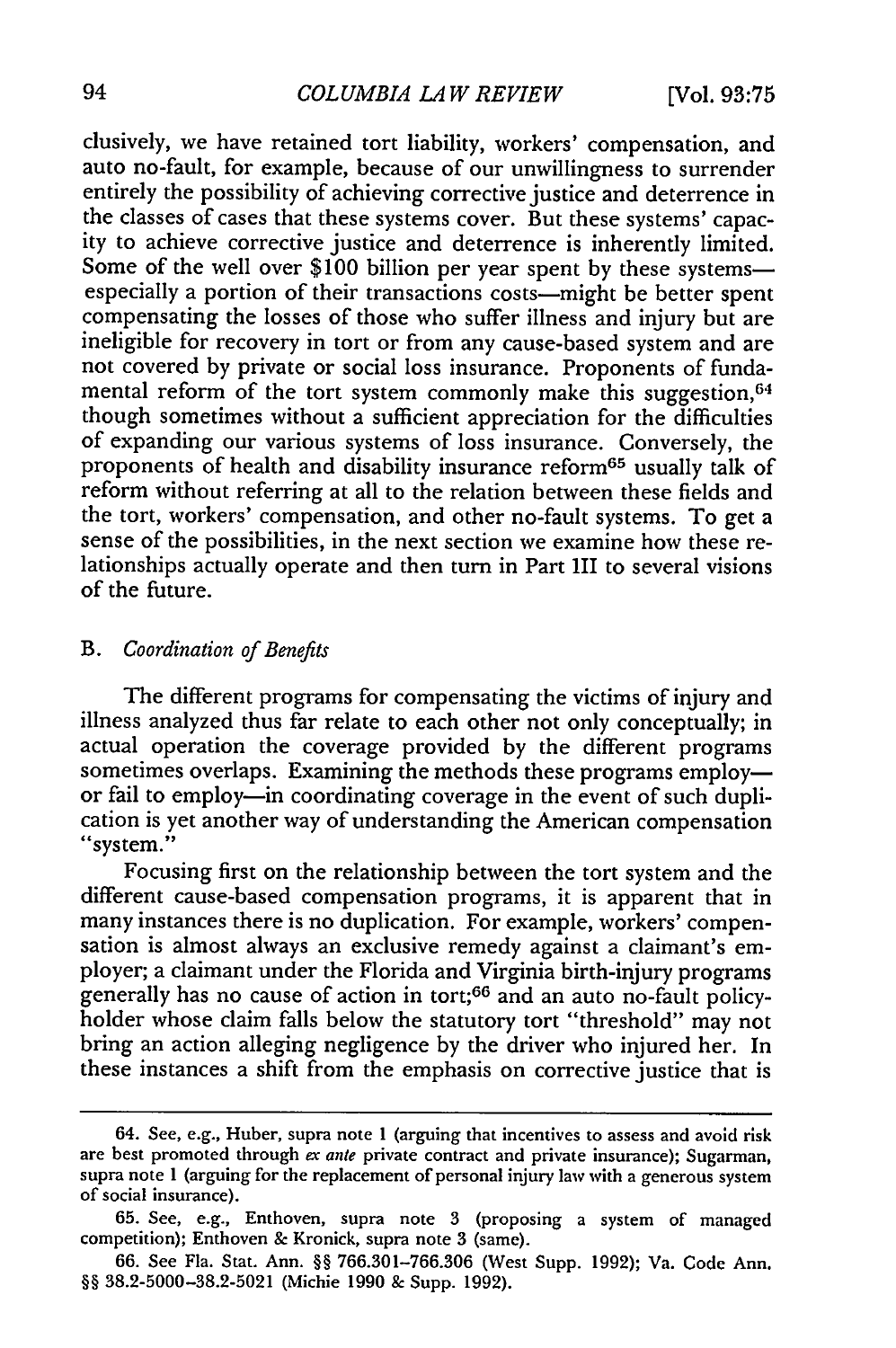the hallmark of tort law toward forced insurance-a characteristic goal of cause-based programs-has been decisively made.

In other situations, however, neither tort law nor a cause-based program is the exclusive vehicle of recovery. Under such circumstances, each system has essentially three options: (1) to allow duplicate (or overlapping) compensation; (2) to allocate primary coverage responsibility to the tort system; or (3) to allocate primary coverage responsibility to a cause-based system. Although cause-based systems occasionally employ the first approach, for the most part they adopt either the second or third. For example, workers' compensation takes' the second approach. When an employee who has been paid workers' compensation brings a suit against a third party (for example, the maker of a product that caused the employee's injuries), the employer or its insurer has a right to indemnification out of any tort recovery received by the employee from the third party. The ostensible effect of this arrangement is that the product maker, not the employer, bears the full cost of the loss. Although in the long run the purchase price of the product may be adjusted to take account of this effect, the message clearly reflected in this arrangement is that the goals of tort law are of greater importance than the goals of workers' compensation. In auto no-fault, by contrast, the third option is employed. Here, the tortfeasor is relieved of a portion of his or her liability, because auto no-fault benefits typically are offset against any tort recovery obtained by a no-fault policyholder. The message of this approach is that the goals of the nofault program take precedence over the goals of the tort system. While there may be political explanations for this inconsistency, we can see no persuasive basis for it in principle.

Loss-based systems also tend to interact quite inconsistently with both fault- and cause-based systems. For example, until recently the principle of coordination that applied when loss-based and other systems overlapped was similar to the principle by which tort and workers' compensation recoveries currently are coordinated. In tort law, the collateral source rule allowed the plaintiff to recover from the defendant sums already paid to the plaintiff by loss-based systems of compensation. Loss-based systems could be reimbursed out of these recoveries pursuant to contractual or statutory rights of subrogation. <sup>67</sup> As a result, at least in theory, loss-based systems did not compensate for losses paid by the tort system.68 Similarly, as between cause- and loss-based compensation systems, the former shouldered ultimate coverage responsibility. For example, Social Security Disability benefits were, and still are, reduced by sums paid or payable by workers' com-

<sup>67.</sup> The exception was and is life insurance, which in general is not subject to rights of subrogation or reimbursement.

<sup>68.</sup> In practice, however, double compensation of certain losses probably occurred because insurers did not exercise their rights of subrogation or reimbursement out of policyholders' tort recoveries. See 2 American Law Inst., supra note 46, at 170-71.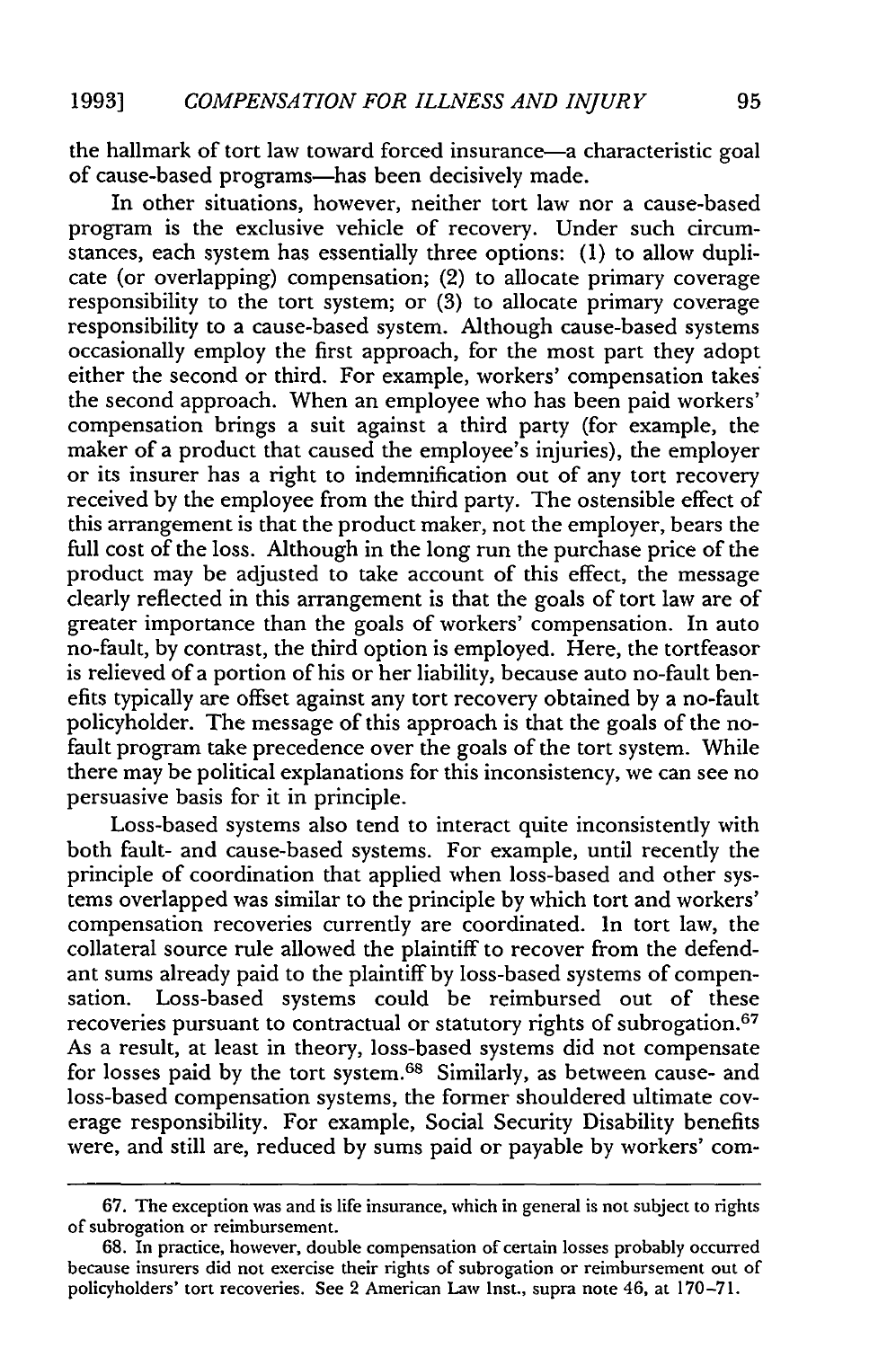pensation. 69 In short, loss-based insurance did not compensate for losses paid by fault- or caused-based compensation programs.

Thus, coverage priority ran from fault-, to cause-, and finally to loss-based compensation systems. The importance of corrective justice and deterrence seemed to explain these priorities. When both faultand loss-based compensation were available, corrective justice and deterrence suggested that the tortfeasor or its liability insurer should bear primary responsibility for compensating the victim. When both causeand loss-based compensation were available, concern for the promotion of deterrence through cost-internalization required allocating primary coverage responsibility to the cause-based system. In both situations, loss-based systems served as secondary sources of compensation and the other systems were primary sources.

This overall consistency has recently been shattered, however, by changes in the collateral source rule in tort law and by the development of analogous changes within some of the newer cause-based systems. The collateral source rule was partially or completely abolished by legislation in more than a dozen jurisdictions during the last decade.<sup>70</sup> As a consequence, in these jurisdictions most loss-based systems of private and social insurance bear primary responsibility for losses that would otherwise be compensable in tort. To complicate matters further, even where this new scheme is applicable, it is subject to an exception for Medicare and Medicaid benefits. State rules governing coordination between these benefits and other sources of compensation are preempted by provisions in the federal statutes creating Medicare and Medicaid, under which the programs bear only secondary or tertiary coverage responsibility. 71 Similarly, several of the new cause-based compensation schemes that have been carved out of the tort system reverse the traditional coverage priorities described above. For example, in many states, auto no-fault benefits are payable only to the extent that workers' compensation and loss-based sources of compensation are not available;<sup>72</sup> and the Florida and Virginia birth-related neurological defect funds pay medical expenses only to the extent that such benefits are not payable by health insurance.<sup> $73$ </sup>

<sup>69.</sup> See 42 U.S.C. § 424a (1988).

<sup>70.</sup> For a catalogue of these and other tort reforms of the past decade, see Sanders &Joyce, supra note 2, at 255-58.

<sup>71.</sup> See 42 U.S.C. § 1396b(o) (1988); see also Rubin v. Sullivan, 720 F. Supp. 840, 844-46 (D. Haw. 1989) (holding that Hawaii no-fault insurance statute exempting Medicaid recipients from coverage was preempted by federal statute); Abrams v. Heckler, 582 F. Supp. **1155,** 1163-65 (S.D.N.Y. 1984) (upholding federal regulation prohibiting Medicare payments where state law's no-fault insurance benefits are secondary to Medicare).

<sup>72.</sup> This allocation is subject to the exception for Medicare and Medicaid described supra note 71 and accompanying text.

<sup>73.</sup> See Fla. Stat. Ann. § 766.31(a) (West Supp. 1992); Va. Code Ann. § 38.2- 5009(1) (1990).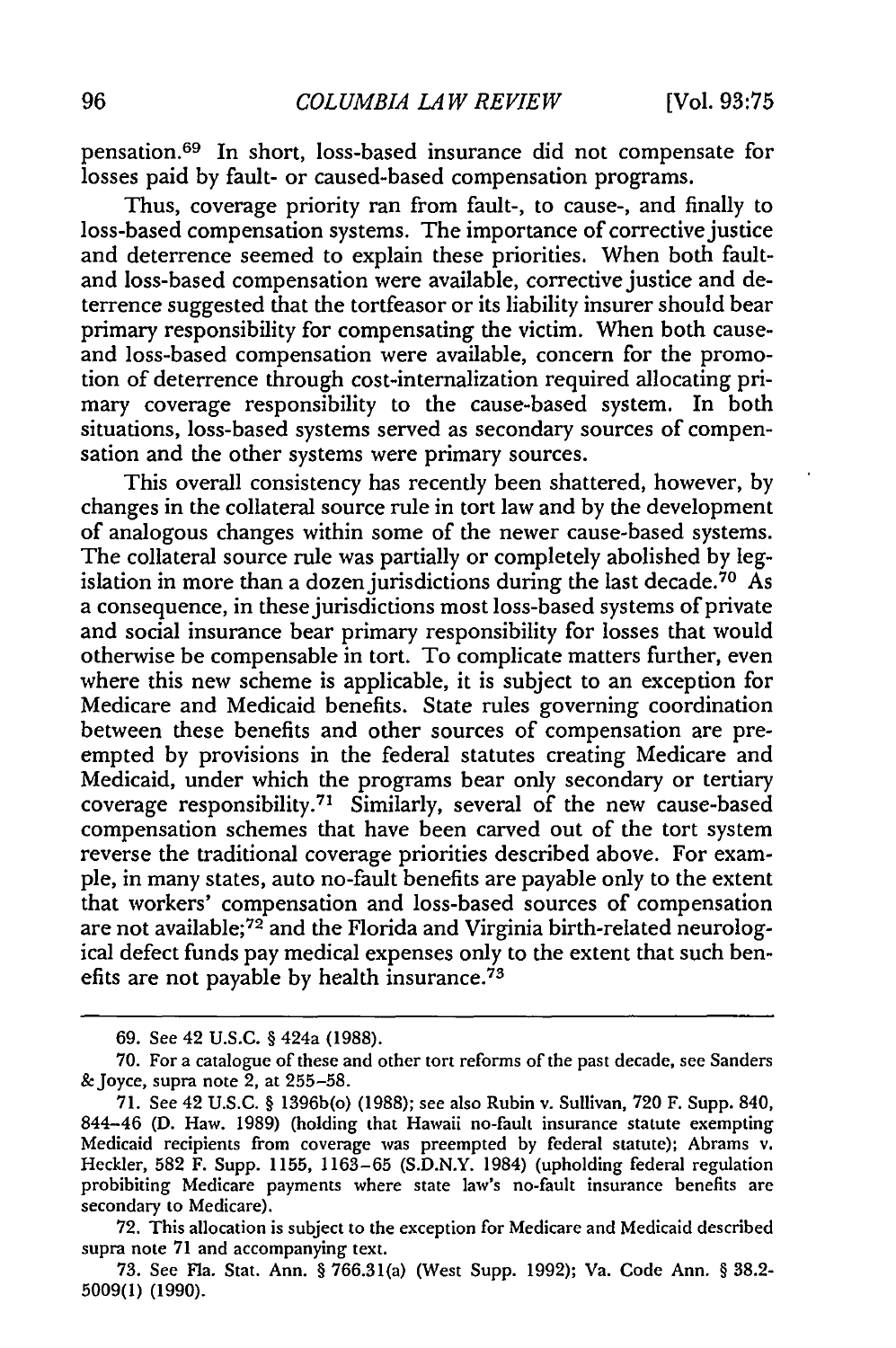One motive for these changes has almost certainly been the desire to reduce the costs of the system that is made a secondary source of compensation for the loss in question. Whatever else might be said in favor of this motive, at the level of principle it is nearly empty, since the change merely shifts costs from one system to another without reducing them overall. Indeed, to the extent that the older fault-over-causeover-loss approach to coverage priorities could be justified on deterrence grounds, the recent reversal of priorities is likely to increase marginally rather than decrease costs overall, because of the loss of deterrence resulting from the reversal.

A very different justification for these changes, however, may well have an arguable basis in principle. Under the traditional collateral source rule, loss-based compensation rights were seen as assets of the tort plaintiff-assets from which the defendant should not benefit and which therefore were not offset against the plaintiff's recovery in tort. For the same reason, payments from loss-based systems did not reduce cause-based recoveries. It might now be argued that the recent reversals of these traditional coverage priorities reflect the fact that causeand loss-based sources of compensation have proliferated. Employerprovided health and disability insurance and Social Security Disability benefits, for example, are so widespread that they no longer need be considered uniquely individual assets. Rather, according to this argument, the implicit assumption underlying the new priorities is that nearly everyone has such insurance. Since no one has made a conscious decision to purchase these forms of insurance instead of consuming other goods, rules denying the parties responsible for payment under fault- or cause-based systems the benefit of the existence of lossbased compensation have become unnecessary. The fact that the new rules do not apply to life insurance—which remains largely a personal consumption item purchased in varying amounts by different individuals-supports this thesis.

The assumption upon which this interpretation is based, however, is inaccurate. Although private and social loss insurance is much more widespread than it was even several decades ago, such coverage is not as pervasive as the assumption suggests. As we noted in Part  $I$ ,  $74$  thirty million people have no health insurance, approximately 78% of the workforce has no private insurance against long-term disability, and the maximum Social Security Disability benefit covers only a portion of the income lost from permanent total disability. Medicaid and SSI are also incomplete programs of coverage. Thus, while there has been a trend towards greater protection, substantial gaps in the fabric of private and social insurance remain. Moreover, the reversal of coverage priorities that makes loss insurance primary has been incomplete in two ways. First, while some states have revised the traditional collateral source

<sup>97</sup>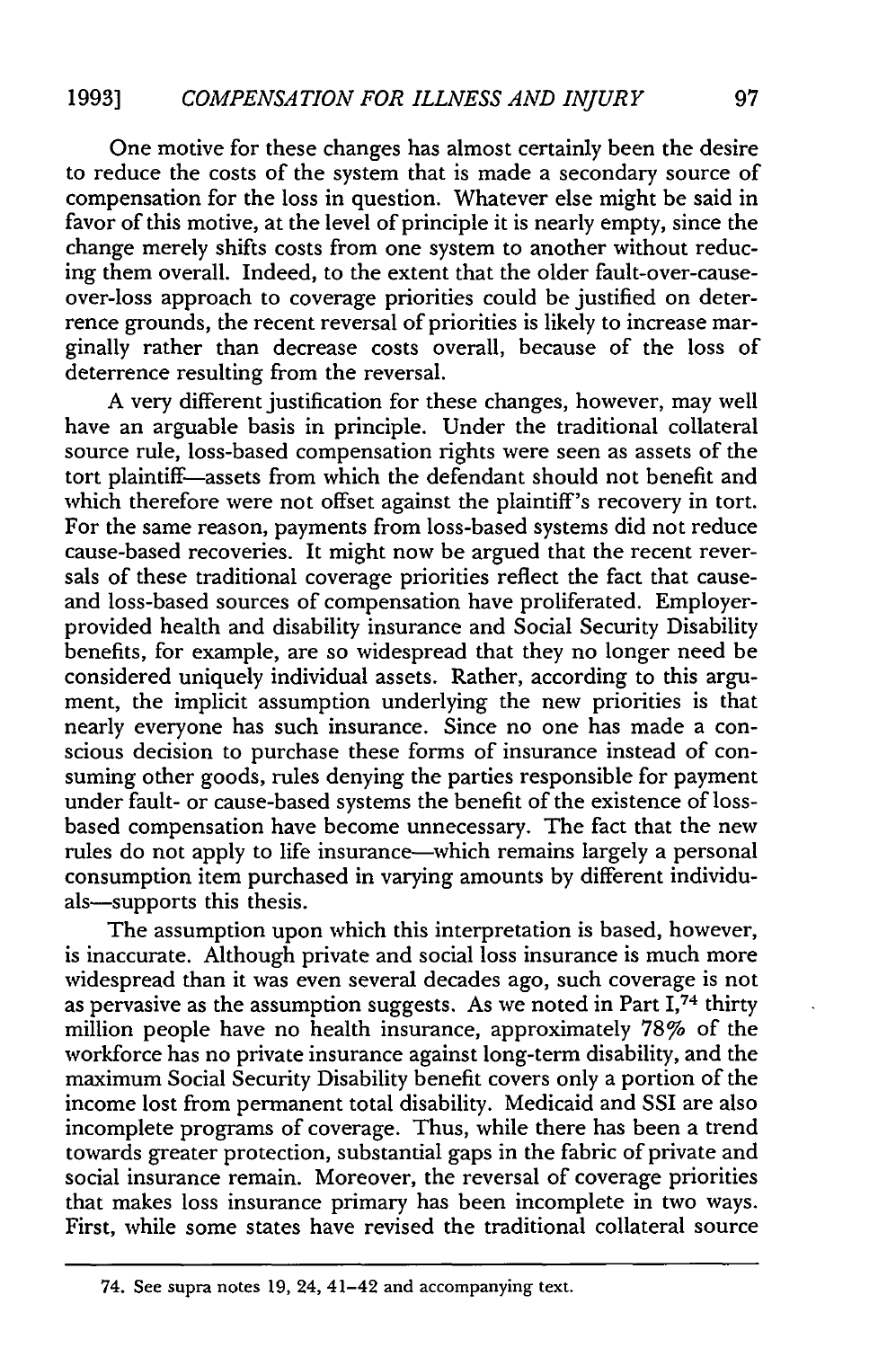rule, others have not. Even in those states that have revised the rule, the shift in priorities has been limited by the federal preemption in the Medicare and Medicaid statutes. Second, workers' compensation has retained the traditional priorities, while several but not all of the newer cause-based systems have reversed them.

All this makes the effort to discern any principle or principles in the American system of compensating for illness and injury extremely difficult. The system is a patchwork of different programs that are loosely and inconsistently coordinated. That condition is perhaps only natural for a set of programs that did not grow up as a system and that are only now being perceived as potentially systematic. For those whose proposals for reform anticipate the development of a genuine "system" of compensation, the challenge is to understand the obstacles that stand in the path of such development and to devise ways of overcoming them.

# III. TOWARD **A COHERENT** SYSTEM OF **COMPENSATION**

If the different American compensation programs are to be woven into a coherent and coordinated system, then greater attention will have to be paid both to the scope of the individual programs and to the relationships among them. We shall offer three different models of more expansive, more coherent systems. These include: (1) a tort system oriented mainly to achieving corrective justice and deterrence combined with greater private and social insurance protection-a model we call "broader categorical subsistence"; (2) a scheme embodying a similarly limited tort system but more systematic private and social insurance protection, which we call "full subsistence"; and (3) a scheme with a very limited tort system and private and social insurance against virtually all the economic losses suffered by individuals as a result of illness and injury, which we call "full welfare."

Our aim is not to recommend one approach over others, although it is obvious that, because any actual expansion will likely be incremental, a "broader categorical subsistence" approach is in reality more likely to be adopted than the other two more expansive approaches. Rather, we want to analyze the obstacles that would impede a commitment to any one of these intellectually valid approaches, and sketch the contours of each approach, outlining the three different models toward which the current system might evolve.

# *A. Obstacles to Expansion*

Expanding the current patchwork of compensation programs would generate considerable, but not insurmountable problems. In what follows we discuss separately the difficulties that would be encountered in expanding health and disability insurance, for the two forms of coverage face different challenges.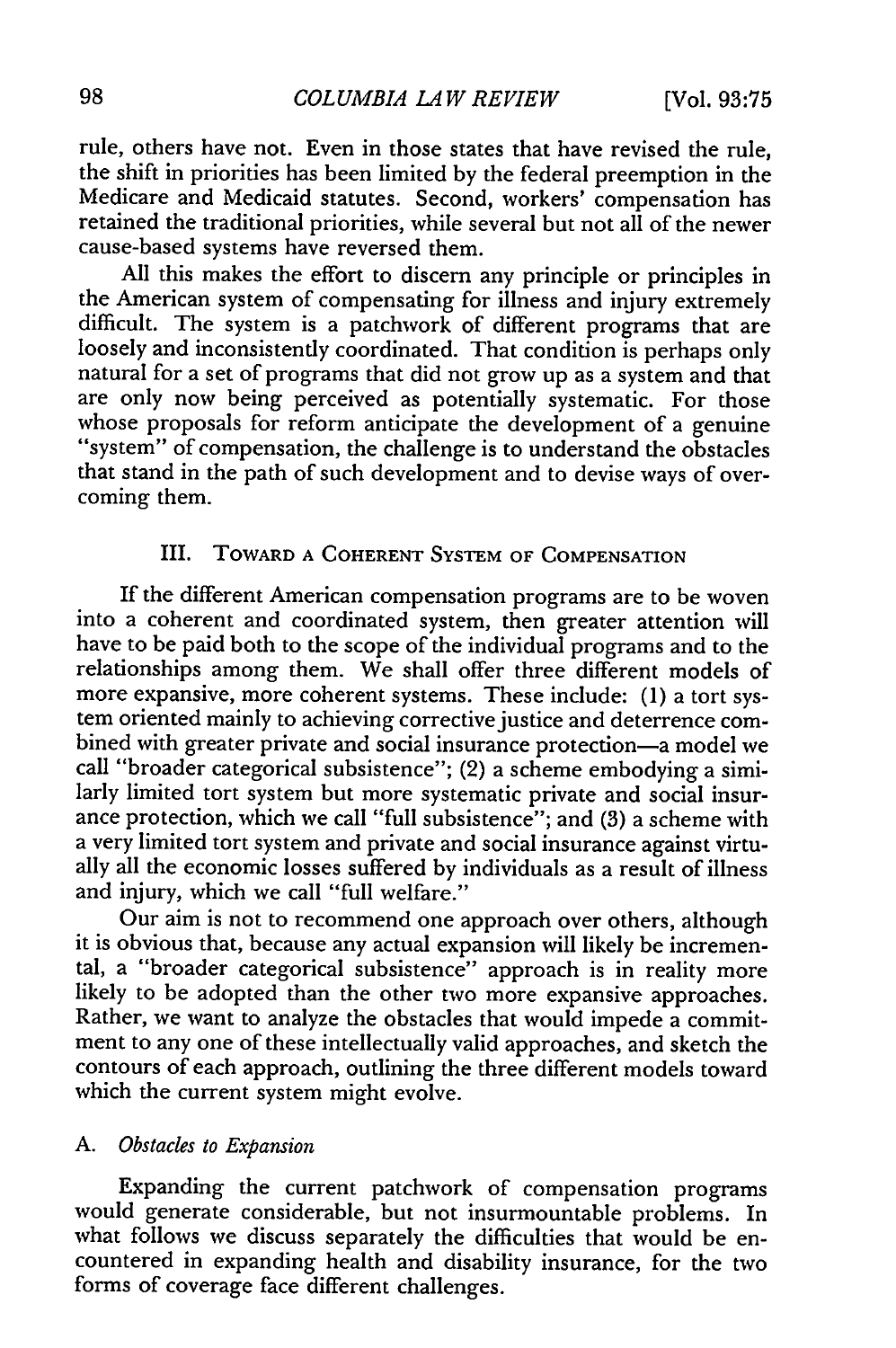1. *Health Insurance*. — The insurance system has shown itself quite capable of providing adequate health insurance to the vast majority of the American middle class, although without more adequate cost controls it is uncertain whether that system will be able to continue in its present form. Largely for reasons of cost, the system has not provided health insurance to the working poor. The Pepper Commission estimated that the additional federal cost (in 1990 dollars) of providing adequate health insurance and long-term care to the entire population would be \$66 billion per year, about two-thirds of which would be net new spending. 75 In one sense, this may be a low estimate, since without more effective cost controls, the addition of this much demand is likely to push health care costs even higher, with corresponding subsequent increases in the cost of the new programs. But it seems highly likely that any major health insurance initiative will not only focus on the financing of additional care, but include far-reaching cost-containment measures as well. These measures might counteract cost increases that could otherwise be anticipated.

Moreover, in several other ways the Pepper Commission's estimate of the cost of providing universal health care coverage may be misleadingly high. First, certain overhead cost savings could be expected from a universal health care program even if it retained reliance on the private market to supply the lion's share of coverage. For example, if legislation prescribed several different model forms of coverage that the private market would be permitted to offer, the costs of determining eligibility, complying with insurers' different documentation requirements, and processing claims would decline. <sup>76</sup>

Second, it is possible that with the advent of universal health insurance, reducing the scope of tort liability would find more political favor than at present, and that the savings from this reform could be used to help finance the health insurance system. For example, a significant portion of the tort system's dollars are spent processing and litigating auto-accident claims-yet auto liability ranks low in its capacity to achieve either corrective justice or deterrence. Similarly, a portion of tort dollars is spent on the kind of long-latency disease claims that we argued earlier also have a limited capacity to achieve corrective justice or deterrence.<sup>77</sup> If automobile and long-latency tort liability were reformed, the resulting savings could help offset the cost of universal health insurance. Indeed, although major stand-alone tort reform is

<sup>75.</sup> See Pepper Recommendations, supra note 3, at 21. Of the \$23 billion of this sum that would be devoted to health insurance, about \$12 billion would be net new spending, since \$11 billion would be offset by savings to employers and the states. See U.S. Bipartisan Comm'n on Comprehensive Health Care, A Call For Action 67 (1990) (Final Report) [hereinafter A Call for Action].

<sup>76.</sup> One recent study suggests that there could be considerable savings from such a move. See Canadian Health Insurance, supra note **3,** at 62-70.

<sup>77.</sup> See supra note 48 and accompanying text.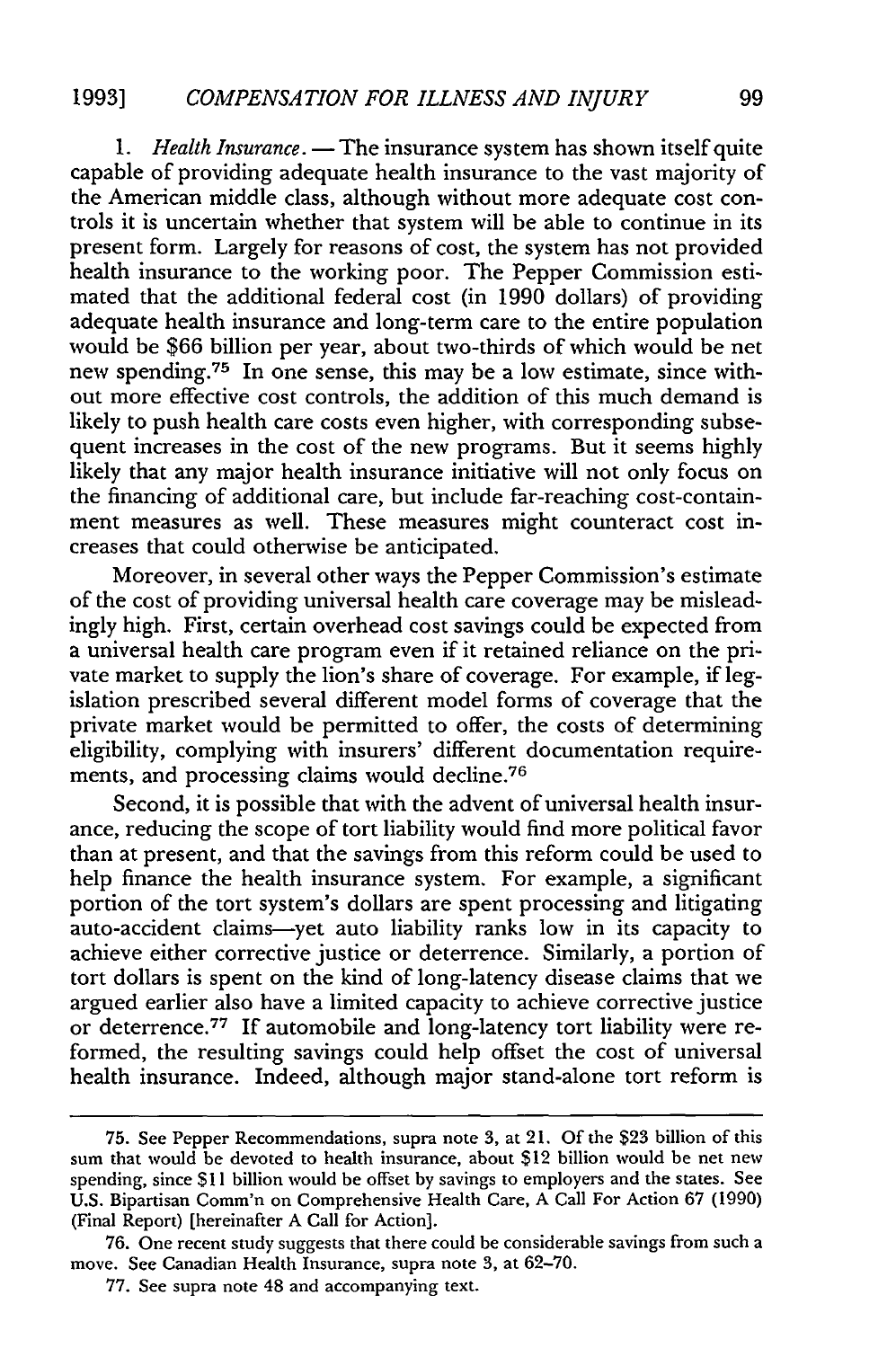politically improbable at present, legislation enacting health insurance reform is a promising vehicle for accomplishing a trade-off between health insurance expansion and the reduction of tort liability.<sup>78</sup>

Third, the American health insurance system is only at the beginning of an era in which preventive care, designed to minimize the incidence of illness and injury, and "managed care" measures, directed at deterring excessive and unnecessary treatment, are being employed. Moreover, in the case of any partial substitution of health insurance for tort liability, preventive and managed care might well accomplish certain forms of deterrence at which tort law and many cause-based systems have been less successful because they tend to pay compensation without using explicit deductibles, coinsurance, or other cost-minimizing devices. The cost sacrifice that results from reduced deterrence of injurers may thus be at least partially offset by the cost savings generated by devices that focus on post-accident victim deterrence, albeit by reducing actual compensation somewhat.

Finally, a considerable portion of the cost of a universal health care program would not constitute "new," but rather shifted costs. Admittedly, some portion of the Pepper Commission's estimated costs of such a program would appear to be entirely new; that is, they would be costs that previously were not incurred, because some patients receiving care under the new program would not have received such care in the past. But the remainder of the cost of the program would be for care that has been provided in some other way in the past-free of charge by a public hospital, private hospital, or physician and either charged off as a bad debt or recovered from an insurer as overhead reimbursement. Under the new system, the cost of this previously provided care would be a saving to insureds, providers, and insurers that should be offset against the gross cost of the new program in order to calculate its net cost. <sup>79</sup>

In addition, there is a strong argument that in calculating the net cost of a universal health insurance program, two other kinds of savings should also be offset against even the entirely new cost of such a program: (1) the savings in future health care costs resulting from increased preventive care under the program; and (2) the increased social productivity that additional health care would generate. Although the magnitude of these potential savings is not easy to estimate, the savings would undoubtedly have a measurable effect on the net cost of universal health insurance.

In short, in an era of economic and budgetary hard times, the \$66 billion price tag on universal health and long-term care insurance poses a daunting obstacle to the adoption of such a system. But that is a

<sup>78.</sup> The Pepper Commission itself estimated that approximately \$1.5 billion could be saved through imposition of a cap on liabilities. See A Call For Action, supra note **75,** at 66.

<sup>79.</sup> The Commission estimated this savings at \$9.5 billion in 1990 dollars. See id.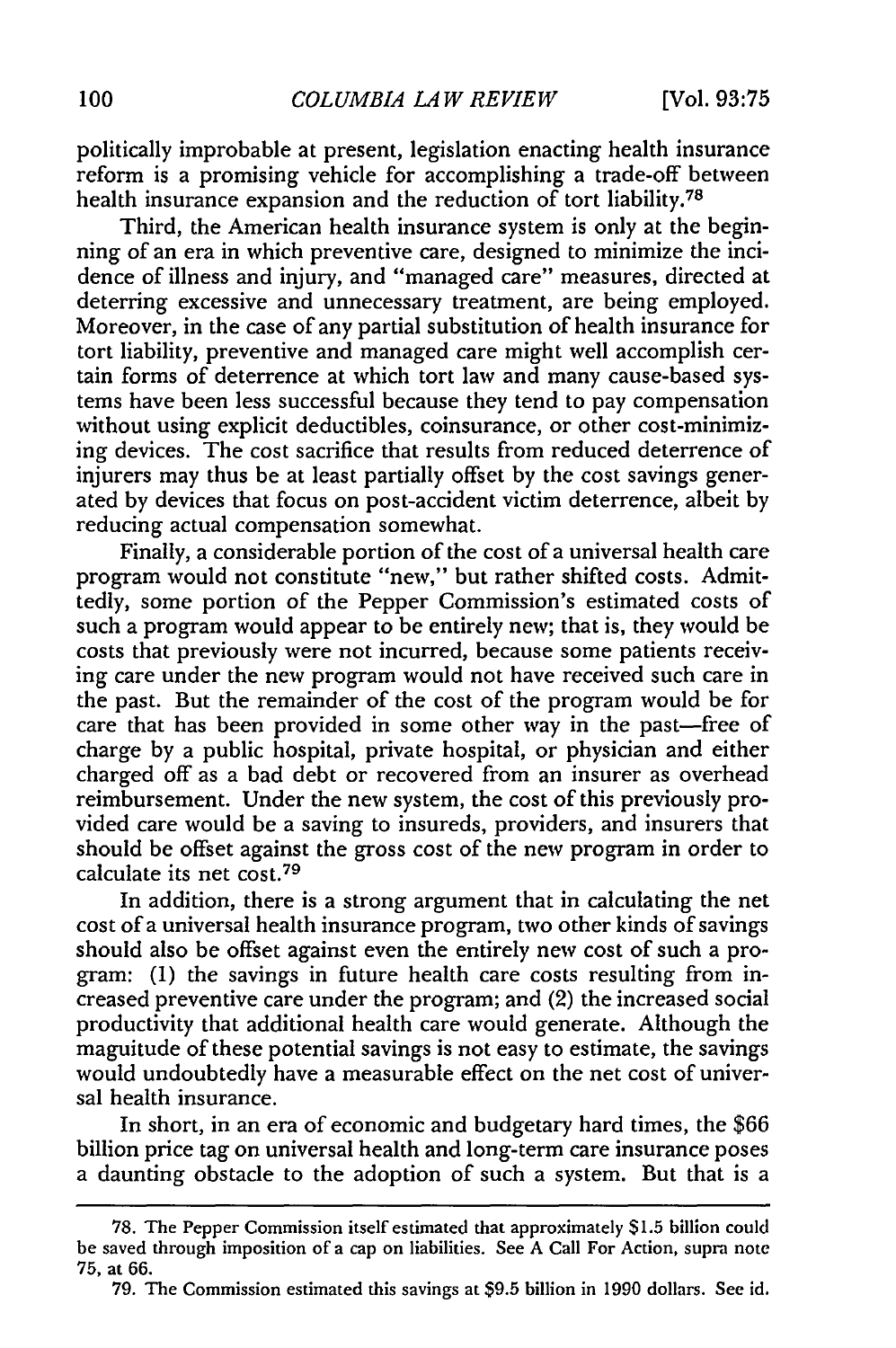gross-cost estimate, against which it is reasonable to offset unquantifiable but probably substantial savings that would result from the enactment of such a program.

2. *Disability Insurance.* — In contrast to health insurance, which is provided on a widespread basis to the middle class, the failure of the American compensation system to provide adequate long-term disability insurance even to the American middle class has no immediately obvious explanation. Why does private disability insurance play so small a role in the American system of compensation for the consequences of illness and injury? Of course, one possible answer is that the potential beneficiaries of such compensation simply do not want it. We believe that this explanation is both inaccurate and simplistic, however, for it ignores the factors that inhibit the development of a robust market in disability insurance on both the supply and the demand sides of this market.

a. The Nature of the Problem. - The history of private disability insurance is mainly the story of a series of lessons learned by the insurance industry and of the progressive sophistication of the instruments used to provide disability insurance coverage in response. Two periods are particularly noteworthy. First, after the Great Depression, it became clear that there was a strong linkage between economic conditions and the frequency and severity of claims.80 Second, the extension of SSD to virtually all Social Security participants after 1956, the growth of some state disability protection programs, and the indexing of SSD benefits in 1972 essentially have made the lower-income market an unlikely source of private disability insurance policyholders.<sup>81</sup> lnsurers have recognized that disability insurance is a specialty line, requiring a fund of experience and an operation designed to confront and neutralize the factors that render the line volatile. Disability insur-

81. See id. at 11-13.

<sup>80.</sup> Prior to World War I, disability insurance was available but uncommon. Between 1918 and 1929, however, the industry grew significantly and coverage was more widely purchased. See Charles E. Soule, Disability Income Insurance: The Unique Risk 4 (1989). When the depression of 1929 struck, disability insurers experienced for the first time the special problems with which they continue to struggle today. As unemployment increased, both the number of disability insurance claims and the average period of disability grew with it. In addition, the policyholder's will to work influenced his or her likelihood and rate of recovery. At this point, many of the insurers then writing disability coverage recognized that this line of insurance is much more volatile and requires very different underwriting and claims management skills than does life insurance. They tended to withdraw from the market, leaving it largely to specialty carriers, who revised their policies in an attempt to guard against the claims incentives they had created. This state of affairs continued for roughly the next 25 years. After several decades of stability, however, many companies entered the market during the 1960s. In addition, recognizing that the professional and the self-employed markets were potentially highly profitable, insurers increased maximum benefit levels available under disability insurance policies. By the early 1970s, benefits of \$3500 per month were common. See id. at 10.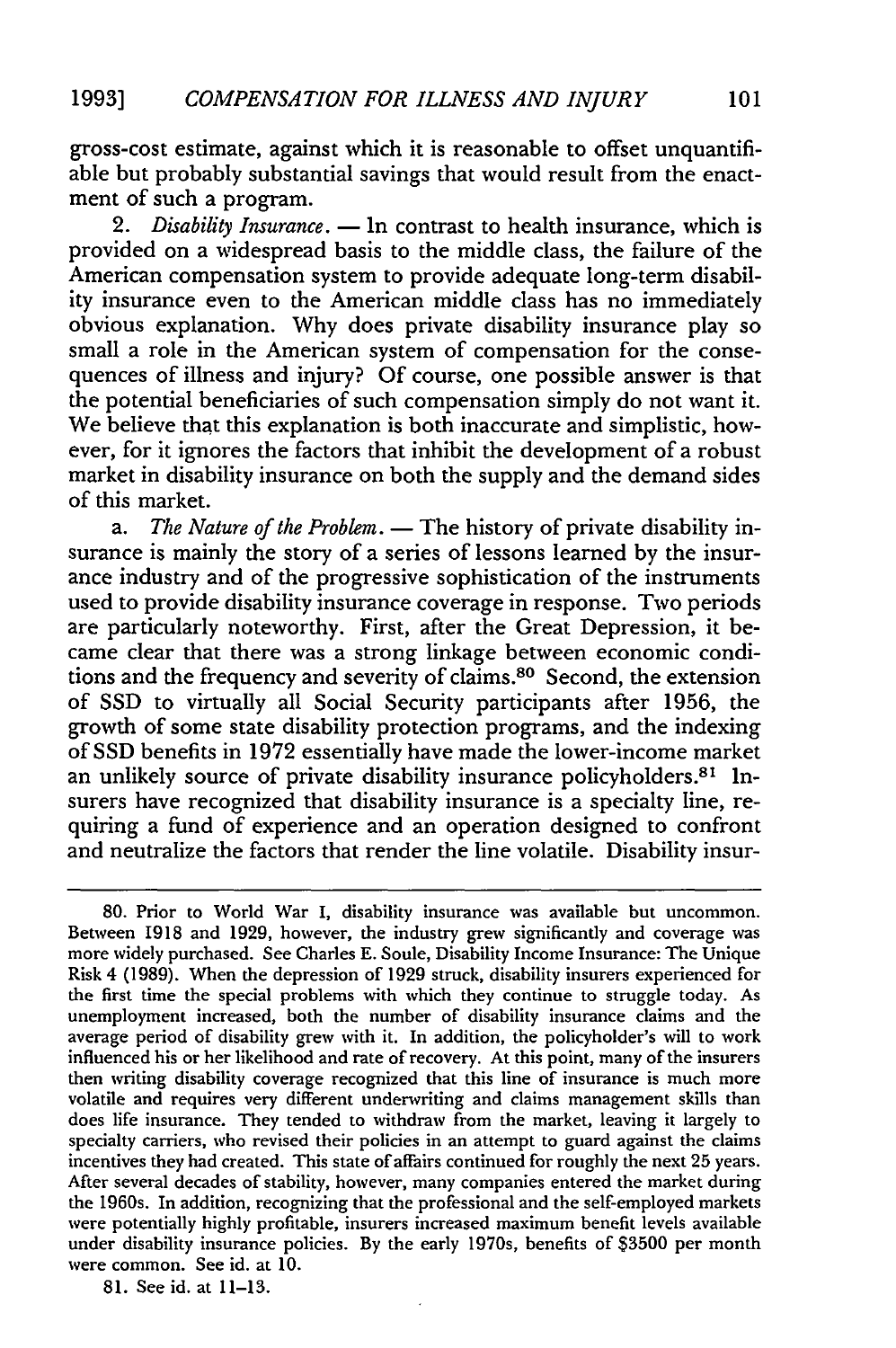ance is not regarded as a ready source of easy profit. On the contrary, because insurers are wary about disability insurance, it is not widely marketed on an individual basis, and competition in the line does not appear to be intense.

If the history of disability insurance were all there were to explain this state of affairs, it would be reasonable to wonder why the insurance industry's entrepreneurial incentives had not created a more active market by now. With its hard-won sophistication, the industry would be able to place appropriate limits on its exposure through underwriting prudence and carefully drafted policy provisions, tap the reservoir of demand for disability protection, and write vastly expanded amounts of coverage. Unfortunately, more than mere caution born of the history of this line of insurance stands in the way of such an expansion. Two separate obstacles afflicting the supply side of the market place severe and probably inescapable limits on the potential scope of the private disability insurance market.

First, the threat of adverse selection limits the supply of disability insurance.<sup>82</sup> The consequence of adverse selection, of course, is higher premium charges for standard and low-risk policyholders. In the absence of adverse selection, premiums for these individuals would be lower; more would apply for coverage, and those who insure notwithstanding the higher rates would purchase more coverage than under the present regime. The magnitude of the impact of adverse selection on disability premiums is difficult to estimate, but the problem un-

**<sup>82.</sup>** All voluntary insurance is afflicted to some extent by adverse selection, the disproportionate tendency of those who are more likely to suffer losses to seek insurance against those losses. Disability insurance is especially susceptible to adverse selection, however, because the application-screening and risk-classification processes that can be used to neutralize this problem tend to be least effective in the disability insurance context. The effectiveness of each method depends on the insurer's ability to determine the probability that an applicant will suffer a disability. If insurers can identify high-risk applicants, either their applications can be declined or they can be charged appropriately higher premiums than standard risks.

Information about these probabilities is likely to be less available in disability insurance, however, than in many other lines. One reason is that morbidity data is neither as available nor as reliable as, for example, mortality data. During the past twenty years more reliable information has been developed on both the frequency of disability claims and the rate of recovery. But the persistent lack of reliable data has contributed to adverse selection problems, which in turn have limited the market for coverage and prevented the accumulation of reliable data. The problem has thus to some extent been self-perpetuating. See id. at 16. A second reason the problem of adverse selection is especially severe in disability insurance derives from the nature of the insured event itself. Disability is not merely an objective phenomenon like injury or death; it also is a subjective product of illness, injury, or disease. Insurers can of course estimate the probability that an indiv probability that the injury or sickness will disable any given individual depends in part on his or her personality and character, both of which are likely to be more difficult to assess. Both the underwriting and risk-classification decisions in disability insurance are therefore unusually subjective and may f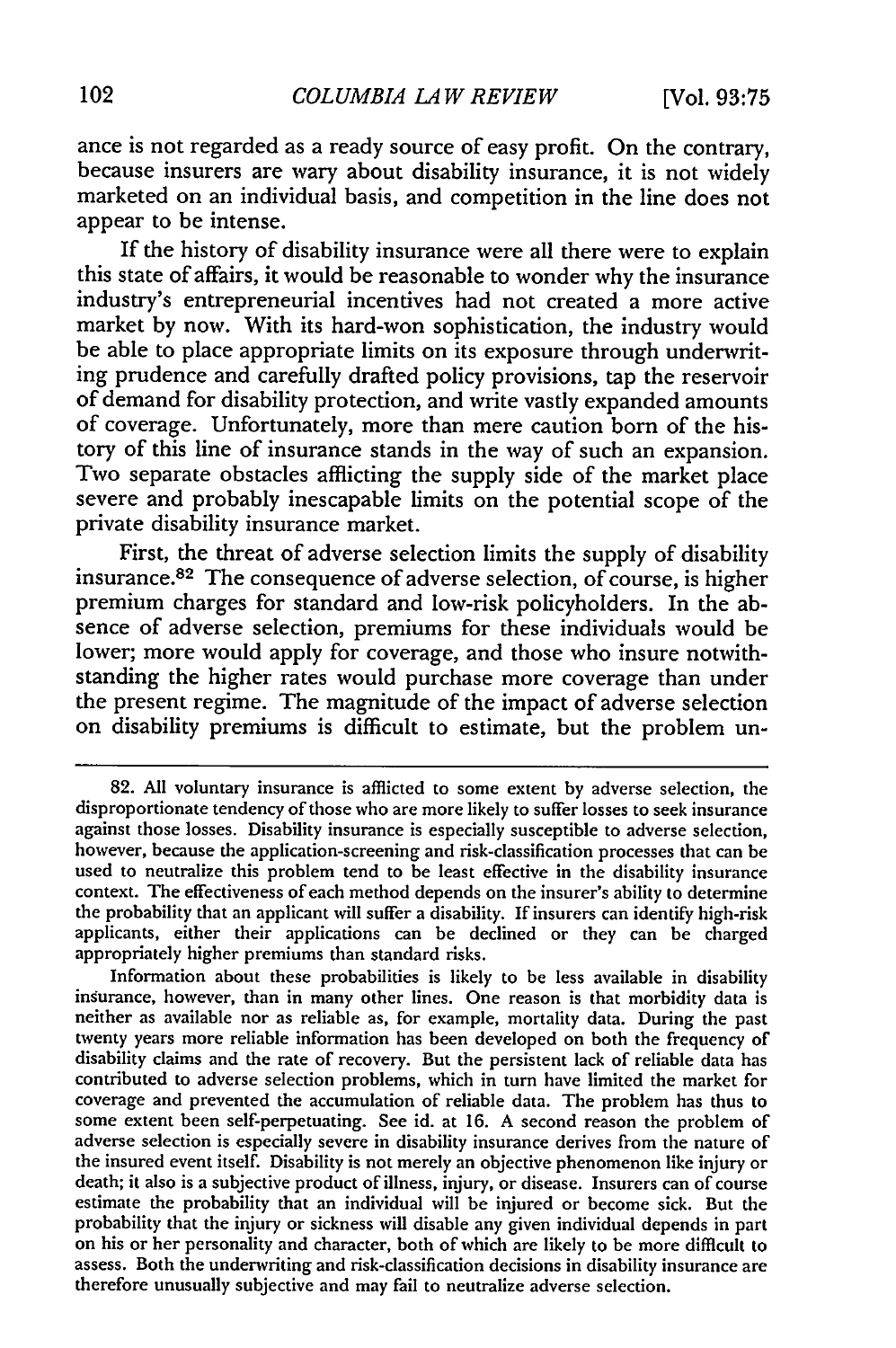doubtedly is partly responsible for the inactivity of the market.<sup>83</sup>

Second, the problem of moral hazard so afflicts the entire market that there are effective limits on the form and amount of disability insurance that insurers can safely sell. Moral hazard is the tendency of an insured party to exercise less care to minimize losses than he would exercise if he were uninsured.<sup>84</sup> In disability insurance, moral hazard is present both *ex ante* and *ex post.* That is, the insured individual is more likely than the uninsured individual to become disabled, to recover from a disability more slowly, and never to recover from a disability. <sup>85</sup> Disability insurers try to combat the different forms of moral hazard that afflict disability insurance by providing the insured with incentives to remain healthy and to recover as quickly as possible from any disability that is suffered. For example, disability insurance usually is written to cover no more than roughly 60% of the potential after-tax income loss that would be caused by a disability, and insurers attempt to coordinate coverage so that this ceiling is not exceeded even when the insured is entitled to disability payments from other sources, such as SSD or workers' compensation. Even this ceiling, however, may not be sufficient to combat moral hazard completely.<sup>86</sup> And the obvious conse-

**83.** For technical discussions of the nature and magnitude of the effect of adverse selection in insurance markets, see Michael Rothschild & Joseph Stiglitz, Equilibrium in Competitive Insurance Markets: An Essay on the Economics of Imperfect Information, 90 **QJ.** Econ. 629, 634-38 (1976); Charles Wilson, A Model of Insurance Markets with Incomplete Information, 16J. Econ. Theory 167, 187-202 (1977).

84. See Abraham, supra note 47, at 14-16.

**85.** Moral hazard troubles most forms of insurance, but like adverse selection, it is especially severe in disability insurance. Admittedly, the most blatant form of *ex ante* moral hazard-intentionally suffering a loss-is likely to be minimal because of the insured party's self-interest in avoiding injury or disease, although perhaps for some people the prospect of even disabled leisure may be more attractive than working in good health. But undoubtedly the greater *ex ante* moral hazard in disability insurance is the possibility of "false positives"-claims of disability when none exists. Some of these may border on fraud; others are likely to be the product of economic conditions that reduce the job prospects of the marginally able and in effect push them into the disabled category. Because the very concept of disability and its corresponding definition in disability policies is partially subjective in the ways we noted above, see supra notes 40-41 and accompanying text, such ineligible claims are difficult to detect, and some are paid. Moreover, the cost of detection and the percentage of contested claims are comparatively high.

False positive disability insurance claims are a potential problem not only *ex ante,* but also *ex post*. Even after a genuine disability, the prospect of continued subsidized leisure is likely to be more attractive for some people than returning to work; and because of economic conditions, claimants who become marginally able to work may remain "disabled" because they cannot find a job.

86. The existence of a variety of government benefits, for example, sometimes makes the calculation of this ceiling difficult for private insurers. Of course they could operate their payment schedule so as to pay only in addition to what any government program pays and only a total that is, for example, 80% of pre-disability earnings. But government program rules sometimes prohibit offsets and reductions (this is a complicated issue in various programs, with interesting recent law), and even when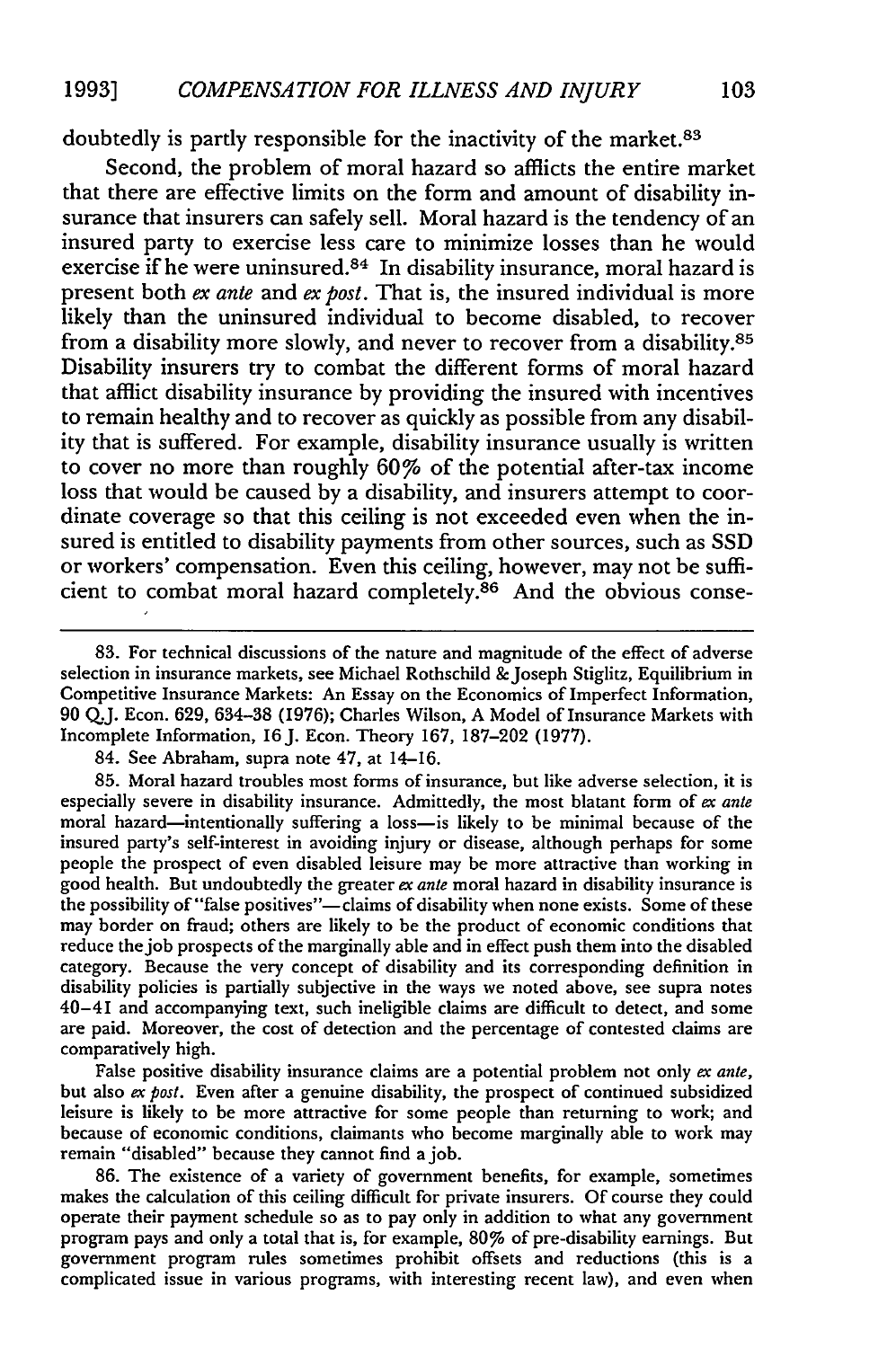quence of this device is that those who are genuinely disabled may be unable to maintain their previous standard of living because their losses are only partially insured.

Finally, psychological factors may affect the market for disability insurance. Potential policyholders may misperceive the risk of suffering a disability, and this inadequate knowledge of or concern about the prospect of disability may thereby limit the demand for disability insurance.<sup>87</sup> We would not be at all comfortable relying exclusively on this

permitted, it may be expensive and intrusive for the insurer to discover a policyholder's other sources of income (for example, from part-time or unreported work). Thus, there are real world situations in which continued disability actually pays more than returning to work (especially on an after-tax and after-work-expenses basis), making moral hazard a continued threat.

87. There are two reasons why, in theory, potential purchasers of private disability insurance may be "underconsuming" this product. First, psychological studies of decision-making under uncertainty suggest that people typically underestimate the risk of low-probability, unpleasant events. See Daniel Kahneman & Amos Tversky, Prospect Theory: An Analysis of Decision Under Risk, 47 Econometrica 263, 275, 282-83 (1979). For a theoretical application of this literature to disability insurance purchases, see Samuel A. Rea, Jr., Disability Insurance and Public Policy 28–35 (1981). Below a certain threshold level of probability, such perceived as a low-probability event, then this perception may partly explain the comparatively limited individual demand for disability insurance. Second, potential purchasers may assume that the forms of insurance that already cover them against certain kinds of disability-workers' compensation and social security-provide broader or more generous coverage than in fact they do.

Some corroboration of this "underconsumption" theory can be found in the actual pattern of disability insurance purchases. Counting paid sick leave as short-term disability insurance, more than twice as many people are covered by short-term than by long-term disability insurance. See 1984-85 Source Book, supra note **52,** at 16. Longterm total disability obviously is a much lower probability event than short-term disability, and many people may simply ignore this risk, even though it is potentially more devastating. A perfectly rational insurance consumer might be better advised to bear a greater portion of the short-term disability risk herself and insure more of the long-term risk.

How much influence these two possible risk misperceptions may have on the demand for coverage is hard to say, in part because there is no objectively correct insurance level against which to compare the levels actually purchased. The very notion that the demand for disability insurance is "low" is therefore problematic. There is no objective way to determine the "proper" amount of insurance for any individual. Insurance consumption decisions are affected by the price of the product, funds available for purchase, and the degree of risk aversion associated with the risk to be insured. An effort to determine whether aggregate demand for disability insurance is adequate in any ultimate sense therefore would not be sensible.

Nonetheless some insight into the nature of the demand for disability insurance can be gained by comparing the risk of suffering a disability, the risk of dying, and the amount of disability and life insurance purchased nationwide. At any given age the risk of being disabled for more than six months is about equal to the risk of dying within a year. See Soc'y of Actuaries, Part 6 Study Notes: Group Long-Term Disability Coverages 2 (1976). Yet the nation spends considerably more on life insurance than on long-term disability insurance. See Statistical Abstract, supra note 9, at 360, 519–20. Moreover, only a small portion of the total expenditure on disability insurance is for voluntary private (individual or group) coverage; the bulk is for social insurance that is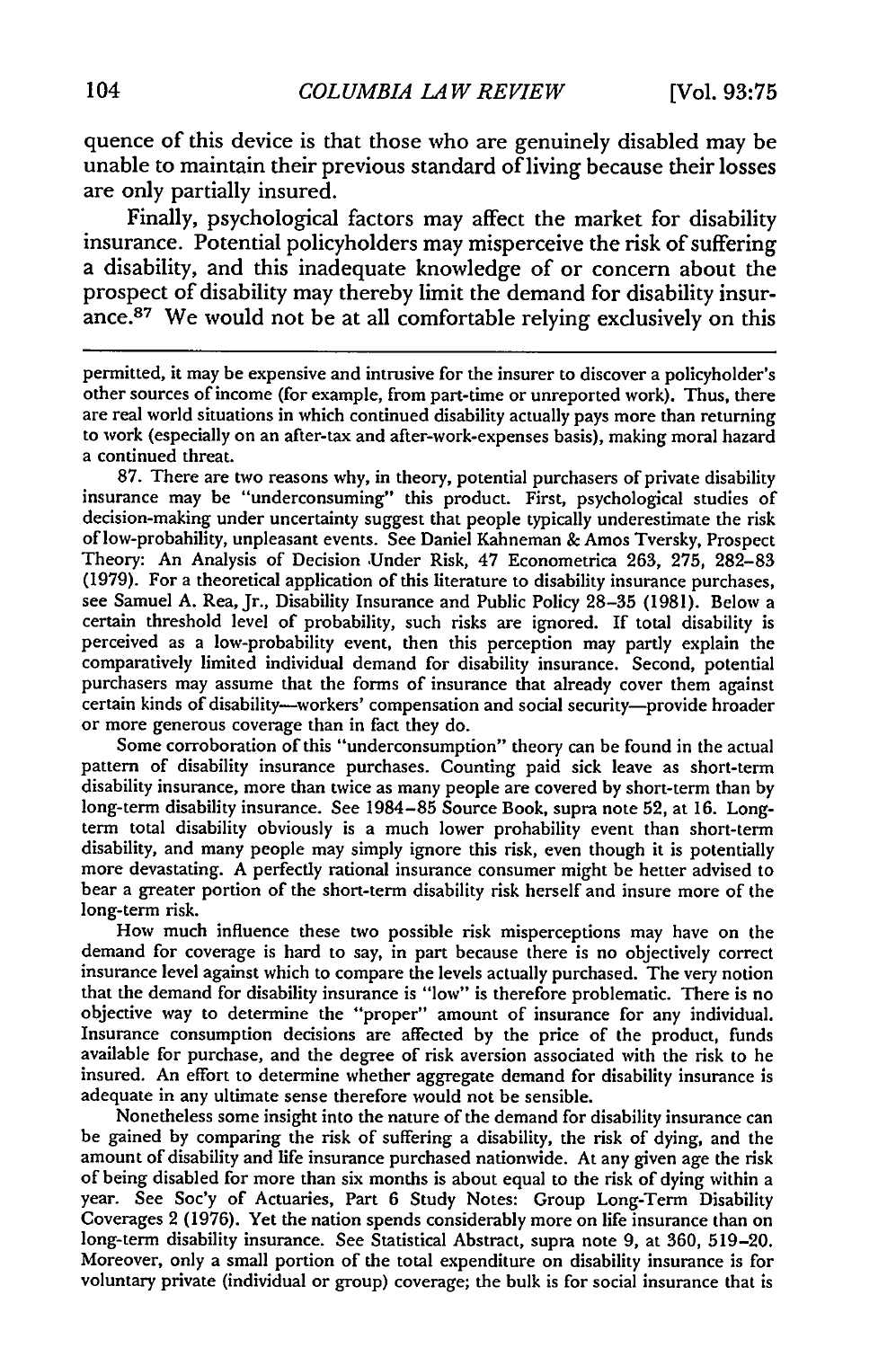psychological factor to explain the small role played by private, voluntarily-purchased disability insurance in the United States. This explanation, however, may help to round out the picture of a market in which the supply of coverage is seriously limited by the need to combat adverse selection and moral hazard, and in which demand is unduly low because of misperception of the risk of suffering an uninsured disability. In any event, the prospect for the development of a more robust voluntary private market for disability insurance is extremely weak.

*b. Filling the Gap.* **-** In light of the foregoing analysis, disability insurance poses a challenge very different from the health insurance problem. In the health insurance context, the key question is *how* to fill the gap in coverage that afflicts a minority of the population. In the disability insurance context, however, the threshold question is *whether* the gap affecting the majority of the population should be filled. Given the impact of adverse selection on the voluntary market for disability insurance, mandated private coverage or expanded provision by the government are probably the only feasible approaches. Yet this could entail considerable cost.

Estimating the cost of a mandatory universal total disability insurance system is difficult for both conceptual and practical reasons. Social consensus as to what events are appropriate reasons for not being at work is continually evolving. The current controversy over "family leave" is an excellent example.<sup>88</sup> Estimating the costs of long-term disability compensation, moreover, requires decisions about which reductions in earning ability-some of which are predictable results of aging, for example-should count as "disabilities" for purposes of measurement.

Even setting aside these important conceptual questions and using definitions of disability adopted by existing studies of the issue,<sup>89</sup> estimating costs poses practical problems. Nonetheless, an estimate of the order of magnitude of the costs involved is possible. We calculate that public and private insurance benefits for disability under six months

**88.** The Family Leave Act, **S.5,** 102d Cong., 1st Sess. (1991), was vetoed by President Bush. The veto was overridden in the Senate but not the House. See Kenneth **J.** Cooper, House Fails to Override Bush Veto of Family Leave, Wash. Post, Oct. **1, 1992,** at **A7.**

**89.** See Daniel **N.** Price, Cash Benefits for Short-Term Sickness: Thirty-Five Years of Data, 1948-83, 49 Soc. Security Bull., May 1986, at **5.**

either publicly funded and mandatory (SSD) or privately financed and effectively mandatory (workers' compensation). In contrast, most life insurance is voluntarily and privately purchased in the commercial market. Of course, the comparison is not entirely fair since disability is merely a risk, while death at some point is certain. But many people do not buy "permanent" life insurance; they purchase term insurance or forms of whole life insurance that has coverage that terminates or can be transferred into accumulated cash-value. Consequently, although the comparison is not entirely fair, it is revealing. Given the apparent contrast in demand for insurance against the roughly equivalent statistical risks of annual long-term disability and death within a year, the risk misperception hypothesis is at least plausible.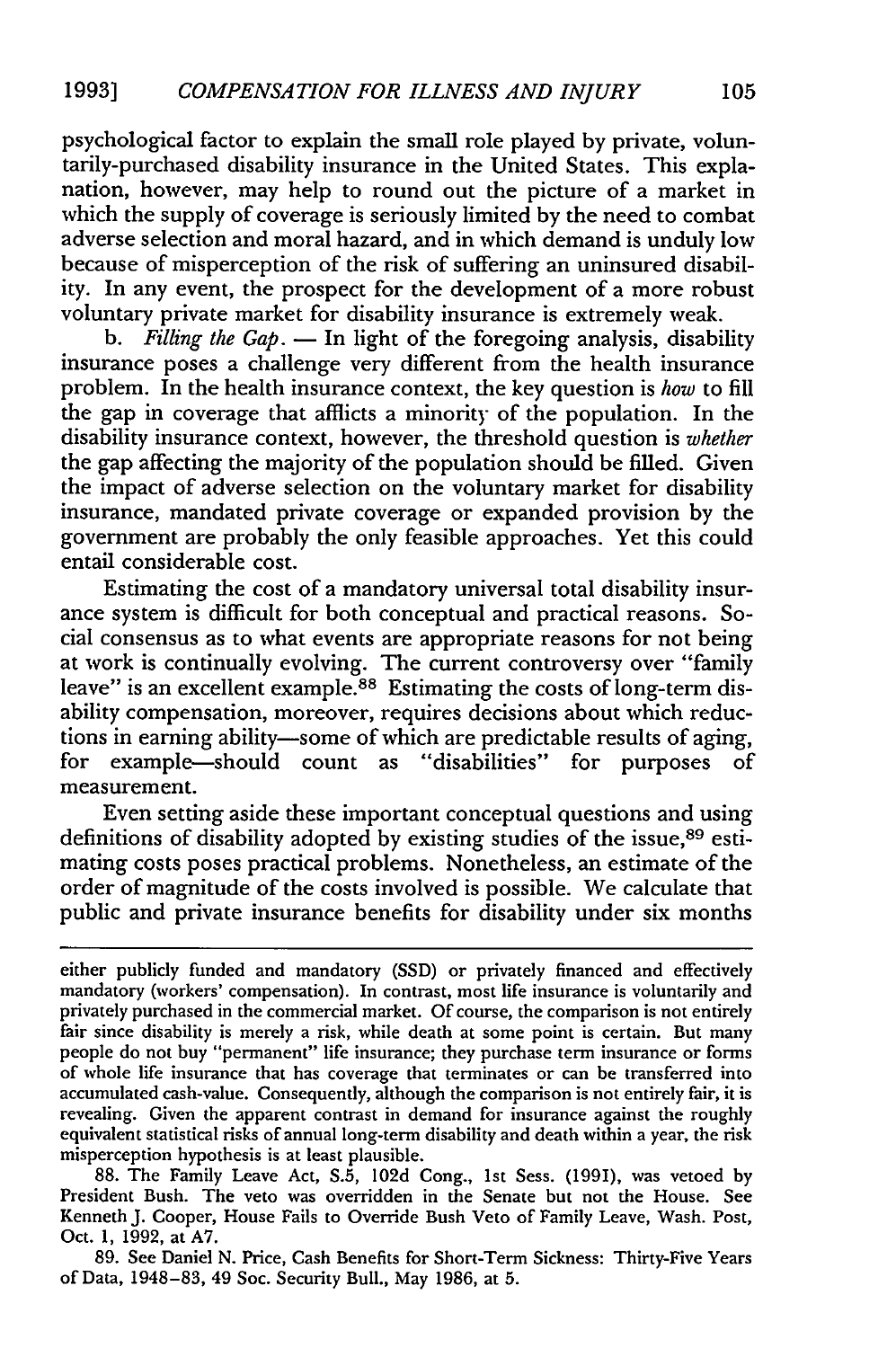duration probably now total about \$20 billion of the roughly \$55 billion in income lost each year from such disability, leaving a shortfall of about \$35 billion.90 Estimating the shortfall for disability exceeding six months is more difficult, because there are no comparable figures regarding total income lost from such disability. Assuming that the ratio of benefits paid to total income lost is roughly the same for short-term and long-term disability,<sup>91</sup> then the approximately \$60 billion in current public and private long-term disability benefits paid falls short of providing full compensation by about \$100 billion per year. Putting these very rough estimates of the compensation shortfalls in disability protection together, the total compensation shortfall is in the neighborhood of \$130 billion.92 An efficient system of compensation, however, would not provide full payment for all these losses. A 30 to  $40\%$  deductible or coinsurance feature for disability insurance would be sensible, in order to combat moral hazard and create appropriate incentives against overconsumption of benefits. Taking these features into account, the additional cost of a system that adequately compensated the disabled for the economic consequences of both short- and long-term disability would probably be in the range of \$100 billion per year.

As in the case of health insurance, a portion of this additional cost of universal disability insurance would probably not be "new," but rather, shifted cost. Those who now lose wages because of uninsured disability bear this cost themselves; a universal disability insurance program would remove these costs from the uninsured and channel them through the new program. In contrast to the health insurance example, however, a higher portion of the cost of universal disability insurance would in fact be truly new cost. Under universal disability insurance, both *ex ante* and *ex post* moral hazard would be likely to increase the frequency and extent of disability; and there would be fewer offsetting savings from such measures as preventive and managed care because these measures are far less developed in the disability field than in the health insurance field.

*3. The Public-Private Issue.* **-** It is commonplace to regard reliance on the private market for the provision of even mandatory insurance (for example, auto liability insurance) as preferable to governmentally provided coverage. Competition among private insurers is thought to

**<sup>90.</sup>** For the 1983 estimates on which this very crude projection is based, see id.

<sup>91.</sup> This assumption itself may be somewhat suspect, since major federal benefit programs (most notably SSD) compensate some long-term disability but little or no short-term disability. See supra note 40 and accompanying text.

<sup>92.</sup> Rough confirmation that at least the order of magnitude of this estimate is accurate is provided by a recent study conducted by the RAND Institute for Civil Justice. That study found a wage-loss compensation shortfall for the victims of nonfatal accidents (that is, the estimate excluded wages lost because of fatal accidents and all illness, but included income loss from both short- and long-term disability) of approximately \$51 billion per year. See Deborah R. Hensler et al., Compensation for Accidental Injuries in the United States 85 (1991).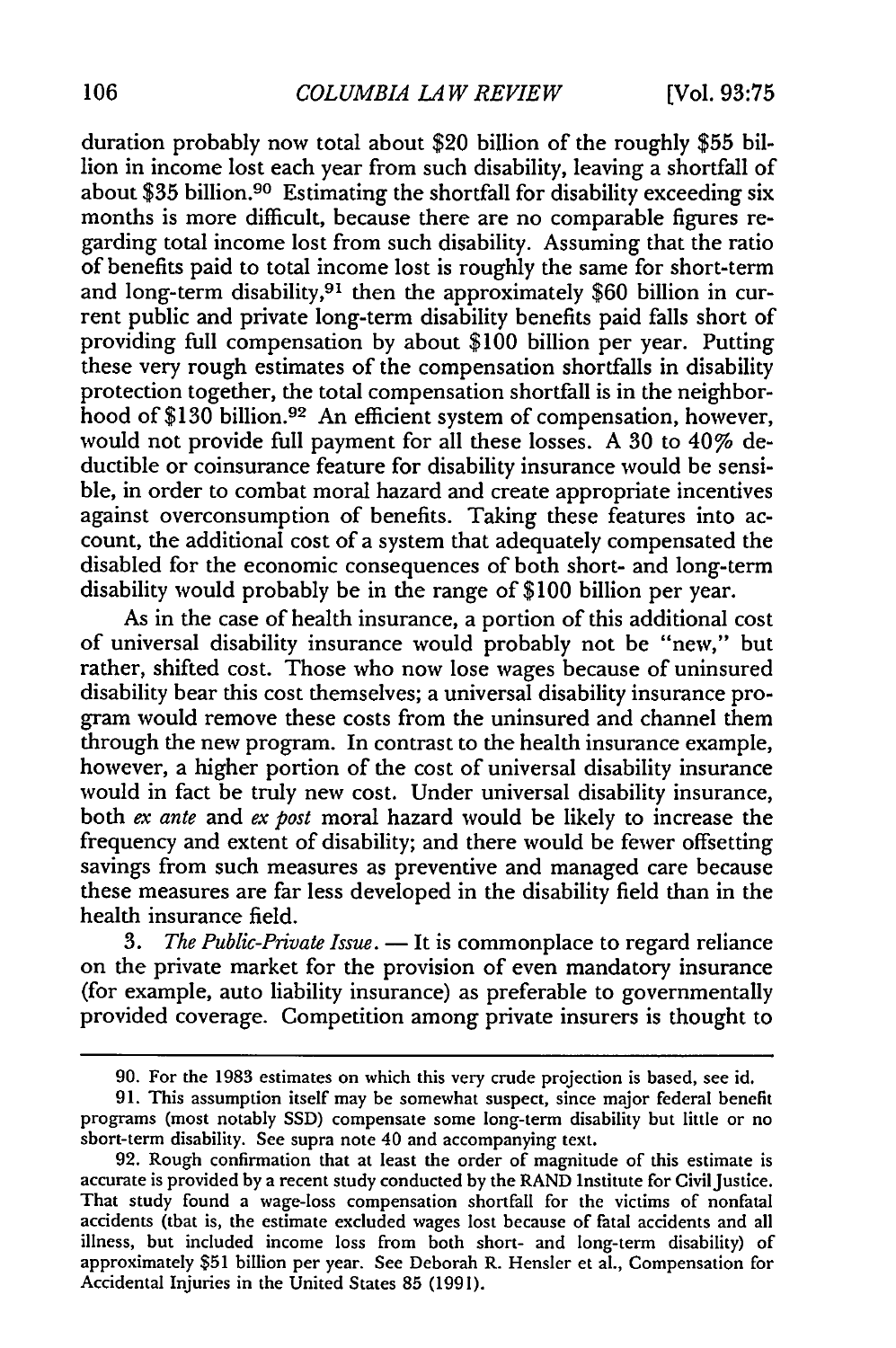preserve the virtues of efficiency and autonomous choice that are widely valued in our society. Aside from the obstacles to expanding health and disability insurance, the question whether such expansion should rely on the private market or occur through the development of social insurance therefore must also be addressed.

In our view, the choice between the private and social insurance alternatives is both more problematic and, in certain respects, less important than the prevailing view suggests. First, at least in some respects, a universal social insurance system could capture economies of scale and uniformity that the private market now lacks. For example, the administrative costs of our decentralized private health insurance system may account for more than half the difference in cost between the Canadian and American systems.93 Such savings could go a long way toward offsetting the decreased efficiency that could result from the absence of a competitive insurance environment. Clearly this issue is far from settled; our point is simply that the private insurance market is subject to its own inefficiencies and that these must be compared to the inefficiencies of social insurance in choosing between the two.

Second, the differences between private and social insurance are less important when both approaches have mixed goals, combining limited deterrence and modest income redistribution with the predominant goal of forced insurance. Whether the evolution is from the direction of the tort system, in which the deterrence goal predominates, or from traditional social insurance, in which income redistribution is primary, the expanded programs of health and disability insurance that we describe in the next section would lie midway between these extremes. Whether private or governmentally operated, universal health insurance would employ preventive and managed care measures, risk classification, deductibles, and coinsurance features to deter unnecessary cost; perhaps universal disability insurance would develop analogous devices that are only modestly used at present. At the same time, charges to those capable of paying for coverage ("premiums" if the programs were private, "taxes" if they were not) could be set with an eye toward financing the provision of coverage for those incapable of paying for it, either through private insurance pools, governmentally provided coverage, or some combination of the two. In short, many of the concerns we have been analyzing could be effectively addressed by either alternative.

### *B. Models of Expansion*

The United States does not have a complete explanation for the scope and character of the liability and insurance programs that cur-

<sup>93.</sup> See Steffie Woolhandler & David U. Himmelstein, The Deteriorating Administrative Efficiency of the U.S. Health Care System, 324 New Eng. J. Med. 1253 **(1991).**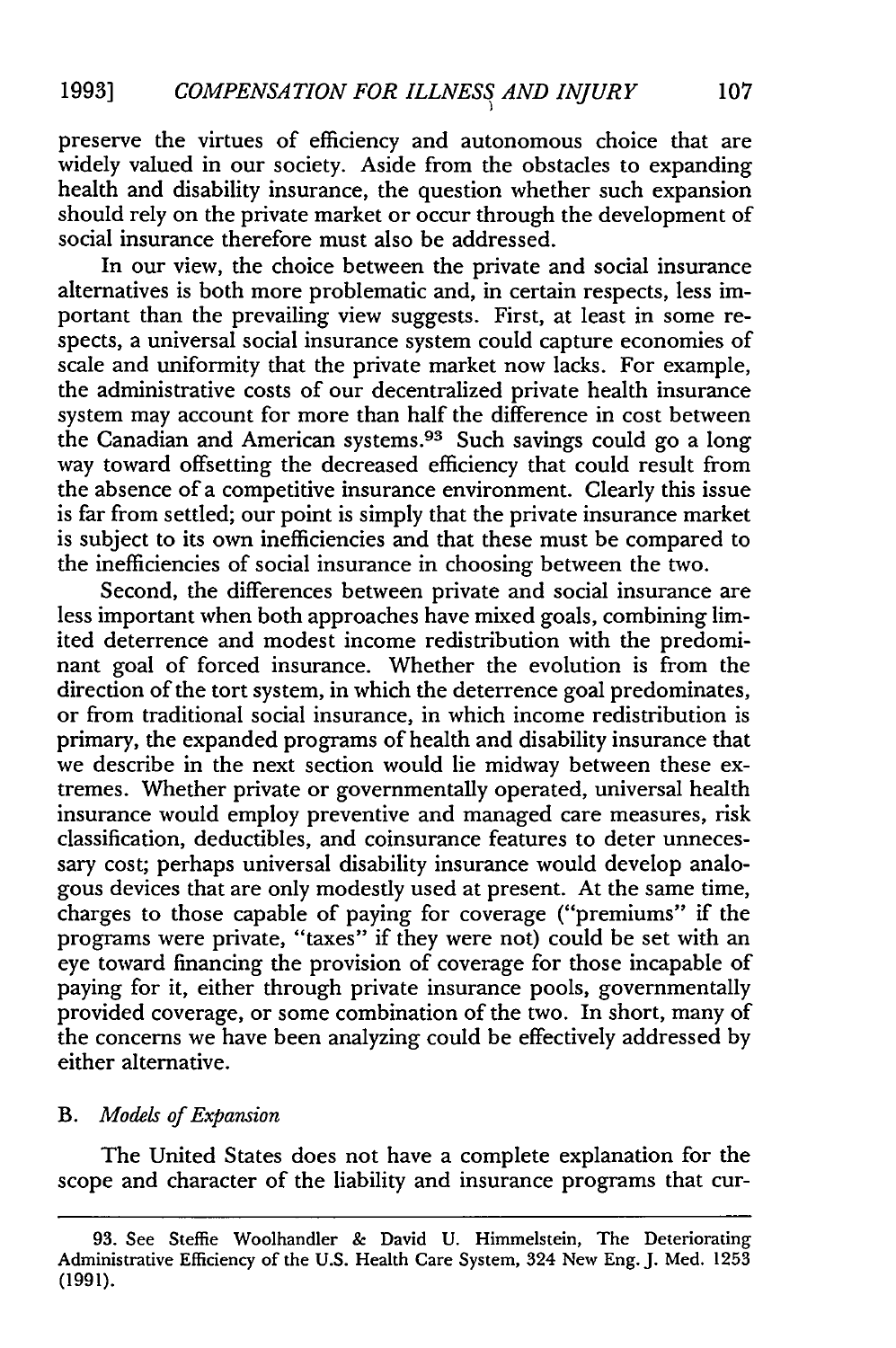rently compensate the victims of illness and injury.<sup>94</sup> Available explanations-including forced insurance and income redistribution-would suggest expanding current programs. Indeed, one of the best arguments for expanding the system is that current programs can only be explained by principles that suggest expansion. European countries and Japan provide such expanded protection.<sup>95</sup> The United States has developed some, arguably even most, of the technology and devices necessary to provide it.

Partly out of default, the tort system is now performing certain aspects of the task of compensating the victims of illness and injury. Yet for reasons elaborated above, tort law is a highly unsatisfactory system of compensation. 96 Random victims are protected at giant overhead costs. Large sums go to lawyers rather than to compensating victims or funding additional accident reduction. Thus it seems sensible to consider adjusting private and social insurance programs to perform the compensation function that is needed, while pursuing the legitimate goals of tort law-corrective justice and deterrence-in different ways. Adapting existing programs to attain new goals is hardly unknown; workers' compensation and auto no-fault are the product of just this sort of approach, the first now more than seventy-five years old and even the second quite mature intellectually. Other recently adopted cause-based systems have begun to follow suit.<sup>97</sup>

Any expansion of individual insurance programs should be combined with the institution of a coherent system to govern interaction among the programs. Three models of expanded compensation for illness and injury are plausible: broader categorical subsistence protection, full subsistence protection, and full welfare protection. Each of these loss-based models also carries with it implications for existing and potential fault- and cause-based systems. Hence, we focus our analysis not only on the scope of individual new or expanded programs, but also on the relationships among the different components of the three models.

The compensation system currently in force in this country can be most accurately described as a collection of categorical subsistence programs. Compensation is categorical in the sense that it is provided to a victim of illness or injury only if the victim fits within the category covered by a particular program. And with the exception of the tort system, which at least in theory compensates all the losses victims have

<sup>94.</sup> For an argument that there is a rationale for the patchwork of social insurance programs that evolved from the Social Security Act of 1935-programs that form a part, but only a part, of the entire picture, see Theodore R. Marmor et al., America's Misunderstood Welfare State (1990).

<sup>95.</sup> See supra note 4.

<sup>96.</sup> See supra notes 46-50 and accompanying text.

<sup>97.</sup> See the Black Lung Benefits Program, 30 U.S.C. §§ 901-945 (1988), and Veterans' Benefits, 38 U.S.C. §§ 101-5228 (1988).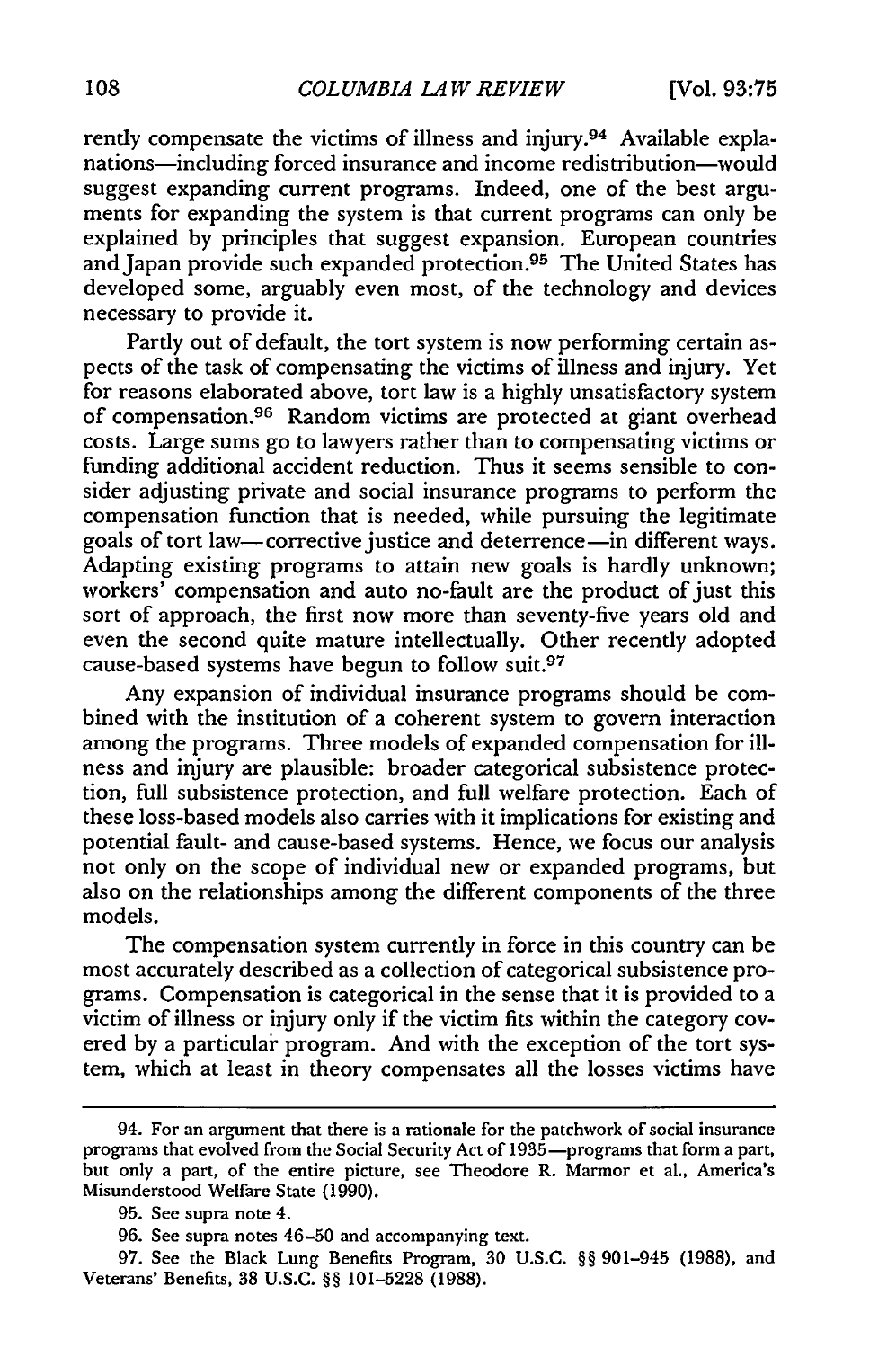suffered, virtually all compensation programs provide what amounts to subsistence-level protection against the economic consequences of illness and injury. Small losses tend to be generously compensated, but catastrophic losses receive only partial compensation.

The major gaps in this categorical subsistence protection result from both of its features. Because the protection is categorical, a major portion of the population-the working poor-does not have health insurance. Moreover, individuals with even comparatively generous health insurance are likely not to be fully insured against catastrophic losses because of monetary ceilings on and exclusions from coverage. Because most sources of disability insurance assure beneficiaries of only subsistence, rarely is full income replaced in the event of disability.

Fault- and cause-based compensation schemes exhibit a kind of ambivalence toward these gaps. On the one hand, these compensation schemes have expanded, in part to fill the gaps in the system of loss insurance. As we argued in Part II,98 in certain ways tort law has moved beyond assuring corrective justice and deterrence in order to provide compensation that would otherwise be unavailable or incompletely available to the victims of severe injury and disease. Partly in reaction to these expansions of the fault system, cause-based compensation programs have been developed to deal with particular classes of illness or injury as these expansions of the fault system have become objectionable. For example, a rise in obstetrical malpractice claims brought about the enactment of birth-related neurological defect compensation funds in two states, 99 and the threatened disappearance of childhood vaccines prompted the enactment of a federal vaccine side-effect compensation program.<sup>100</sup> On the other hand, the recent reversals of coverage priorities (through modification of the collateral source rule) that render loss-based insurance the primary source of coverage over fault- and cause-based compensation serve to contract the scope of the latter systems.

Thus, fault and causal systems appear to expand when loss insurance is incompletely available and to contract when such insurance is available. The extent of the expansion and contraction, however, varies from state to state and with the type of fault- or cause-based compensation involved. The challenge posed for our first model for change is how to bring greater principle and consistency into this system. The challenge posed for any efforts that would go beyond this model is how to build on the principle and consistency toward which the first model would move.

1. *Model I: Broader Categorical Subsistence*. — Our first model would restrict the expansion of tort law so that corrective justice and deter-

<sup>98.</sup> See supra notes 46-50 and accompanying text.

<sup>99.</sup> See supra note 12.

<sup>100.</sup> See supra note 14.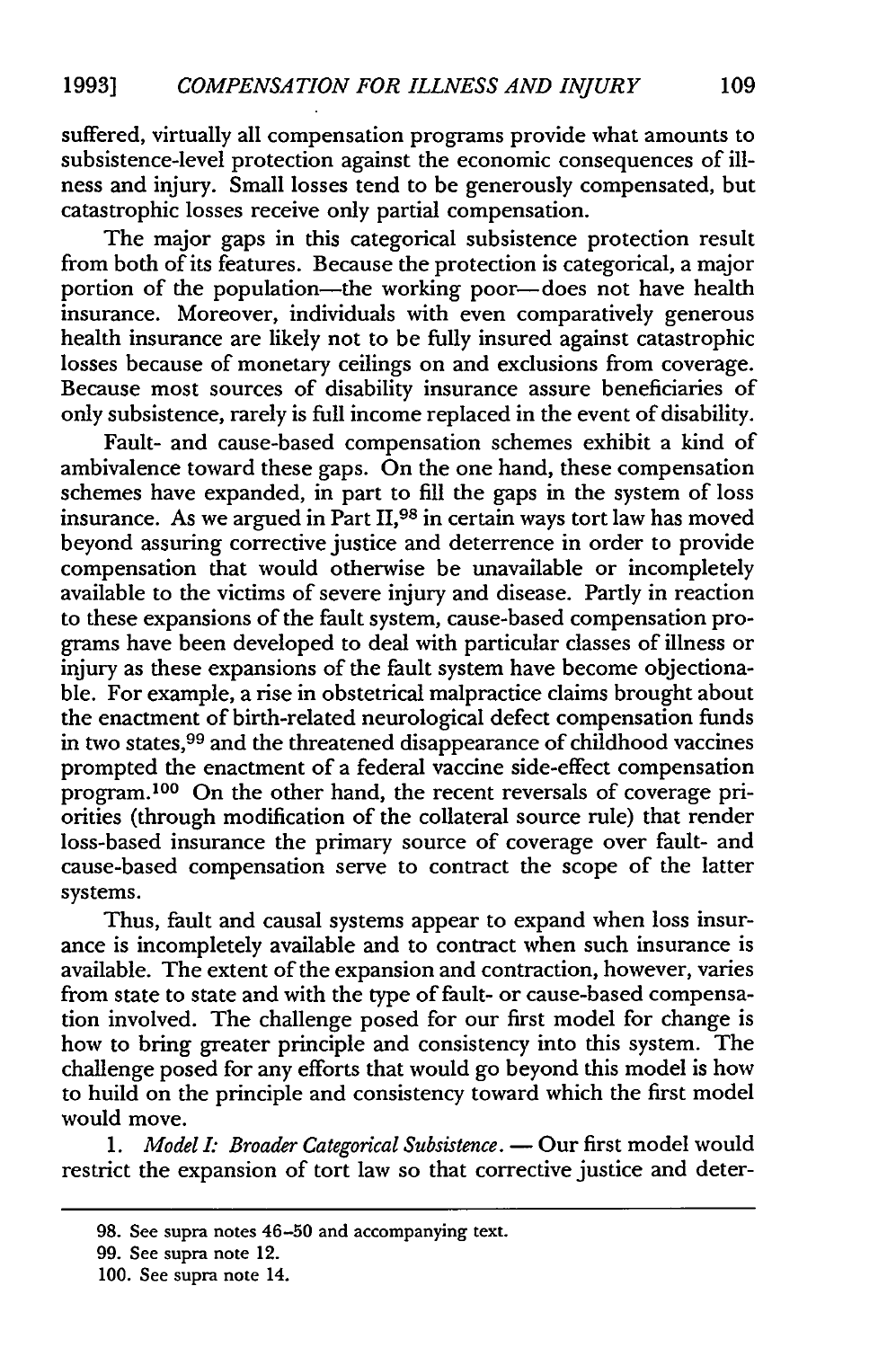rence remain its predominant goals, and would regularize the expansion of the current categorical subsistence approach. The model would eliminate ad hoc expansions and contractions of fault- and cause-based compensation and set priorities for expansion. We believe that provision of subsistence-level health care protection to the working poor should be a high priority. This would extend protection to the individuals who comprise the bulk of the thirty million people without health insurance.<sup>101</sup> Assuring basic health care insurance at affordable rates to everyone in the United States would thus be a principal task of Model I.

Potential expansions of disability insurance programs might assume any of four forms: protection against partial disability; protection for the dependents of the disabled; protection for those whose disability is partly the product of advancing age; and protection against temporary disability.

*a. Partial Disability.* **-** By imposing the requirement of total disability, SSD and most private disability insurance programs do not provide compensation for partial disabilities-those that prevent a person from engaging in a prior occupation but do not completely eliminate that person's ability to work. This requirement makes eligibility a yesno question, with a claimant being found completely ineligible or fully eligible. A substantial percentage of all applicants are near the borderline of eligibility: something is wrong with them, perhaps they could work with difficulty or pain, and while it is reasonable for society to exempt them from further employment, others with similar difficulties continue to work.

The requirement of total disability is a major cause of the dissatisfaction with the outcomes of the vast adjudication system that labors to make SSD eligibility decisions. Because an individual's application requires such a subjective determination, and because so many of the cases are near the yes-no line, every student of the system concludes that outcomes depend on which decisionmaker sees a case, where in the country an application is filed, and what words a physician may have chosen to describe a condition.<sup>102</sup>

A partial disability insurance system might alleviate some of the difficulties associated with the SSD total-disability approach. Certainly, the importance of decisions involving claimants on the borderline between total and partial disability would diminish under such a system. However, a partial disability insurance system would face the daunting administrative task of determining degrees of disability. In addition, the cost of such a system is uncertain. As we noted above, the bulk of

<sup>101.</sup> See Congressional Research Serv., supra note **19,** at 94.

<sup>102.</sup> For analyses of issues concerning the Social Security Disability program, **see** Edward **D.** Berkowitz, Disabled Policy: America's Programs for the Handicapped 79-104 **(1987);** Mashaw, supra note 41, at 21-46; Deborah **A.** Stone, The Disabled State 3-14 (1984); Liebman, supra note **5,** at **836-55 (1976).**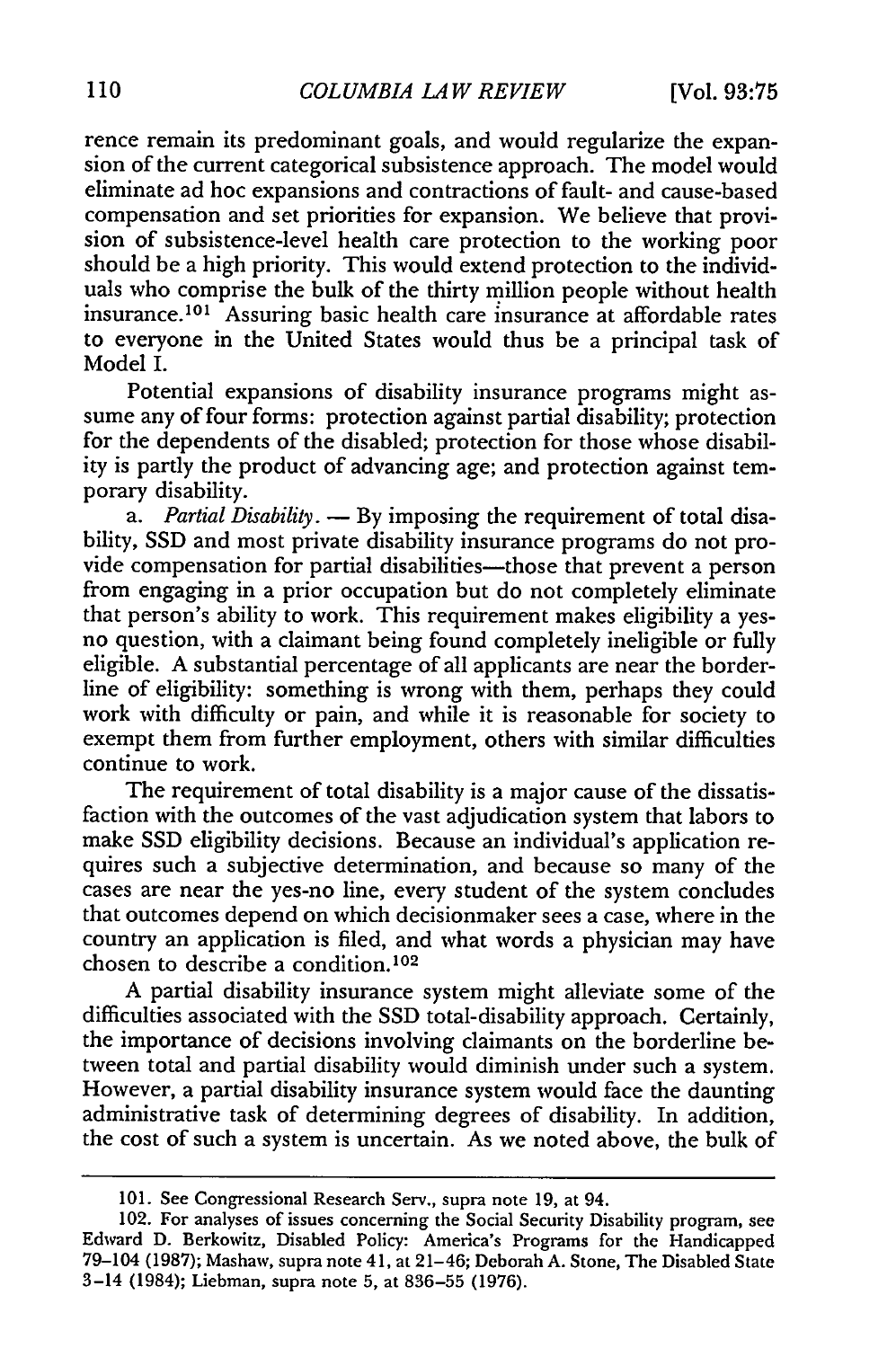workers' compensation payments are made to compensate permanent partial disabilities. It is likely that a program to compensate for nonwork-related permanent partial disabilities would be correspondingly expensive, at least in part because of the various moral hazards associated with disability insurance of any sort.

*b. Compensation for Minor Dependents of the Disabled.* **-** In a sense, existing disability insurance programs already provide compensation to all the minor dependents of the disabled by replacing a portion of the income lost by those who had supported the dependents in the past. It would be a relatively simple matter to adapt the current Social Security Survivors program to replace more of the lost earnings of deceased providers.<sup>103</sup> It would be much more difficult, however, to expand it into, or to add, a program providing replacement income for children when a parent remains alive but disabled in some way that reduces the support available to the child. Providing adequate support for the child in such a situation would almost certainly require transferring funds to the parent directly. Yet at that point it would be hard to see the program as anything other than a minimum income for the young (or, in European parlance, a "children's allowance"), but without a rationale for the provision of such an allowance only to children of the disabled rather than to all children in need.

*c. Disability Resulting from Advancing Age.* **-** The magnitude of the problem of disability resulting from advanced age has been a major force behind the decisions in both the United States and Europe to

Because survivor benefits, like OASDHI payments to the aged and the disabled, are determined by a progressive formula (replacing a large percentage of smaller incomes and a smaller percentage of larger incomes) and because there are no benefits for wages above the maximum (\$51,000 in 1990), this program is relatively adequate wage-loss replacement for spouses and children of those with low incomes and a much less complete replacement for dependents of those earning more. For discussion of this program and of policy issues concerning benefit levels and taxes, see Martha Derthick, Policymaking for Social Security (1979); Theodore R. Marmor & Jerry L. Mashaw, Social Security: Beyond the Rhetoric of Crisis (1988); Alicia H. Munnell, The Future of Social Security (1977). Concerning the benefits provided through the Social Security system to surviving children, see Stephen D. Sugarman, Children's Benefits in Social Security, 65 Cornell L. Rev. 836 (1980). Because of its relevance to issues of gender fairness, there has been more literature about "derivative" Social Security benefits for surviving spouses. See, e.g., Grace G. Blumberg, Adult Derivative Benefits in Social Security, 32 Stan. L. Rev. 233, 233-92 (1980); Peter W. Martin, Social Security Benefits for Spouses, 63 Cornell L. Rev. 789, 789-840 (1978).

<sup>103.</sup> In marked contrast to other developed nations, the United States has no program that provides a minimum income to each child. The most important program providing income to dependents that currently exists in the United States is represented by the **"S"** in OASDHI (Social Security). See 42 U.S.C. §§ 401-433 (1988). It makes income-support payments to "survivors" of a deceased person who had achieved eligibility. See id. § 402. The payments are based on the earnings of the late worker (normally a parent or a spouse), and are made until a minor survivor reaches age 18. See id. § 402(d). The program pays over \$35 billion in benefits each year. See Statistical Abstract, supra note 9, at 360.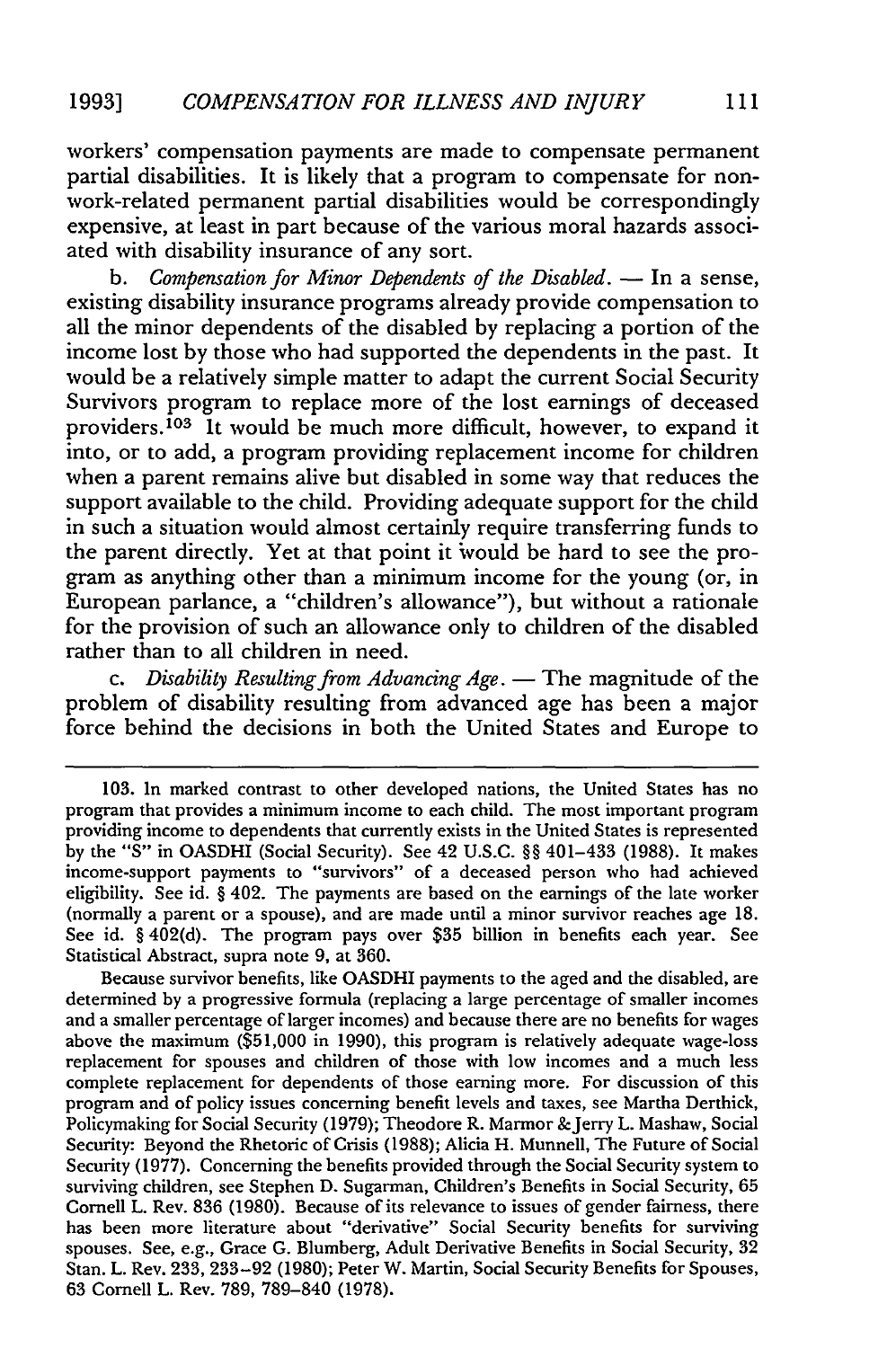limit public disability benefits to only the most compelling claimants.<sup>104</sup> As a general matter, it is immensely difficult to apply the concept of a disabling illness or injury to individuals who are declining in capacity and energy, especially when the workplace is changing because of new technology and the capacities of younger workers. Some individuals beyond age fifty also have difficulty adapting to new types of work and being selected for vacant positions. Any compensation initiative directed at this phenomenon would have to separate those to whom something compensable has occurred from those who are merely tired or not as able as they were formerly.<sup>105</sup> A disability insurance program directed at those suffering disabling illness and injury would therefore have implications for society's policy toward those whose jobs disappear. <sup>106</sup>

104. For good historical accounts of the attitudes of those who added disability protection to the U.S. Social Security system in the 1950s, the growth in the number of recipients to levels beyond those predicted, the legislative effort by the Carter administration to remove from the rolls those no longer eligible, and the political firestorm that erupted when the Reagan administration sought to implement the 1980 statutory amendments, see Berkowitz, supra note 102, at 61-78, 106-43; Lance Liebman & Richard B. Stewart, Bureaucratic Vision, 96 Harv. L. Rev. 1952, 1955-56 (1983) (reviewing Jerry L. Mashaw, Bureaucratic Justice (1983)).

Of course, there is already in place a very substantial income maintenance program for the elderly. The "OA" (for "old age") in OASDHI is a vast program making \$157 billion in payments each year to retired persons. See Statistical Abstract, supra note 9, at 360. Benefits are a formulaic replacement keyed to covered wages during the final years of work. See 42 U.S.C. § 402(a) (1988). In addition, the old-age segment of the Supplemental Security Income program provides a minimum income to the elderly poor; to be eligible an individual must have very little income and few assets. This program pays approximately \$3 billion per year. See Committee on Ways and Means, 102d Cong., 2d Sess., Overview of Entitlement Programs (1992 Green Book) 823 (1992).

105. This is the reason for the dramatic growth since World War II, in the United States and Europe, in the percentages of persons above age 50 leaving the workforce and seeking disability benefits. Given improving levels of health, the growth of disability claimants is anomalous. Explanations include the availability of income transfer benefits, evolving social norms (how much pain should an individual bear, for example), and rapidly changing technology.

106. See Virginia P. Reno & Daniel N. Price, Relationship Between the Retirement, Disability, and Unemployment Insurance Programs: The U.S. Experience, Soc. Security Bull., May 1985, at 24. Pursuant to a federal statute, all states administer Unemployment Insurance programs. See id. at 26. These provide roughly \$15 billion per year in income replacement benefits, paid as a percentage of prior salary up to a maximum, to individuals who have become involuntarily unemployed after establishing eligibility by an adequate period of covered employment. In all states eligibility is for 26 weeks and in some states it continues for 39 weeks. See id. at 27. To maintain eligibility, an individual must be available for work and accept a suitable job if one is offered.

States vary widely in their evaluations of reasons for leaving work. In some states, good personal reasons-a sick relative, the desire to follow a friend to another citymake a departure involuntary. In other states, resigning rather than being dismissed usually results in ineligibility for Unemployment Insurance benefits. See Saul J. Blaustein, Job and Income Security for Unemployed Workers (1981) (discussing and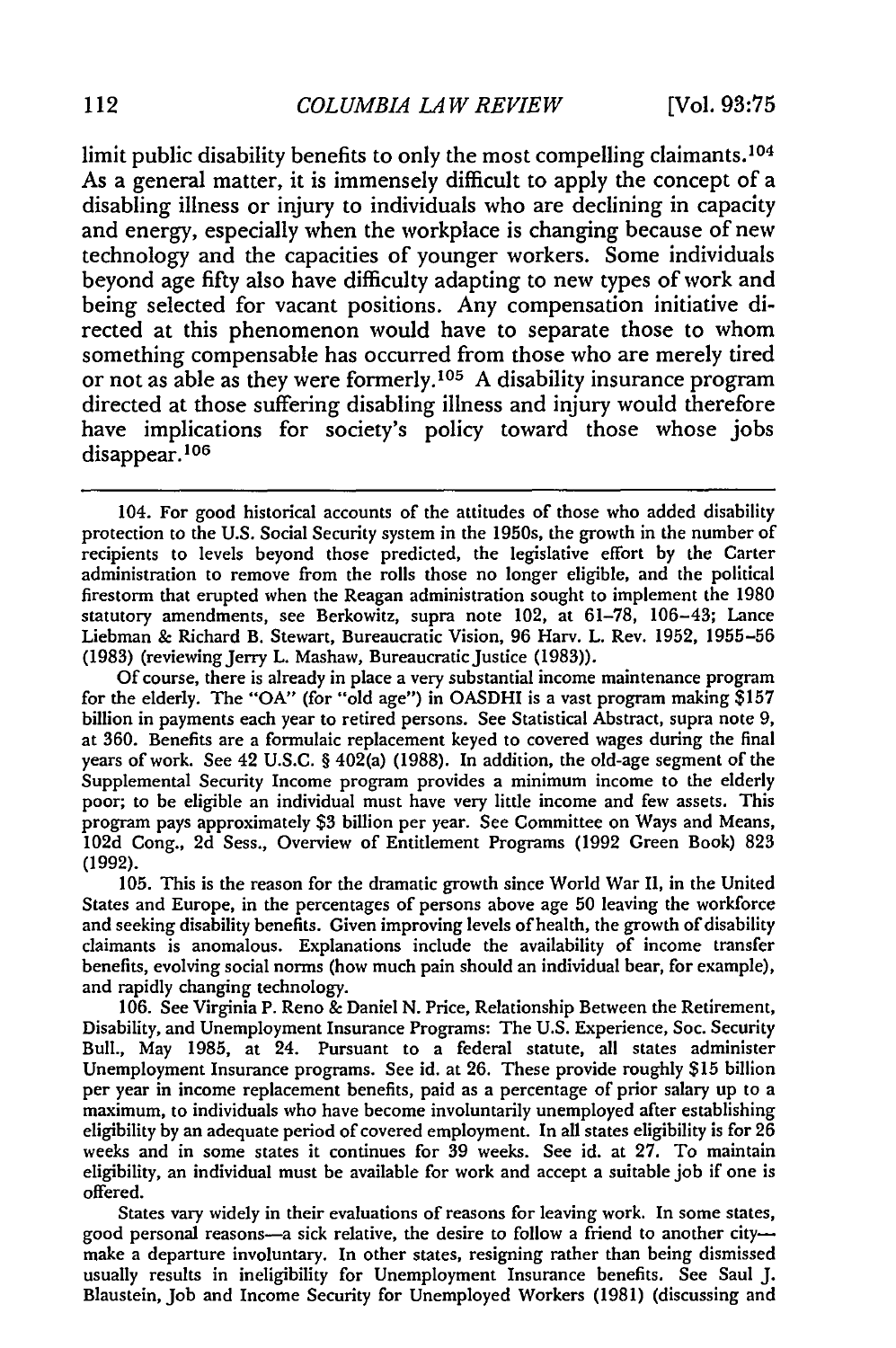*d. Temporary Disability.* **-** In five states, government programs pay benefits to persons medically disabled for a temporary period.<sup>107</sup> In addition, sick leave is a largely unregulated system of temporary disability insurance, subject to the discretion of employers and, where applicable, collective bargaining. It would be possible to expand these programs into a general compensation scheme offering payments to all who do not work for a period of time and whose nonwork is socially approved.<sup>108</sup> Such a program might compensate those medically unable to work; those who lost jobs under circumstances not regarded as their "fault" and who do not have new jobs; and those not working because of pregnancy or the need to care for elderly parents ("family leave" **109).**

Our own view is that from an insurance standpoint, such a program should receive relatively low priority among the alternatives that might be adopted." **1 <sup>0</sup>**Temporary disabilities are **by** definition less catastrophic than permanent disabilities and therefore less sensible to insure against than the latter. Indeed, the absence of such coverage can be considered a kind of deductible or self-insurance requirement of existing permanent disability compensation devices. Sick leave is a popular fringe benefit, perhaps in part because it is the kind of insurance which many, rather than just a few beneficiaries, actually recover. But this is precisely the reason that this form of coverage should be a low priority for inclusion in a universal disability insurance programshort-term disability is less a risk than an expected and fairly predictable loss.

The advantage of a temporary disability compensation program, however, would be its capacity partially to **fill** certain gaps now plugged **by** the tort and cause-based systems of compensation. The new program would identify those out of work for less than six months, select those among them who should be barred from receiving benefits (for example, those whose behavior at work was egregious), and compensate all others to an appropriate extent. The cost could be met either by a payroll tax or by mandated benefits from employers. The major

107. See supra note 45 and accompanying text.

109. See supra note 88 and accompanying text.

110. We set aside here the separate question whether, for reasons of gender equity or other social policies, compensation for pregnancy or family leave should receive a higher priority than we would accord it for purely insurance purposes.

evaluating state programs); Paul L. Burgess & Jerry L. Kingston, An Incentives Approach to Improving the Unemployment Compensation System (1987) (same); Walter Corson et al., Nonmonetary Eligibility in State Unemployment Insurance Programs: Law and Practice 1-10 (1986) (same).

<sup>108.</sup> See Stephen D. Sugarman, Short Term Paid Leave: A New Approach to Social Insurance and Employee Benefits, 75 Cal. L. Rev. 465, 465-66 (1987) (offering the outlines of such a program, with benefits of one day of sick leave for every eight days of work). Currently, about two-thirds of American medium- and large-size firms offer sick leave. See Statistical Abstract, supra note 9, at 420.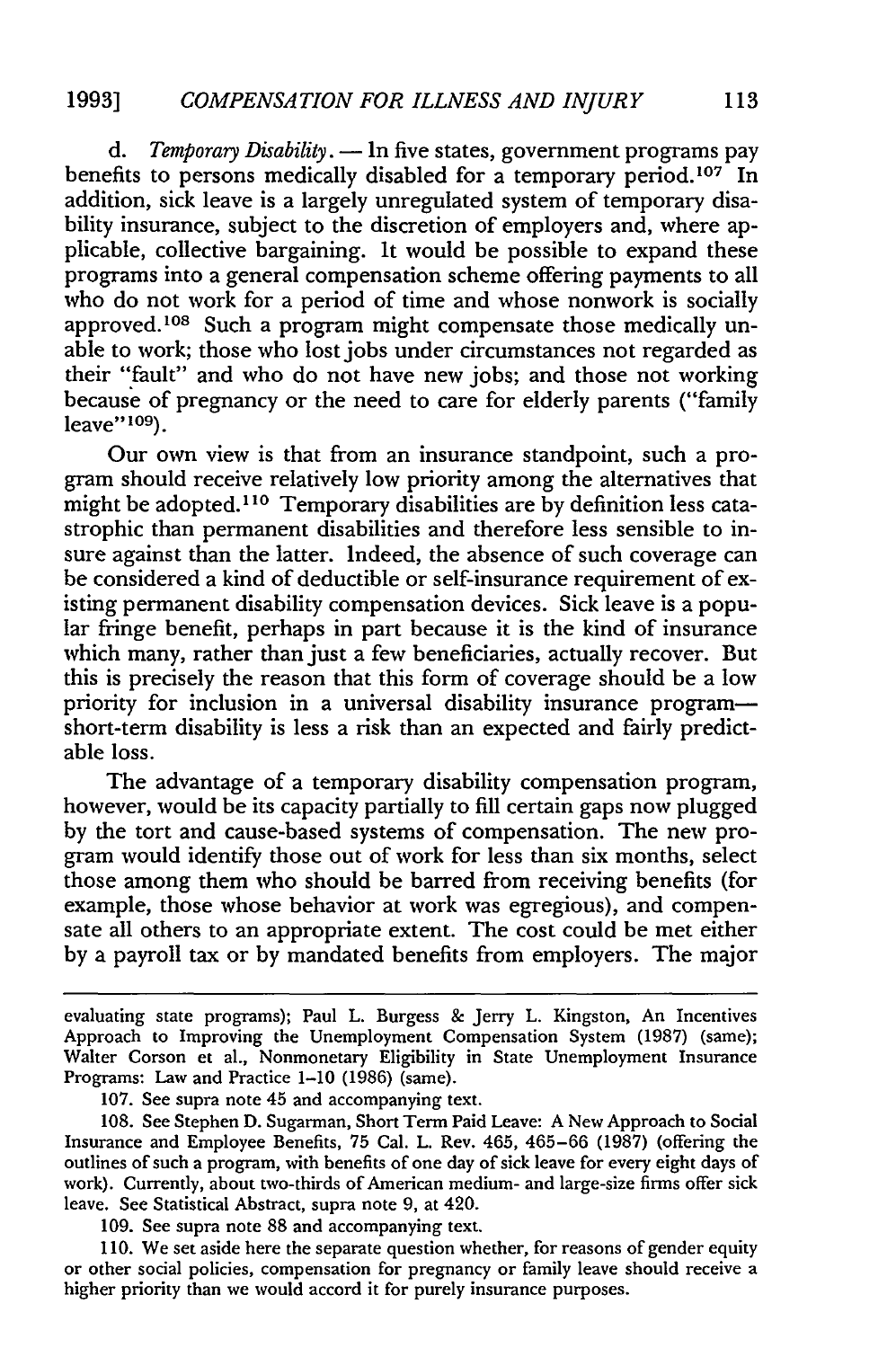issues in designing the new program would include how to relate the compensation level to prior income; how to supervise work searches, and what standards to adopt for reviewing refusals of work; how to establish a benefit structure that would provide economic incentives to take a job; and whether payments should be made only for an arbitrarily fixed period, as is the case under the current unemployment insurance program. But the fundamental and most difficult question would be whether only sub-groups of those in need should be compensated. If individuals who worked and lost their jobs due to injury, illness, or reduced demand for their kind of labor are eligible, why not include those who have never been lucky enough to have a job?

2. *Model II: Full Subsistence*. **-** A second model would expand loss insurance beyond the broader categorical subsistence described above by assuring full subsistence protection to the entire American population. In connection with illness and injury, the major additional changes required would be the provision of catastrophic health insurance to the thirty million or more individuals who are now uninsured and the roughly similar number who have limited health insurance, and the expansion of total disability insurance to assure that persons suffering such disability were assured of subsistence-level income in the event of their inability to work. This is a simple enough expansion to describe, although as we indicated earlier, it would be politically and economically difficult to implement. Setting aside these difficulties, however, some of the most interesting issues this model poses involve the roles that would be played by fault- and cause-based compensation systems.

The first issue would be whether use of fault- and cause-based systems for corrective justice and deterrence purposes should continue. On the one hand, nothing in a societal decision to assure that the victims of illness and injury receive subsistence-level protection would preclude the effort to achieve either of these other goals through faultand cause-based systems. On the other hand, the requirements of these goals might change as universal loss insurance lost its initial status as a newly acquired individual asset and evolved into a characteristic of residency in the United States. For example, we might cease to consider the negligent infliction of the economic costs of illness and injury (such as health care expenses or lost wages) to be a wrong requiring corrective justice through the imposition of tort liability, since such costs would be automatically insured. In effect, these expenses would no longer be considered personal losses, because they would be automatically reimbursed. This change in attitude might suggest complete repeal of the collateral source rule in tort law as it applies to subsistence-level loss insurance,<sup>111</sup> though the rule might be retained as ap-

<sup>111.</sup> See supra text accompanying note 67.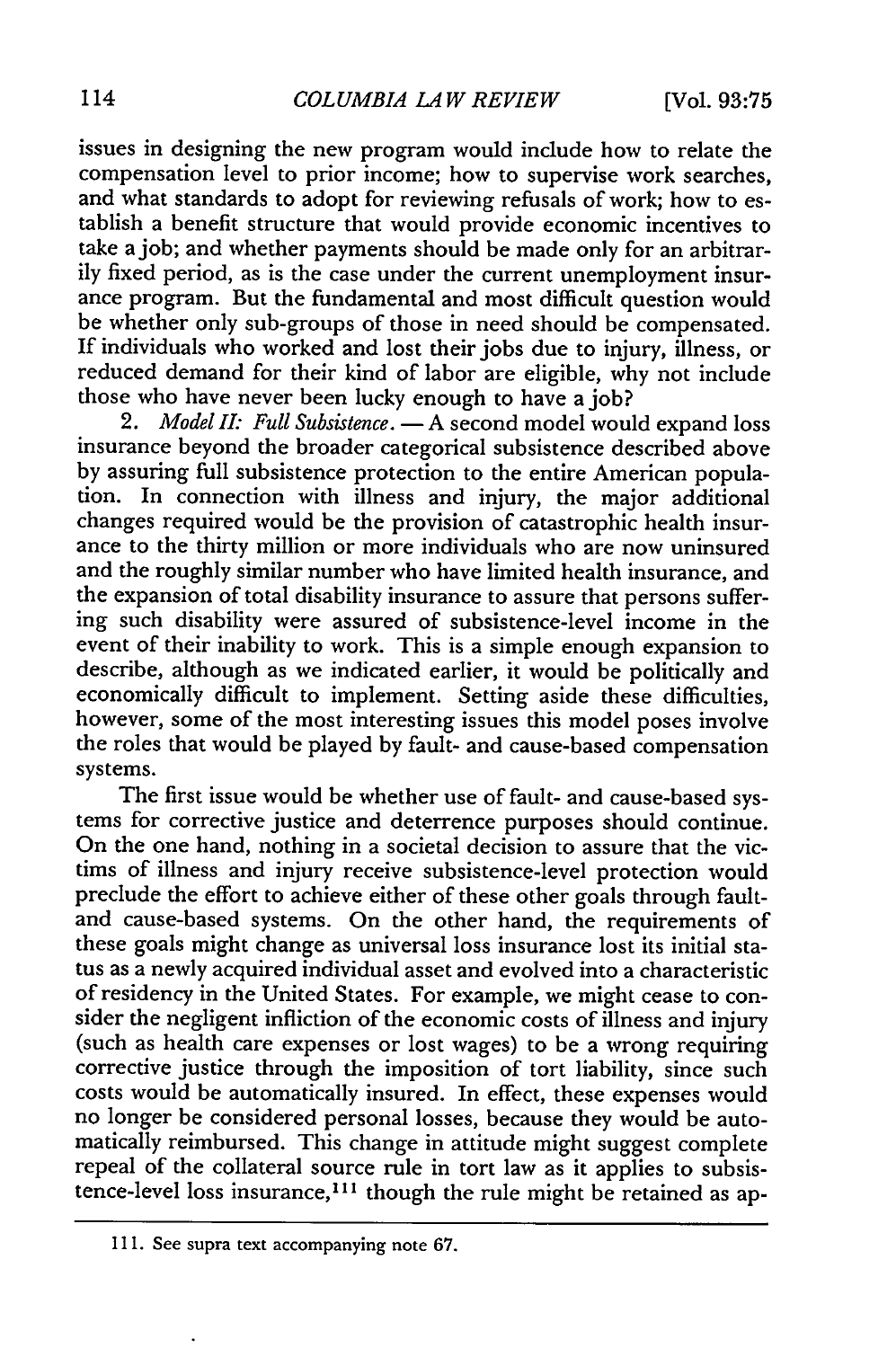plied to voluntarily purchased private insurance against losses above subsistence level.

From a deterrence perspective, however, the issue would be more complicated. Because the economic costs of accidents are real even when they are fully insured, it would be rational to deter those accidents worth deterring even under a full-subsistence system. Retention of this goal would require application of the traditional collateral source rule in tort law and its analogues in cause-based systems. Otherwise, the parties paying the claims under these systems would not be held responsible for the full cost of the losses they had caused. Interestingly, then, although corrective justice concerns might become weak enough to permit the partial withering away of the fault- and cause-based systems under a full-subsistence model, deterrence concerns might require these systems to continue in the same forms they have taken in the past. And since a compensation gap with respect to above-subsistence losses would remain, the current tendency to employ fault- and cause-based systems to **fill** part of this gap would probably persist.

*3. Model III: Full Welfare.* **-** Our vision of a full-welfare system of compensation for the consequences of illness and injury consists of full-subsistence protection plus one other component: relatively **"full"** insurance against economic loss resulting from both total and partial disability, up to a fairly high ceiling-for example, insurance that would fully replace the lost income of all but the top 10% of American wage earners, subject to a coinsurance provision designed to mitigate moral hazard. In describing this model as a "welfare" scheme, we do not mean to suggest that it would be governmentally operated, that the health and disability benefits provided to the middle and upper classes should not be financed entirely **by** these classes, or that the financing scheme should not be income-redistributional. On the contrary, we expect that the political and economic conditions that would make any such scheme possible would require self-financing **by** these classes and include a heavy element of redistribution to those with lower incomes.

The major implication for the fault- and cause-based systems of the adoption of a full welfare system would be the elimination of virtually all need to employ these systems in order to **fill** compensation gaps. Full-welfare loss insurance would assure nearly full compensation for the consequences of illness and injury. In turn, fault- and cause-based systems would be designed exclusively to promote corrective justice and deterrence, but only to the extent that these goals persisted and only to the extent that these systems could be effectively used to promote these goals.

Since most economic losses would be covered **by** a combination of private and social insurance, tort liability might be imposed only in cases of severe wrongdoing or in the limited number of situations in which noneconomic losses cried out for compensation. In effect, there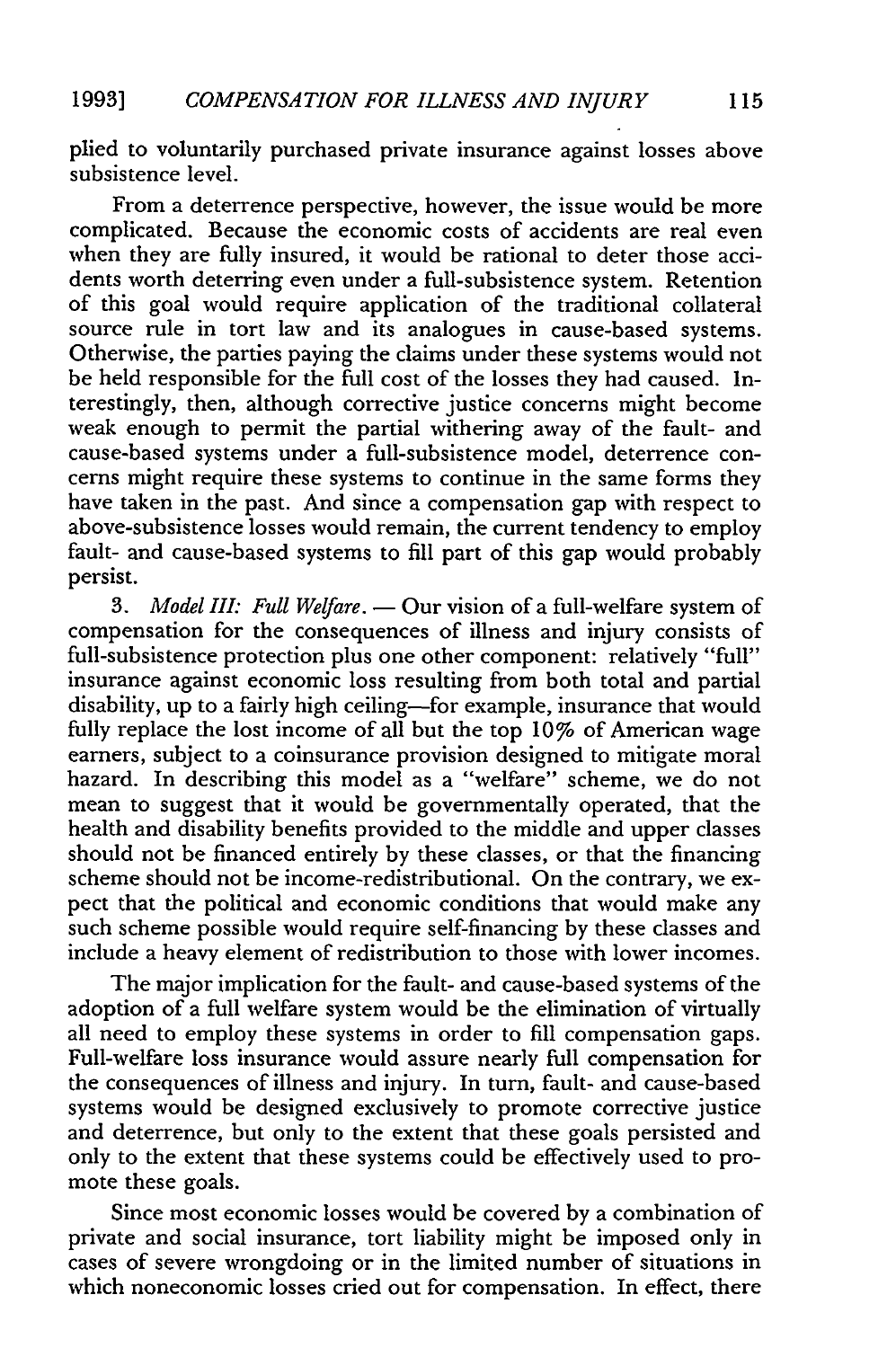would be high thresholds of harm and blame below which causes of action in tort would normally be abolished. With occasional exceptions, it might then be preferable to pursue deterrence of recurring injury or illness through more easily administrable cause-based compensation systems, financed by the parties largely responsible for these losses. The reason for imposing fault- or cause-based liability, then, would ordinarily have little to do with the provision of compensation for economic loss, since loss insurance would already be available to perform this function. Rather, the fault- and cause-based systems would exist almost exclusively to right severe wrongs and to influence future behavior. Therefore, as in the full-subsistence system we described above,<sup>112</sup> in order to perform these functions, each fault- and cause-based system would have to be a primary source of coverage whenever its jurisdiction was triggered. A version of the traditional collateral source rule in tort and its equivalent in the causal systems would be applied, 113 and responsible parties would be directly liable to the loss insurance system for all losses paid or payable to the victim by that system.

Interestingly, this approach might begin the transformation of the fault and causal systems into little more than cost-accounting mechanisms. Concern for administrative efficiency would dictate that the loss insurance system bundle its claims for economic losses against tortfeasors and process them collectively against these parties' liability insurers, except in cases in which detailed fact-finding was necessary. Processing of claims compensable in the causal systems would be even more collective and clerical, for disputes over coverage and the need for fact-finding would be even rarer here than in the case of claims compensable in tort. Only in cases in which an individual was entitled to pursue a claim for compensable pain and suffering might tort claims continue to exist.

In short, under a full-welfare system, conventional tort liability would not be abolished. But it might slowly wither away, as the demands of corrective justice declined in the face of socially provided insurance against the economic consequences of injury and disease. The liability that remained would be imposed almost exclusively for the purposes of deterrence, under circumstances that would resemble the allocation of expenses among different components of a conglomerate business, not the adjudication of civil liability.

#### **CONCLUSION**

It is time for the United States to develop a coherent system for compensating the victims of illness and injury. This system need not be based exclusively on principle; cost is certainly an appropriate concern,

<sup>112.</sup> See supra part III.B.2.

<sup>113.</sup> See supra text accompanying note **67.**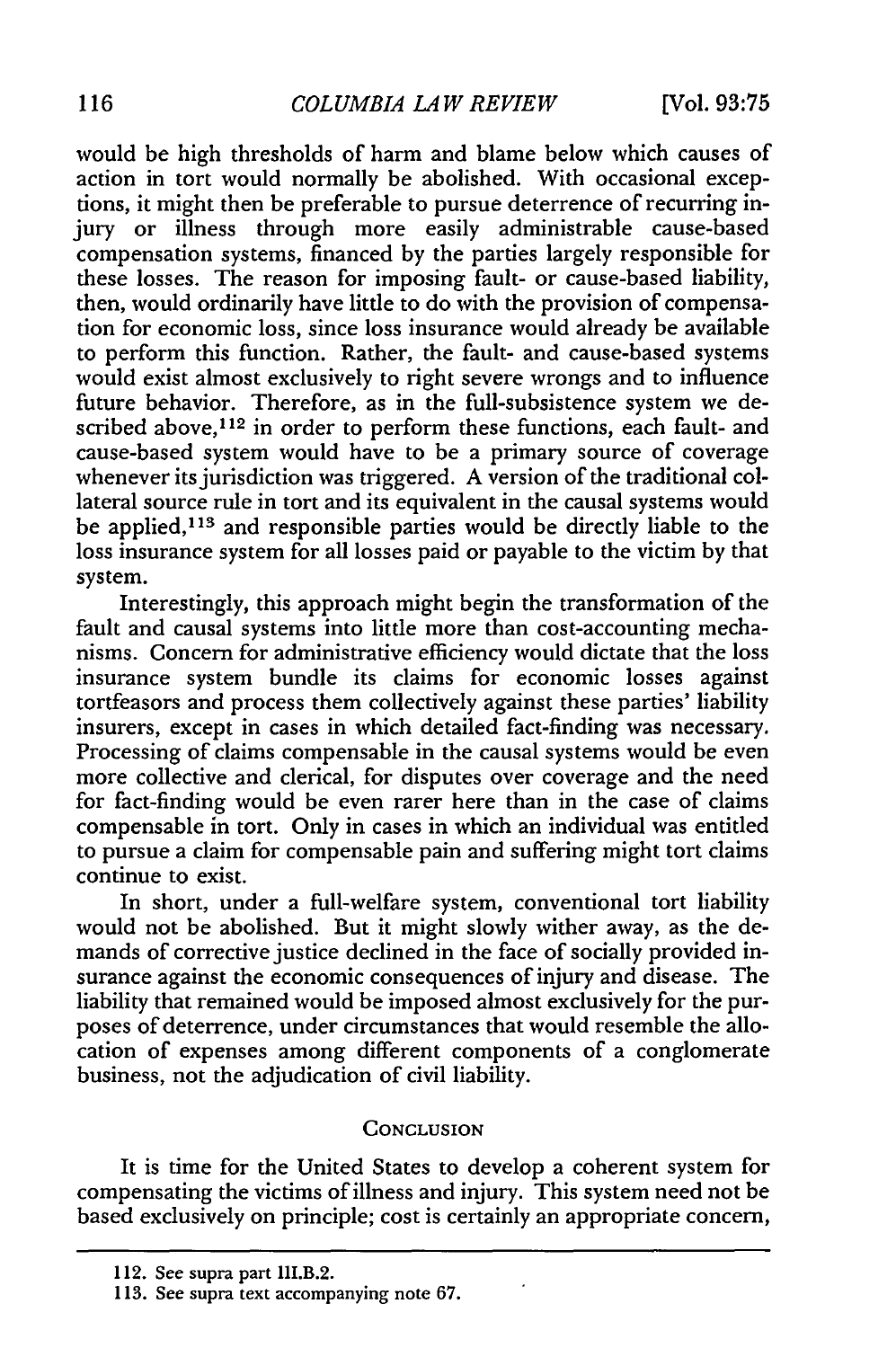as is the difficulty of making the transition from the series of categorical compensation programs that have grown up independently. But as the boundaries of these programs have reached toward and actually overlapped each other, the justifications for their independence have weakened. The programs are no longer normatively or even logically independent, since many of the arguments for the very existence and character of any particular program depend on the existence and character of the others.

In our view, the necessary first step is to assure basic health care insurance to the entire population. It is difficult to justify a set of programs that assures the middle class and the very poor basic health care and compensates the victims of tortious, work-related, and auto accidents for their health care expenses, but denies the working poor full access to health care unless their needs fall fortuitously into one of the foregoing categories. Although providing such insurance will not be inexpensive, some of the additional cost will be more apparent than real. The uninsured currently receive some care from public and nonprofit hospitals. Some savings could be generated by incorporating more effective measures to contain the cost of health care provided to the already-insured population, and the extension of preventive care to those who are now uninsured could result in long-run savings in health care costs and increased national productivity.

A second step would require addressing the disability insurance gap. This is admittedly a more substantial challenge, because adverse selection, moral hazard, and other factors that impede the effective functioning of disability insurance cannot be completely combatted. The rationale for a program providing compensation for disability-related losses but not for other misfortunes is also open to question. Are the disabled any more deserving of compensation than, for example, those who have become homeless because of unemployment? As a "system" for compensating the victims of illness and injury in this country emerges, therefore, it will have to be harmonized with broader policies toward social welfare in general. Nonetheless, if for no other reason than the high priority we almost automatically accord to relieving physical suffering, compensation of the disabled for the losses consequent to their disability should follow the provision of basic health care to the American population.

Once a system containing these elements of compensation is developed, the role of the tort system in compensating the victims of illness and injury could be de-emphasized. Because compensation for health care expenses and lost income would already be assured independently of the tort system, the desirability of providing compensation for these losses through tort recoveries would substantially decline. Tort law could return to its traditional role of assuring corrective justice and deterrence, and what corrective justice required by way of compensation might even decline, since compensation for out-of-pocket health care